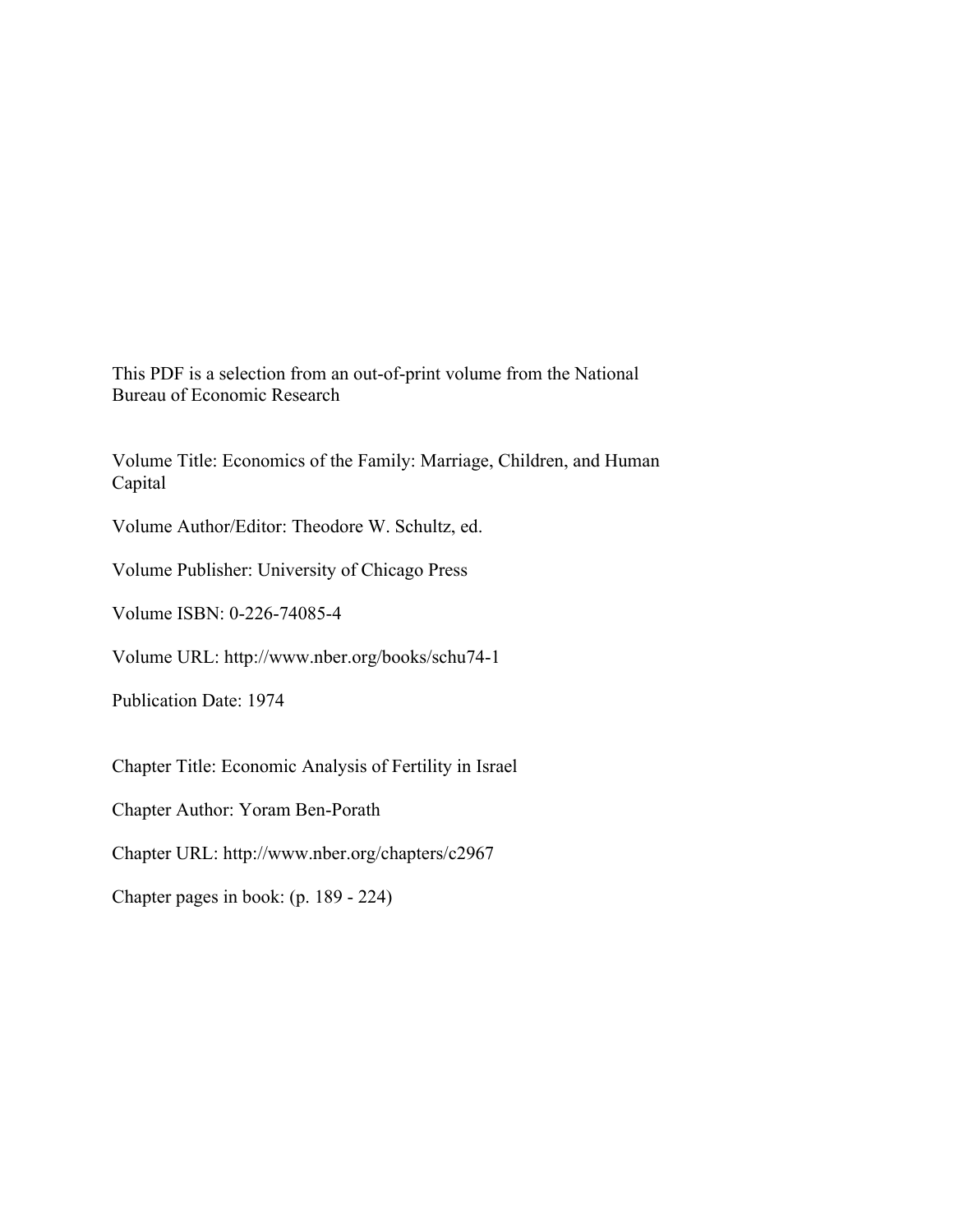# Yoram Ben-Porath

The Hebrew University, Falk Institute, and Harvard University

# I. Introduction

I view, in this paper, cross-section evidence on fertility in Israel through a very simple hypothesis based on the links among education, the cost of time of women, and the full price of children. The hypothesis is useful in explaining some aspects of behavior, but important facets of the variation in fertility remain unexplained.

In recent years there have been several attempts to bring the determination of family size within the scope of the economics of household behavior (see Leibenstein 1957; Becker 1960; Mincer 1963; Easterlin 1968, 1969; Schultz 1969; and others).

An economic theory of fertility starts with the postulate that households maximize some utility function in which children and other goods appear as arguments subject to resource constraints in which the prices or the costs of production of the arguments appear. The effect of a change in any variable on the number of children depends on the extent to which it lifts the general resource constraint and induces an income effect and the extent to which it changes relative prices and induces a substitution effect. Recent developments in the theory of the household (particularly by Becker [1965] and Lancaster [1966]) provide a unified framework for handling various aspects of the fertility decision. However, in choosing

 $\ddot{\phantom{0}}$ 

This paper is part of a research project at the Falk Institute of Economic Research, Jerusalem, on the economic determinants of fertility. I acknowledge Avner Halevi's very able research assistance. I benefited much from comments by Zvi Griliches as well as conversations with Simon Kuznetz, H. Gregg Lewis, Jacob Mincer, M. Rothschild, T. Paul Schultz, T. W. Schultz, Julian Simon, and many others. Communication with several of the authors in this book was very helpful, and I owe much to Robert J. Willis in particular. The Central Bureau of Statistics supplied data, and the Demographic Center, the Prime Minister's Office, Jerusalem, partly financed this study. I wrote this paper under National Science Foundation grant GS 2762X while visiting at Harvard. None of those acknowledged probably wishes to be responsible for anything in this paper.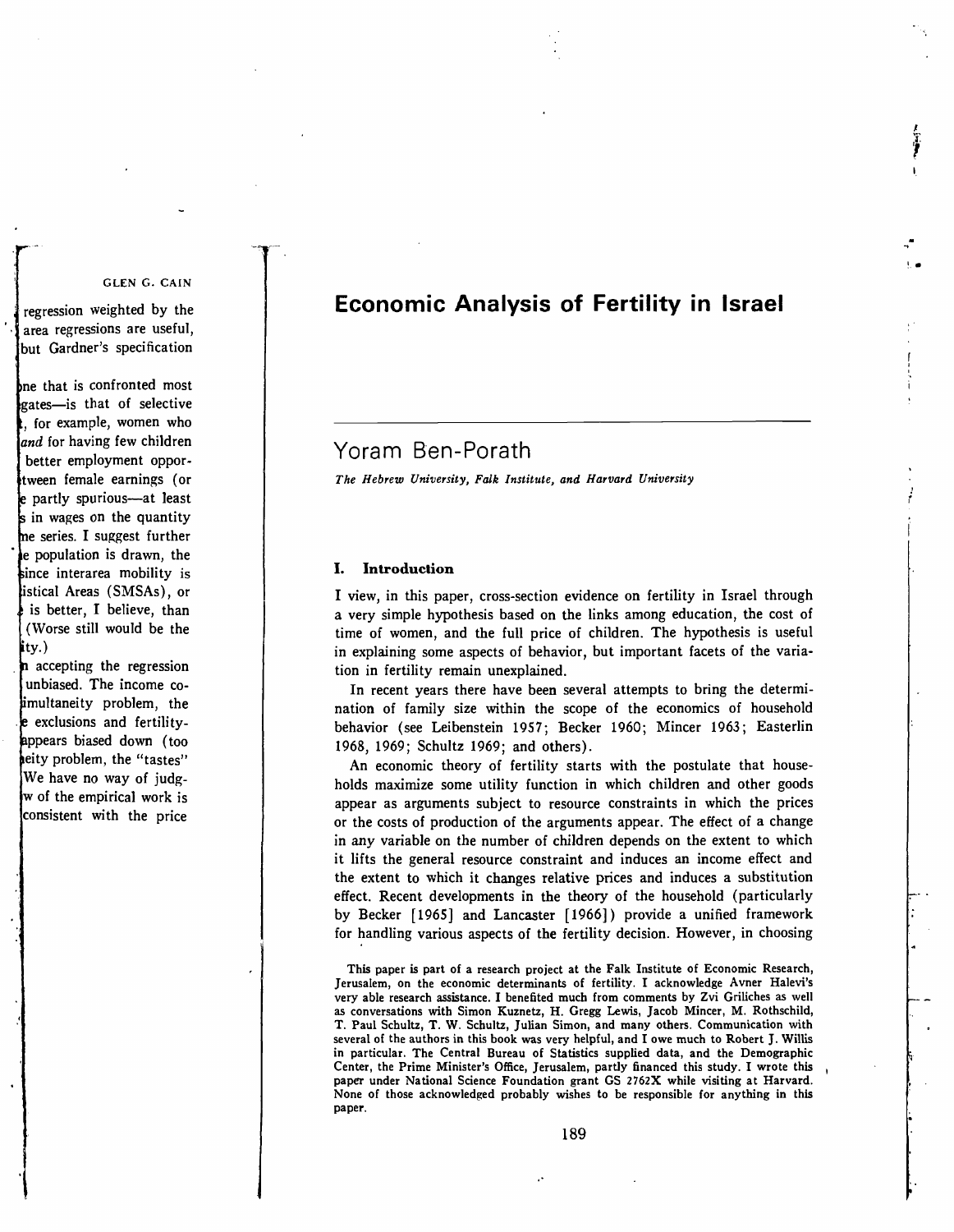YORAM BEN-PORATH

 $\mathbf{r}_i^*$ 

T FERTILE

a particular specification within this framework, one has to deal with a number of variables that are not directly observable and on which mere speculation could lead more than one way. Alexander Gerschenkron alluded only to one of them when he commented that "in the case of a child the act of shopping has felicific aspects not fully duplicated in buying a car or a refrigerator" (1961, p. 1007).

The most difficult questions have to do with the basic motives for having children, the substance of parent-child relationships in terms of mutual responsibilities, and the associated costs and benefits (see Section VI). The economist's contribution depends on his ability to explain the phenomena in terms of changes in resources and scarcities and to go beyond statements about "taste" differences. Even when one avoids the speculative terrain, these considerations implicitly affect the choice of the dependent variable in the fertility analysis—the "quantity of children demanded." The expected number of surviving adults (or adult-years) would be appropriate according to some motives, while expected childyears or some other measure would be more appropriate under another motive. In this study the choice of fertility variables simply reflects expediency.

An economist is also faced with the (somewhat less frustrating) questions arising because the actual number of children (or any other measure of the quantity demanded) is not equal to what it would have been had people been able to achieve the exact quantity they wanted with full certainty and without extra cost (I am avoiding the distinction between desired and undesired births). Uncertainties associated with the health, virility, and fecundity of the parents, and with contraception and the risks of infant and subsequent mortality, affect the demand for children through their effects on costs and benefits in ways that depend on the risk preferences of the parents.

Much of the economic treatment of fertility has been concerned with the relation between income and fertility, largely in an attempt to discover the expected positive association behind the "mask" of the observed negative association.' The emphasis in this paper is on the relation with education. Education of parents is likely to be associated with every aspect of the fertility model. It may affect not only the individual parent's preferences for children and the relative importance of husband's and wife's preferences in family decision making, but also parental productivity in child rearing and in other activities; it may affect the ability to control the number of births as well as reduce the incidence of child mortality. In a dynamic context where households are faced with changes in conditions, people with more education may perceive changes earlier, be able

<sup>1</sup> In addition to the studies already mentioned, see Adelman (1963), Freedman (1963), and Simon (1969).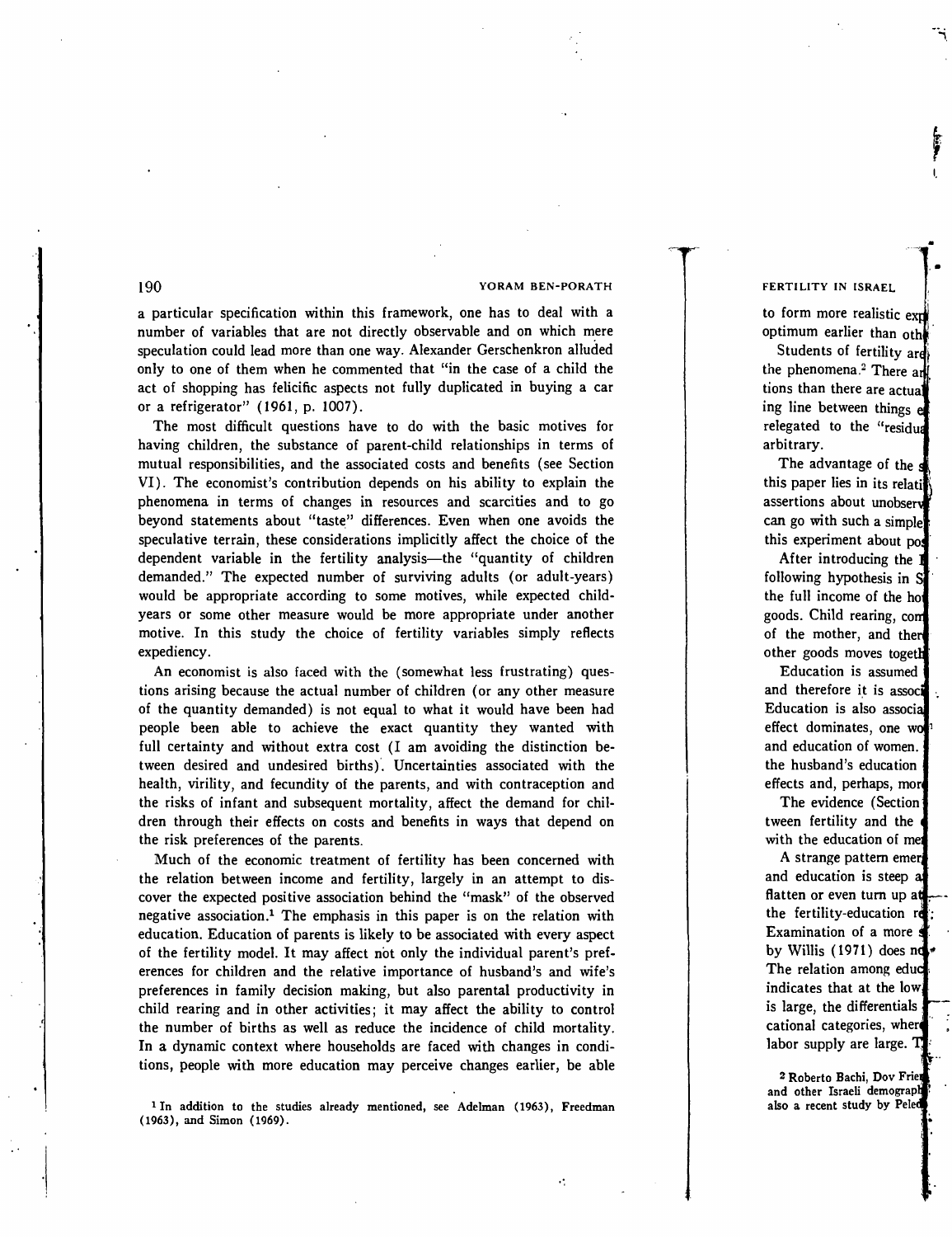to form more realistic expectations, and therefore conceive of their "true" optimum earlier than others.

Students of fertility are all aware of the complexity and the richness of the phenomena.<sup>2</sup> There are evidently more aspects and relevant considerations than there are actually measurable variables. The choice of the dividing line between things expressed explicitly in the hypothesis and things relegated to the "residual" or to poststudy speculation is to a degree arbitrary.

The advantage of the simple hypothesis I am using to view evidence in this paper lies in its relative proximity to market phenomena: it minimizes assertions about unobserved relationships. The questions are how far one can go with such a simple tool, and where it fails, what one can learn from this experiment about possible improvements.

After introducing the Israeli context briefly (Section II), I present the following hypothesis in Section III: the demand for children depends on the full income of the household and the full prices of children and other goods. Child rearing, compared with other goods, is intensive in the time of the mother, and therefore the price of children relative to that for other goods moves together with the price of time of women.

Education is assumed to be related to higher cost of time of women, and therefore it is associated with a substitution effect against children. Education is also associated with higher full income: if the substitution effect dominates, one would expect a negative relation between fertility and education of women. Because of the lesser role of men in child rearing, the husband's education is expected to be associated less with such price effects and, perhaps, more with household income.

The evidence (Section IV) shows the expected negative association between fertility and the education of women and an ambiguous relation with the education of men.

A strange pattern emerges, however, in that the relation between fertility and education is steep at the very low levels of education and tends to flatten or even turn up at the top. Section V is devoted mostly to exploring the fertility-education relation as a reflection of the initial hypothesis. Examination of a more sophisticated version of this hypothesis suggested by Willis (1971) does not answer the query posed by this shape of curve. The relation among education of women, the wage rate, and labor supply indicates that at the low levels of education, where the decline in fertility is large, the differentials in labor supply are modest, while at the top educational categories, where differential fertility is modest, the differences in labor supply are large. The possibility of large elasticity of substitution in

2 Roberto Bach!, Dov Friendlander, Judah Matras, Helmut Muhsam, Oscar Schmeltz, and other Israeli demographers have studied various aspects of these questions. See also a recent study by Peled (1969).

 $\cdot$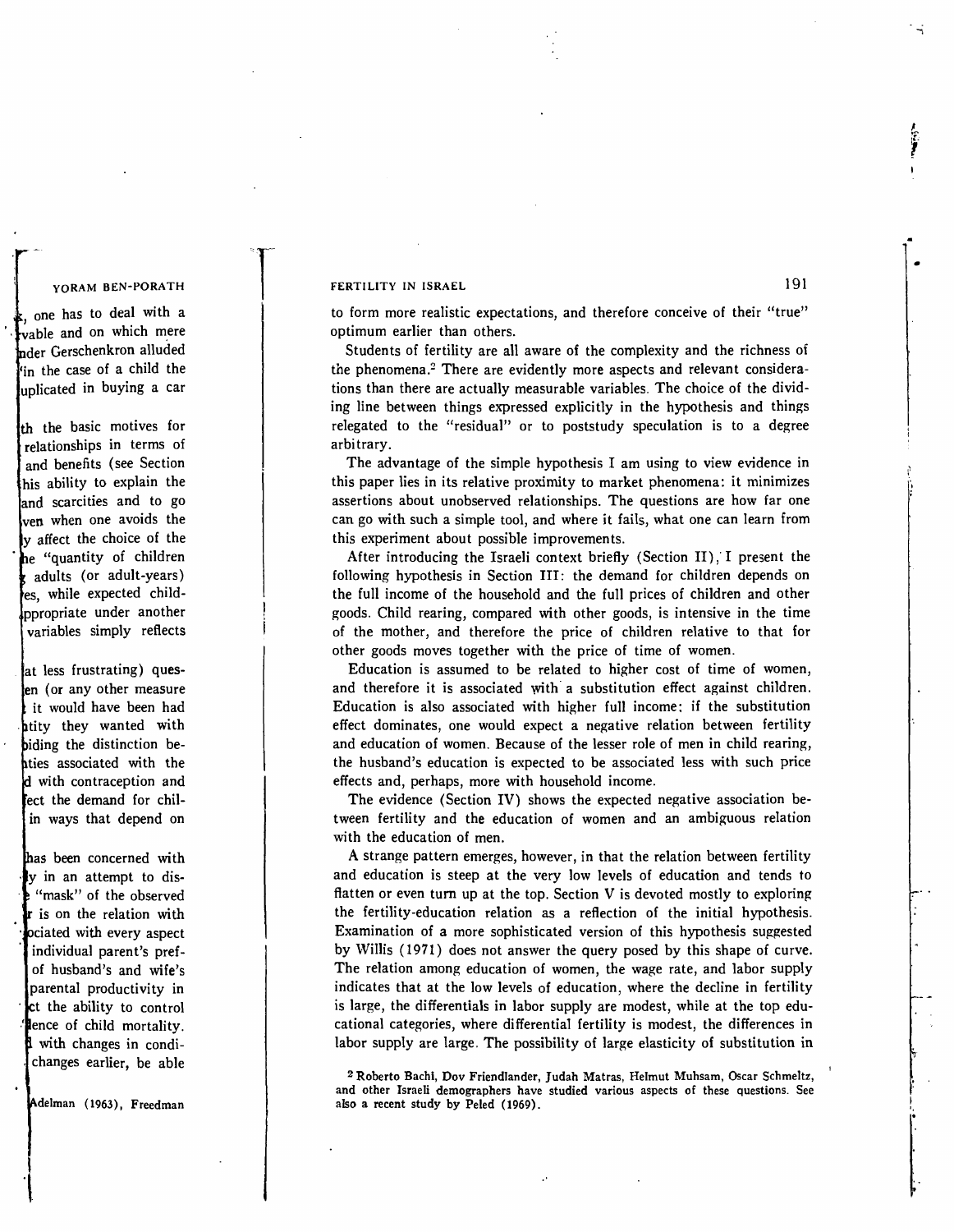$\epsilon^*$ 

child raising and some doubts as to the relative time-intensity assumptions are discussed.

Thus, my impression is that the simple cost-of-time hypothesis, while consistent with some of the evidence, leaves some important aspects of the fertility-education relation unexplained. This is not a statement about the "validity" of the hypothesis, but rather one about its power or robustness  $-$ its ability to account for a particular set of facts when other hypotheses are "left out." This is a tentative statement based on limited data and imperfect analysis. Future work will try to improve the analysis of this hypothesis as well as to explore somewhat richer hypotheses (see Section  $V$ ).

## II. The Context

t briefly review here some of the salient characteristics of the Israel case and their implications for analysis of the cross-section data on fertility. A somewhat broader background I presented elsewhere (Ben-Porath 1970a) included some tentative discussion of the time series and the Arab population; the emphasis in this paper is on cross-section differences in the Jewish population.

More than half of the Jews in Israel in 1970 were foreign born. Moreover, out of 1,789,000 adult Jews (15 years of age and older), 73 percent were foreign born, and an additional 23 percent had foreign-born fathers (Central Bureau of Statistics 1971, table B/20, pp. 46—47). There is great diversity in place of origin. Slightly more than half of the foreign born in 1970 were natives of Europe and America (EA), mostly of Eastern Europe, and the rest were born in Asia and Africa (AA), mostly in the Arab countries of the Middle East and North Africa. The timing of immigration differed for the two broad groups. As of 1970, about 32 percent of the Europeans and Americans had come before 1948, and another 39 percent had arrived in the period 1948—54. Of the immigrants from Africa and Asia only 7 percent came before 1948 and about 46 percent came in 1948—54. (The period 1948—51 is known as the period of mass immigration, when about half of all the 1948—70 immigrants arrived.) The EA component of the population has thus had a longer average stay in the country.

Both place of birth and recency of arrival show up very clearly in fertility differentials (table 1). The AA women, consistent with the fertility levels of their countries of origin, have much higher levels of fertility than the rest of the Jewish population. Over time, differentials have narrowed—fertility of AA women has declined sharply, and that of the EA group and those born in Israel (IS) showed some increase (among IS, partly reflecting the change in composition by parents' place of birth).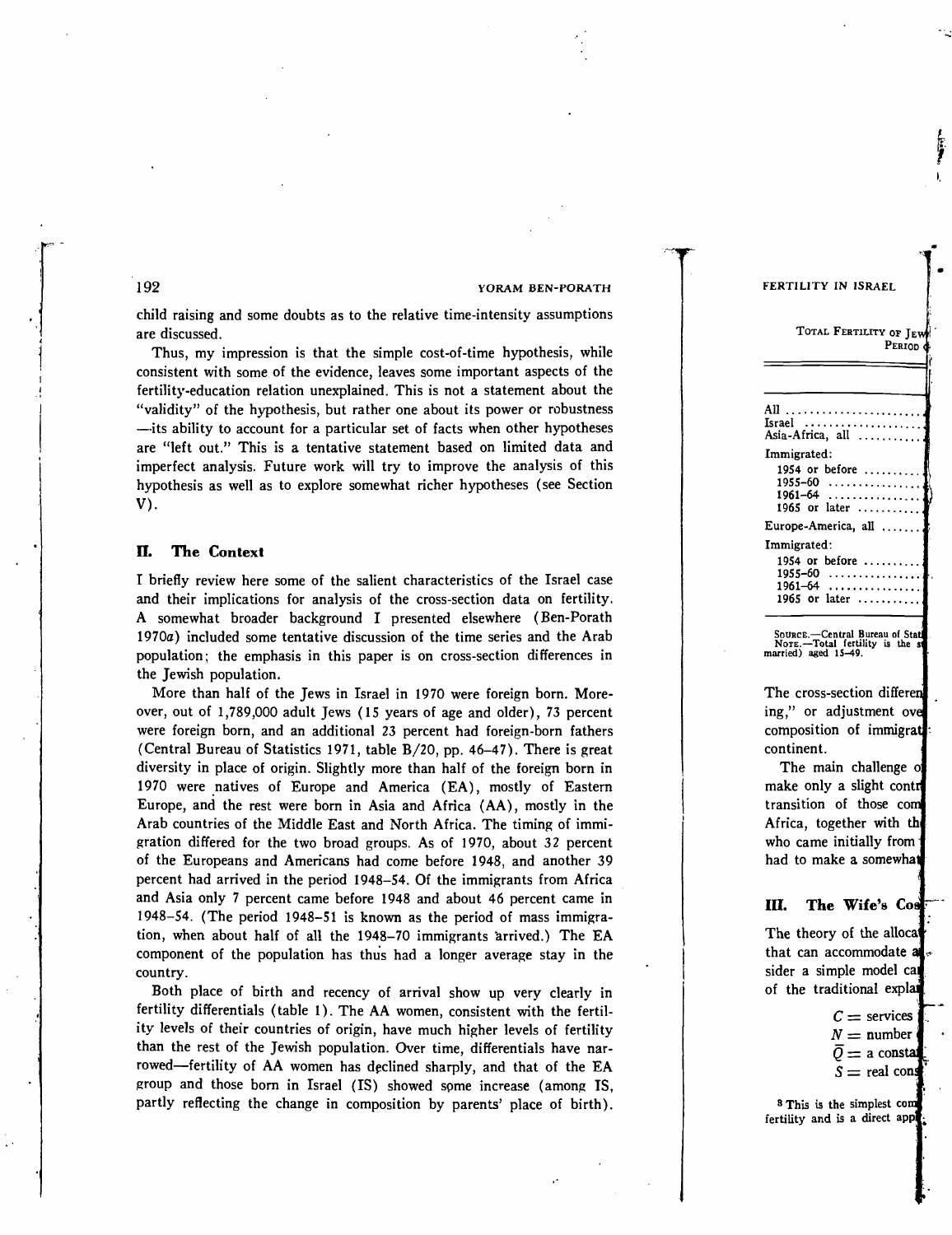#### TABLE 1

|                                                                                                                                                                      | 1960-62 | 1969 |
|----------------------------------------------------------------------------------------------------------------------------------------------------------------------|---------|------|
|                                                                                                                                                                      | 3.41    | 3.39 |
| $Israel \dots \dots \dots \dots \dots \dots \dots \dots \dots \dots \dots \dots \dots \dots$                                                                         | 2.67    | 2.95 |
| Asia-Africa, all $\dots\dots\dots\dots\dots\dots\dots\dots\dots\dots\dots$                                                                                           | 5.03    | 4.22 |
| Immigrated:                                                                                                                                                          |         |      |
| 1954 or before                                                                                                                                                       | 4.69    | 4.09 |
|                                                                                                                                                                      |         | 4.21 |
|                                                                                                                                                                      | 6.15    | 4.88 |
| $\left\{\n \begin{array}{c}\n 1955-60 \\  1961-64 \\  \hline\n 1965 \text{ or later} \\  \end{array}\n \right.\n \left.\n \begin{array}{c}\n \end{array}\n \right\}$ |         | 4.53 |
| Europe-America, all                                                                                                                                                  | 2.35    | 2.78 |
| Immigrated:                                                                                                                                                          |         |      |
| 1954 or before                                                                                                                                                       | 2.35    | 2.79 |
|                                                                                                                                                                      |         | 2.62 |
|                                                                                                                                                                      | 2.40    | 2.82 |
|                                                                                                                                                                      |         | 3.79 |

TOTAL FERTILITY OP JEWISH WOMEN IN ISRAEL BY CONTINENT OP BIRTH AND PERIOD OF IMMIGRATION: 1960—62 AND 1969

Source.—Central Bureau of Statistics 1971, table C/26, p. 82.<br>Nore.—Total fertility is the sum (unweighted) of age-specific birth for women (all, not only<br>married) aged 15—49.

The cross-section differences by period of immigration reflect both "learning," or adjustment over time, and differences between periods in the composition of immigration by specific countries of origin within each continent.

The main challenge of the Israeli situation, to which this paper can make only a slight contribution, is the understanding of the demographic transition of those coming from less-developed countries of Asia and Africa, together with the fertility behavior of Jews of European origin, who came initially from a low-fertility background and who on the whole had to make a somewhat less dramatic cultural adjustment.

## III. The Wife's Cost of Time

The theory of the allocation of time (Becker 1965) suggests a framework that can accommodate a variety of problems of household behavior. Consider a simple model carved out of this framework which formalizes one of the traditional explanations for the secular decline in fertility.<sup>3</sup> Let:

> $C =$  services from children;  $N =$  number of children;  $\overline{Q} =$  a constant;  $S =$  real consumption level of parents;

<sup>3</sup> This is the simplest common denominator of all current microeconomic models of fertility and is a direct application of Becker (1965).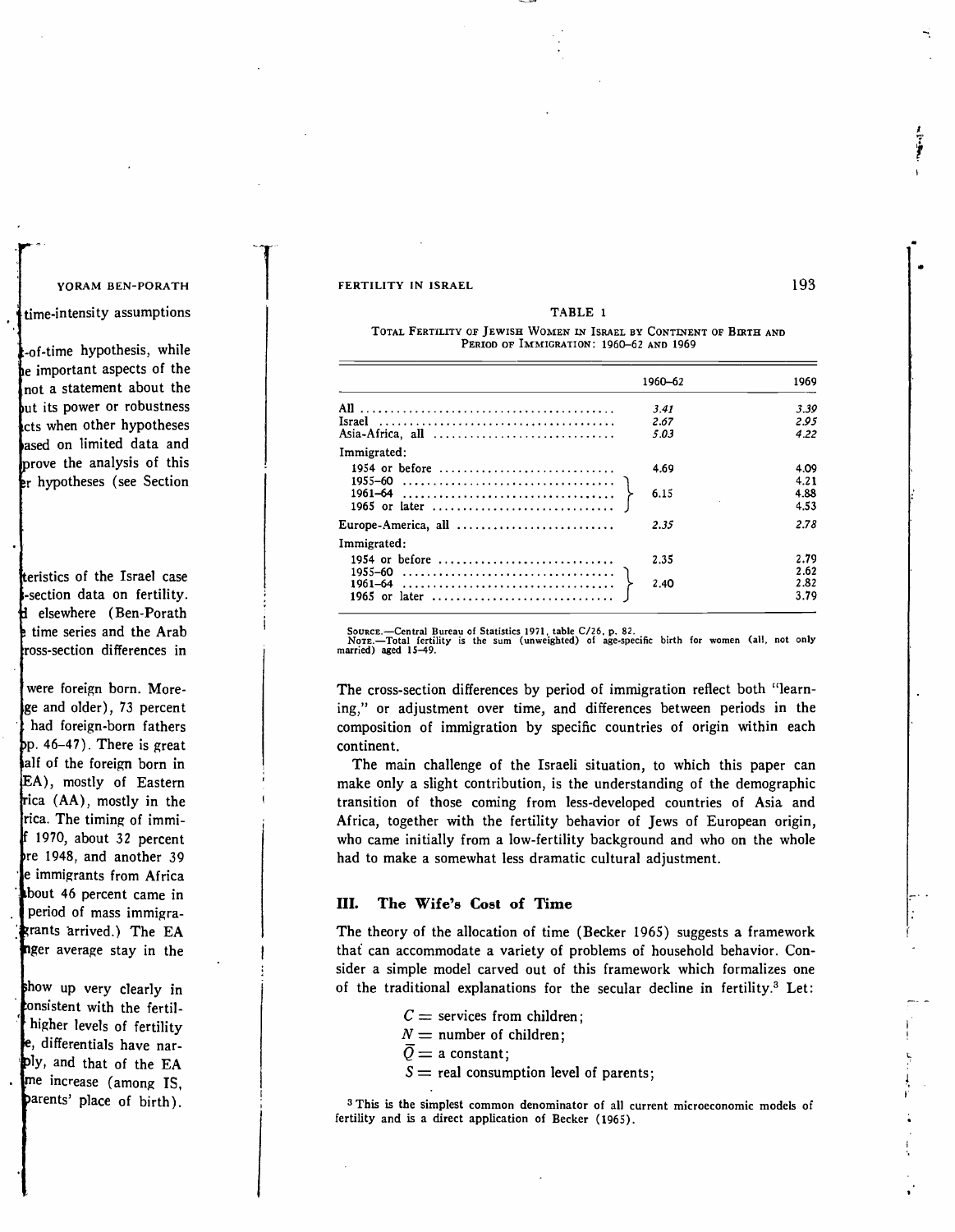$\pi_i$  = the shadow price of commodity *j*;

 $P =$  price of market goods;

 $V =$  nonlabor income;<br>  $I =$  full income:

$$
I = \text{full income};
$$

 $t_{ij}$  = time input of individual *i* into one unit of commodity *j*;

 $T_{ij}$  = total time input of individual *i* into commodity *j*;

 $T_{iL}$  = total time of individual *i* in the labor market;

 $T_i$  = total time of individual *i*;

 $x_i$  = market goods input into one unit of commodity j;

 $X_j$  = market goods input into commodity *j*;<br> $E_i$  = education of individual *i*;

 $W_i$  = wage rate of individual *i*;<br> $\alpha_{ij} = (t_{ij}W_i)/\pi_j$ , the share of the value of *i*'s time in the full price of commodity  $j$ ;

 $i = f, m$ , female, male;  $j = N, S$ .

Parents are postulated to maximize a utility function:

$$
U^*(C, S) = U^*(\bar{Q}N, S) = U(N, S). \tag{1}
$$

This maximization is subject to the following constraints—production function for children and the consumption commodity:

$$
N = f^N(T_{fN}, T_{mN}, X_N), \qquad (2)
$$

$$
S = f^s(T_{\text{1S}}, T_{\text{mS}}, X_S). \tag{3}
$$

Resource constraints are:

$$
T_{iN} + T_{iS} + T_{iL} = T_i, \t i = f, m;
$$
\t(4)

$$
V + T_{mL} W_m + T_{fL} W_f = P(X_N + X_S).
$$
 (5)

Let the production functions exhibit constant returns to scale; thus average and marginal input coefficients are equal. For internal solutions of resource allocations  $(4)$  and  $(5)$ , combine into

$$
(t_{fN}W_f + t_{mN}W_m + px_N)N + (t_{fS}W_f + t_{mS}W_m + pX_S)S
$$
 (6)

$$
=\pi_N N+\pi_S S=W_f T_f+W_m T_m+V=I.
$$

Maximization of utility (eq. [1]) involves equating rates of substitution in consumption to ratio of full prices  $(7)$  and adhering to the budget  $constraint (6).$ 

$$
\frac{U_N}{U_S} = \frac{\pi_N}{\pi_S}.\tag{7}
$$

 $\cdot$ 

Let us now assume that the market wage is a function of education  $(8)$ :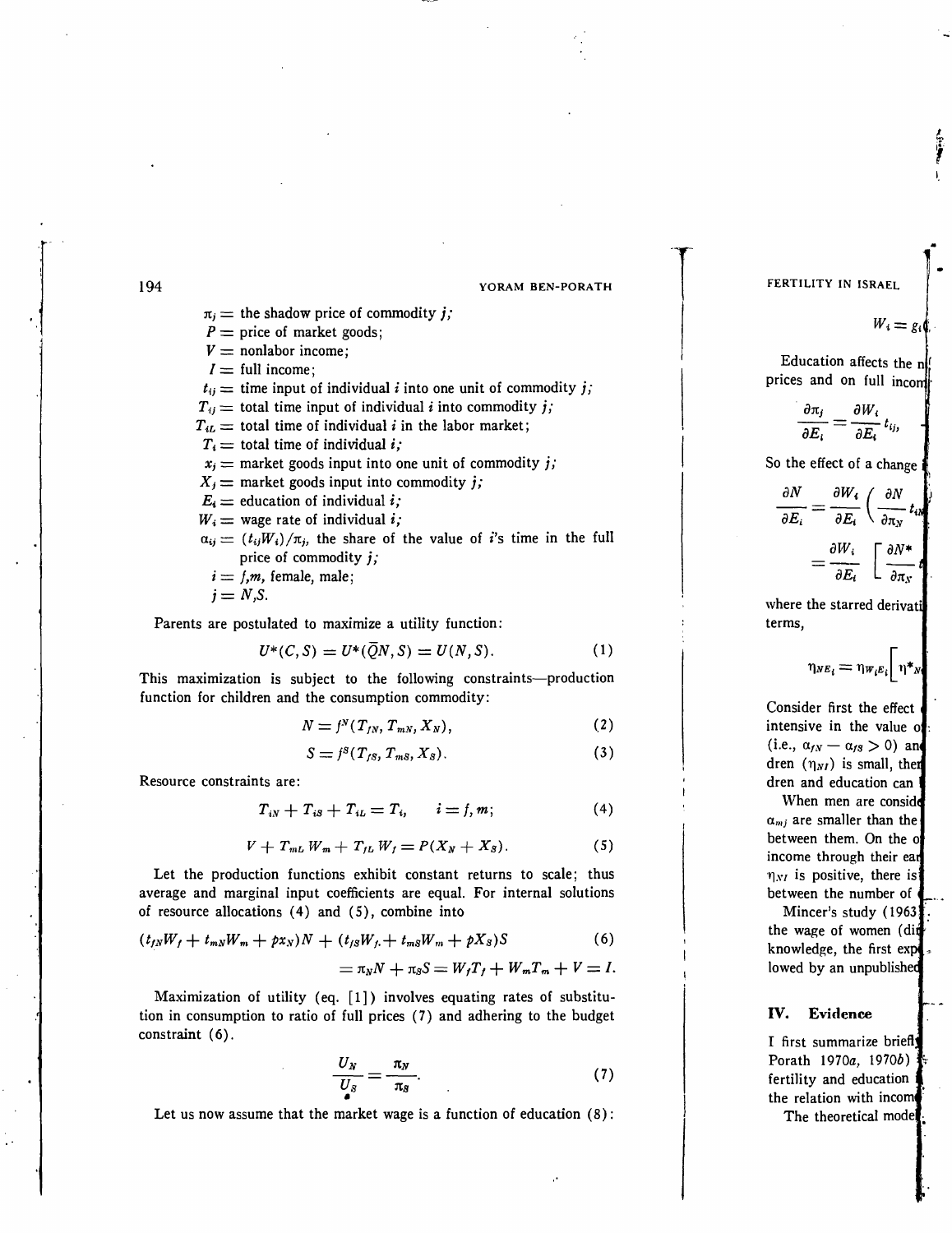.

$$
W_i = g_i(E_i) \qquad \frac{\partial W_i}{\partial E_i} > 0, \qquad i = j, m. \tag{8}
$$

Education affects the number of children here through its effects on full prices and on full income:

$$
\frac{\partial \pi_j}{\partial E_i} = \frac{\partial W_i}{\partial E_i} t_{ij}, \quad \frac{\partial I}{\partial E_i} = \frac{\partial W_i}{\partial E_i} T_{i}, \quad i = j, m; \quad j = N, S. \quad (9)
$$

So the effect of a change in the education of  $i = f, m$  is given by (10),

$$
\frac{\partial N}{\partial E_i} = \frac{\partial W_i}{\partial E_i} \left( \frac{\partial N}{\partial \pi_N} t_{iN} + \frac{\partial N}{\partial \pi_S} t_{iS} + \frac{\partial N}{\partial I} T_i \right) \tag{10}
$$

$$
= \frac{\partial W_i}{\partial E_i} \left[ \frac{\partial N^*}{\partial \pi_X} t_{iN} + \frac{\partial N^*}{\partial \pi_S} t_{iS} + \frac{\partial N}{\partial I} \left( T_i - N t_{iN} - St_{iS} \right) \right],
$$

where the starred derivatives are the compensated price effects. In elasticity terms,

$$
\eta_{NE_i} = \eta_{W_iE_i} \left[ \eta *_{N\pi_N} (\alpha_{iN} - \alpha_{iS}) + \frac{T_{iL}W_i}{I} \eta_{NI} \right], \quad i = j, m. \tag{11}
$$

Consider first the effect of women's education  $(E_t)$ . If children are more intensive in the value of the mother's time than the consumption good (i.e.,  $\alpha_{1N} - \alpha_{1S} > 0$ ) and if the income elasticity of the number of children  $(\eta_{NI})$  is small, then a negative relation between the number of children and education can be expected.

When men are considered, it is probably reasonable to assume that the  $\alpha_{mi}$  are smaller than the  $\alpha_{li}$  and one cannot say much about the difference between them. On the other hand, men contribute relatively more to full income through their earnings  $(W_m T_{mL})/I$  so that if the income elasticity  $\eta_{NL}$  is positive, there is greater ambiguity as to the sign of the relation between the number of children and the education of the father.

Mincer's study (1963) of cross-section association between fertility and the wage of women (directly rather than through education) was, to my knowledge, the first exposition and test of essentially this hypothesis, followed by an unpublished paper by Cain and Weininger (1967).

# IV. Evidence

I first summarize briefly some of the evidence presented elsewhere (Ben-Porath 1970a, 1970b) relating to the cross-section association between fertility and education in aggregate data (that do not permit analysis of the relation with income).

The theoretical model presented above leads one to expect a larger nega-

 $\epsilon^{\prime}$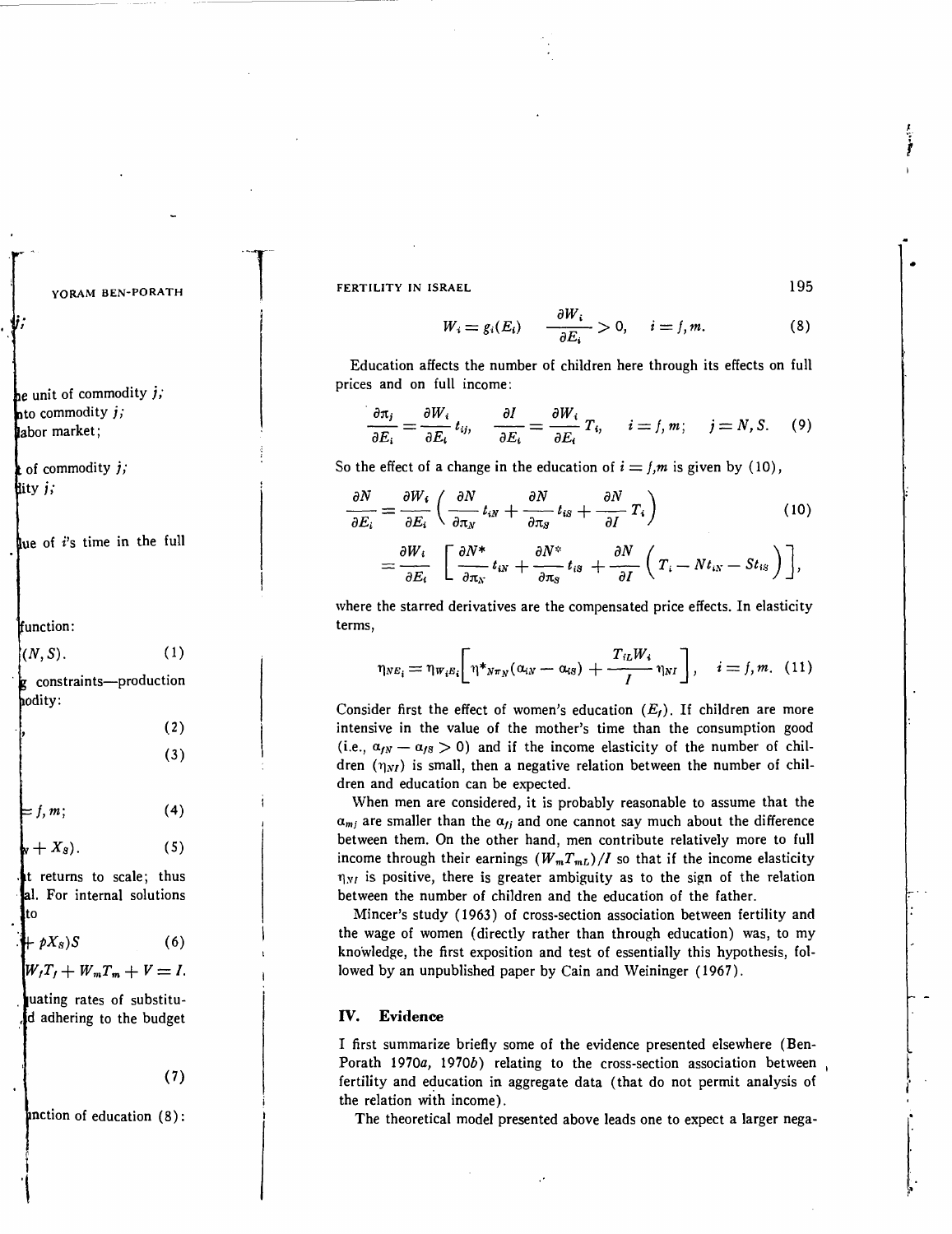#### 196 YORAM BEN-P0RATH

 $\cdot$ 

tive association between the education of wives and fertility than between fertility and education of husbands. A two-way classification of wives by their education and the education of their husbands bears this out. Holding husband's education constant, one gets a clear negative relation between number of children-ever-born and the education of a wife, but when the latter is held constant, no clear relation emerges between fertility and education of the husband.

Also, in cross-section regressions where the observations are mean values for cities, towns, and villages, the median schooling of women has a larger negative coefficient than that of men (the dependent variable is an ageadjusted birth rate). See table 2.

A particularly interesting, albeit inconclusive, result emerges in the regression for kibbutzim. In such a communal social organization, where there is no private budget constraint, where many of the child-raising activities are centralized, and where allocation of women to work is not tied strongly to their education, one would expect the economic mechanism outlined earlier to be much weaker than in the usual case (of course, couples who contemplate leaving the kibbutz will take future conditions into account). In fact, the regression for the kibbutzim was the only one where the coefficient of education of women turned out to be positive, but not significantly so. The very small range of variations in the median years of schooling of women among the kibbutzim is responsible for the inconclusiveness. This can be resolved by studying differences in fertility among individuals in kibbutzim.

# Household Data

#### Introduction

Household data allow a more detailed evaluation of hypotheses and, in the Israeli case, the inclusion of income in the analysis. A cross-section analysis of a problem like ours certainly has many limitations. Individual differences in tastes and abilities may generate the differences in fertility, education, and income, so that the postulated dependence of the first on the latter two cannot be reliably estimated, given the scarcity of truly exogenous instruments to identify the system. (See Nerlove and Schultz [1970] for a brave attempt which illustrates the difficulties involved.)

The single cross-section is particularly inadequate in view of the long span of time involved in the family-formation process. The focus here is on explaining completed family size. Decisions are in fact made on individual children as part of a broader family plan, where the joint decision on an actual child and tentative plans for future children are shaped by presently observed values of the determining variables and expectations about their future levels over the life cycle. Subsequent children are de-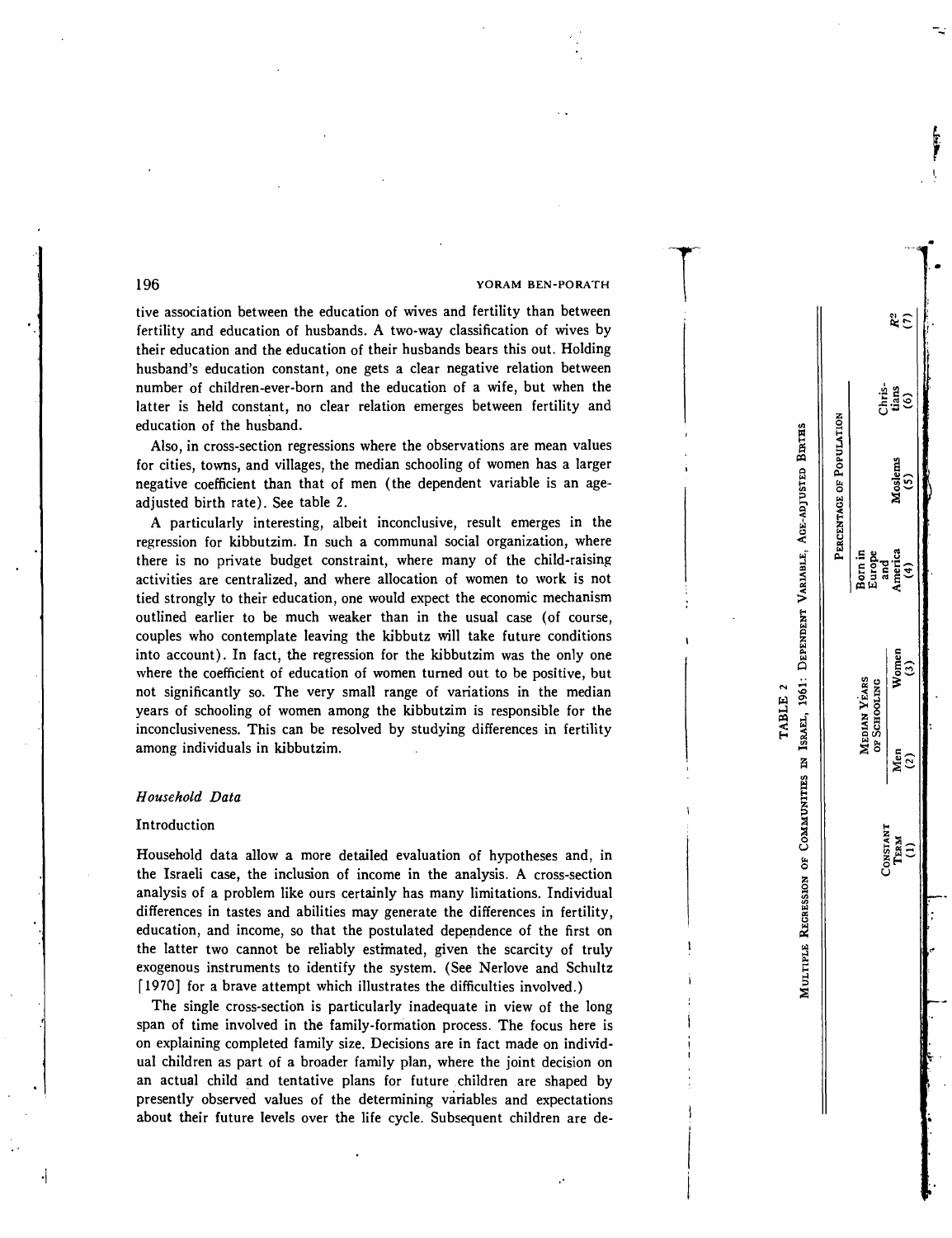|                                                                                                                                                                            |                               |                       | MEDIAN YEARS<br>OF SCHOOLING | Born in<br>Europe               | PERCENTAGE OF POPULATION  |                             |                        |
|----------------------------------------------------------------------------------------------------------------------------------------------------------------------------|-------------------------------|-----------------------|------------------------------|---------------------------------|---------------------------|-----------------------------|------------------------|
|                                                                                                                                                                            | CONSTANT<br>Текм<br>$\hat{c}$ | Men<br>$\overline{c}$ | Women<br>$\widehat{c}$       | America<br>and<br>$\hat{E}$     | Moslems<br>$\overline{S}$ | $\frac{Chris}{tan s}$       | $\mathbb{R}^2$         |
| Jewish communities except<br>kibbutzim (429):                                                                                                                              |                               |                       |                              |                                 |                           |                             |                        |
| .<br>م<br>∾<br>$\ddot{ }$                                                                                                                                                  | 2.572<br>(26.0)               | (2.6)<br>$-0.049$     | $-0.132$<br>(10.5)           | $\ddot{\cdot}$<br>$\frac{1}{2}$ | ÷,<br>÷                   | $\mathcal{L}^{\mathcal{L}}$ | 0.533<br>$\vdots$      |
| Jewish towns* (60):<br>¢<br>∾<br>$\ddot{\sim}$                                                                                                                             | $2.599$<br>(27.2)             | $-0.054$<br>(3.0)     | $-0.083$<br>(5.7)            | $-0.010$<br>(5.9)               | Î.<br>$\frac{1}{2}$       | Ì.<br>$\vdots$              | 0.569<br>$\vdots$      |
| $\vdots$<br>$\vdots$<br>$\vdots$<br>$\frac{1}{2}$<br>$\ddot{\phantom{a}}$<br>$\frac{1}{2}$<br>۰<br>$\ddot{ }$<br>∾                                                         | (5.2)<br>1.951                | (1.0)<br>0.079        | (4.9)<br>$-0.203$            | $\frac{1}{2}$<br>$\vdots$       | ÷<br>$\vdots$             | $\vdots$<br>Ì.              | 0.603<br>$\vdots$      |
| $\frac{1}{2}$<br><br>Moshavim,† pre-1948 (112):<br>$\ddot{•}$<br>٠                                                                                                         | $1.883$<br>(5.2)              | $0.096$<br>(1.3)      | (4.0)<br>$-0.167$            | $-0.010$<br>(2.6)               | $\frac{1}{2}$<br>÷        | $\frac{1}{2}$<br>÷          | 0.646<br>$\vdots$      |
| $\vdots$<br>$\vdots$<br>------------------------------<br>ç,<br>                                                                                                           | (7.6)<br>2.124                | (1.0)<br>$-0.047$     | (2.8)<br>$-0.086$            | $\frac{1}{2}$<br>$\frac{1}{2}$  | ÷.<br>÷                   | ÷,<br>$\frac{1}{2}$         | 0.295<br>$\vdots$      |
| $\vdots$<br>$\frac{1}{2}$<br>.<br>$\frac{1}{2}$<br>$\ddot{\cdot}$<br>$\ddot{\cdot}$<br>$\vdots$<br>$\vdots$<br>$\vdots$<br>$\frac{1}{2}$<br>۰<br>ö<br>$\ddot{\phantom{0}}$ | $^{2.112}_{(7.6)}$            | $-0.043$<br>$(0.9)$   | $-0.060$<br>(1.8)            | $-0.006$<br>(1.7)               | $\frac{1}{2}$ .           | $\mathcal{L}_{\mathcal{A}}$ | 0.314<br>$\frac{1}{2}$ |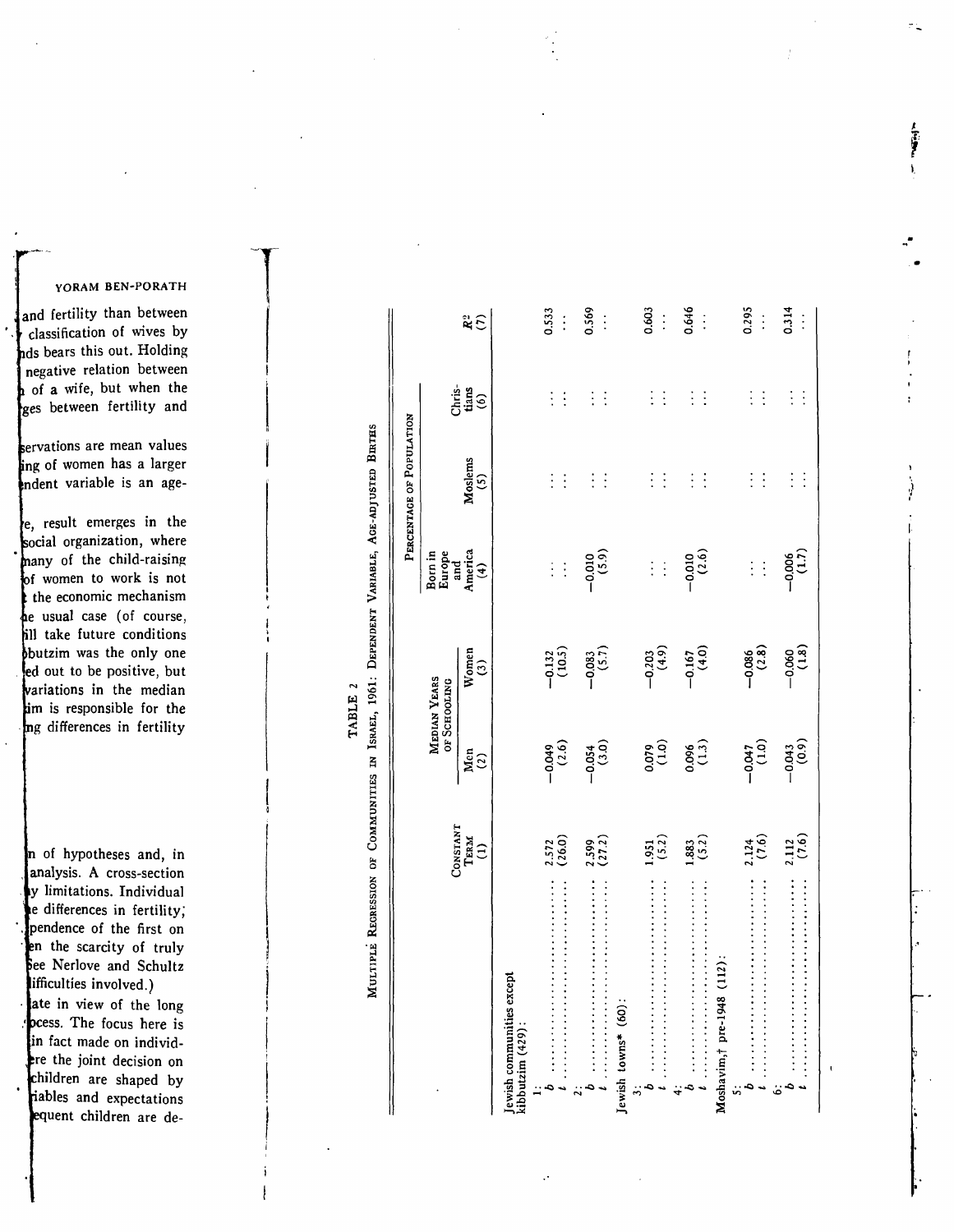| ÷  |  |
|----|--|
| è. |  |
| w  |  |
|    |  |
|    |  |

H

 $\ddot{\cdot}$ 

|                                                                                                                                                                                                                                   |                                                                                      |                                               |                               |                                                          | PERCENTAGE OF POPULATION    |                                                                                             |                            |
|-----------------------------------------------------------------------------------------------------------------------------------------------------------------------------------------------------------------------------------|--------------------------------------------------------------------------------------|-----------------------------------------------|-------------------------------|----------------------------------------------------------|-----------------------------|---------------------------------------------------------------------------------------------|----------------------------|
|                                                                                                                                                                                                                                   |                                                                                      | MEDIAN YEARS<br>OF SCHOOLING                  |                               | Born in<br>Europe                                        |                             |                                                                                             |                            |
|                                                                                                                                                                                                                                   | $\begin{array}{c}\n\text{Consariant} \\ \text{Trexat} \\ \text{Trexat}\n\end{array}$ | $\frac{\text{MeV}}{2}$                        | <b>Women</b><br>$\widehat{c}$ | America<br>$\begin{pmatrix} 4 \\ 4 \end{pmatrix}$<br>and | <b>Moslems</b><br>$\hat{c}$ | $\text{Chris}\atop{\text{data}}$                                                            | ξ                          |
| Moshavim, † 1948 and later (257):                                                                                                                                                                                                 |                                                                                      |                                               |                               |                                                          |                             |                                                                                             |                            |
|                                                                                                                                                                                                                                   |                                                                                      |                                               |                               | $\vdots$                                                 | $\vdots$                    | $\begin{aligned} \mathbb{E}[\mathbb{E}[\mathbb{E}^{\mathbb{E}}_{\mathbb{E}}] \end{aligned}$ |                            |
| $\ddot{\cdot}$                                                                                                                                                                                                                    | $2.632$<br>(21.9)                                                                    | $-0.50$<br>(2.2)                              | $-0.137$<br>(8.6)             | $\vdots$                                                 | $\vdots$                    |                                                                                             | $rac{5}{3}$                |
|                                                                                                                                                                                                                                   | $2.668$<br>(23.2)                                                                    | $-0.058$<br>(2.7)                             | $-0.082$<br>$(4.4)$           | $-0.011$<br>(5.1)                                        | $\vdots$<br>$\vdots$        | $\vdots$                                                                                    | 0.551                      |
| Non-Jewish communities‡ (133):<br>$\ddot{\circ}$                                                                                                                                                                                  |                                                                                      |                                               |                               |                                                          |                             |                                                                                             |                            |
|                                                                                                                                                                                                                                   | $\frac{1.102}{(22.2)}$                                                               | $\begin{array}{c} 0.022 \\ (1.8) \end{array}$ | $-0.089$<br>$(4.2)$           | $\vdots$<br>$\ddot{\cdot}$                               | $\vdots$<br>$\vdots$        |                                                                                             |                            |
| ē                                                                                                                                                                                                                                 | $0.710$<br>(4.0)                                                                     | $\begin{array}{c} 0.033 \\ (2.5) \end{array}$ | $-0.068$<br>$(3.0)$           | $\vdots$<br>$\vdots$                                     | $0.004$<br>(2.3)            | $\begin{pmatrix} 1 & 1 \\ 0 & 0 & 0 \\ 0 & 0 & 0 \\ 0 & 0 & 0 \end{pmatrix}$                | $0.120$<br><br>$0.159$<br> |
| Kibbutzim (167):                                                                                                                                                                                                                  |                                                                                      |                                               |                               |                                                          |                             |                                                                                             |                            |
| Ξ<br>$\frac{1}{2}$ , $\frac{1}{2}$ , $\frac{1}{2}$ , $\frac{1}{2}$ , $\frac{1}{2}$ , $\frac{1}{2}$ , $\frac{1}{2}$                                                                                                                |                                                                                      |                                               |                               | $\vdots$                                                 | $\vdots$                    |                                                                                             |                            |
| $\overline{12}$ :                                                                                                                                                                                                                 | $0.303$<br>$(0.9)$                                                                   | 0.009                                         | $0.046$<br>(1.5)              | $\vdots$                                                 | $\vdots$                    | $\frac{1}{2}$ .                                                                             | $\frac{1}{2}$ :            |
|                                                                                                                                                                                                                                   | 0.652                                                                                | 0.003                                         | $0.040$<br>(1.3)              | $-0.006$<br>(2.5)                                        | $\vdots$                    |                                                                                             | $\frac{1}{2}$              |
|                                                                                                                                                                                                                                   | (1.8)                                                                                | (1.0)                                         |                               |                                                          | $\vdots$                    |                                                                                             |                            |
| Sovece.—Actual births by community: unpublished Central Bureau of Statistics data. Independent variables: Central Bureau of Statistics (1963, pt. 2, table 1, and pt.<br>3 value 7 for cole a-6: 1966k abilish and formal of stat |                                                                                      |                                               |                               |                                                          |                             |                                                                                             |                            |

0 <u>ه</u> 8 4) <sup>0</sup>EU 0) <u>≒°</u>

4) E io foundation of '4 C0 .4)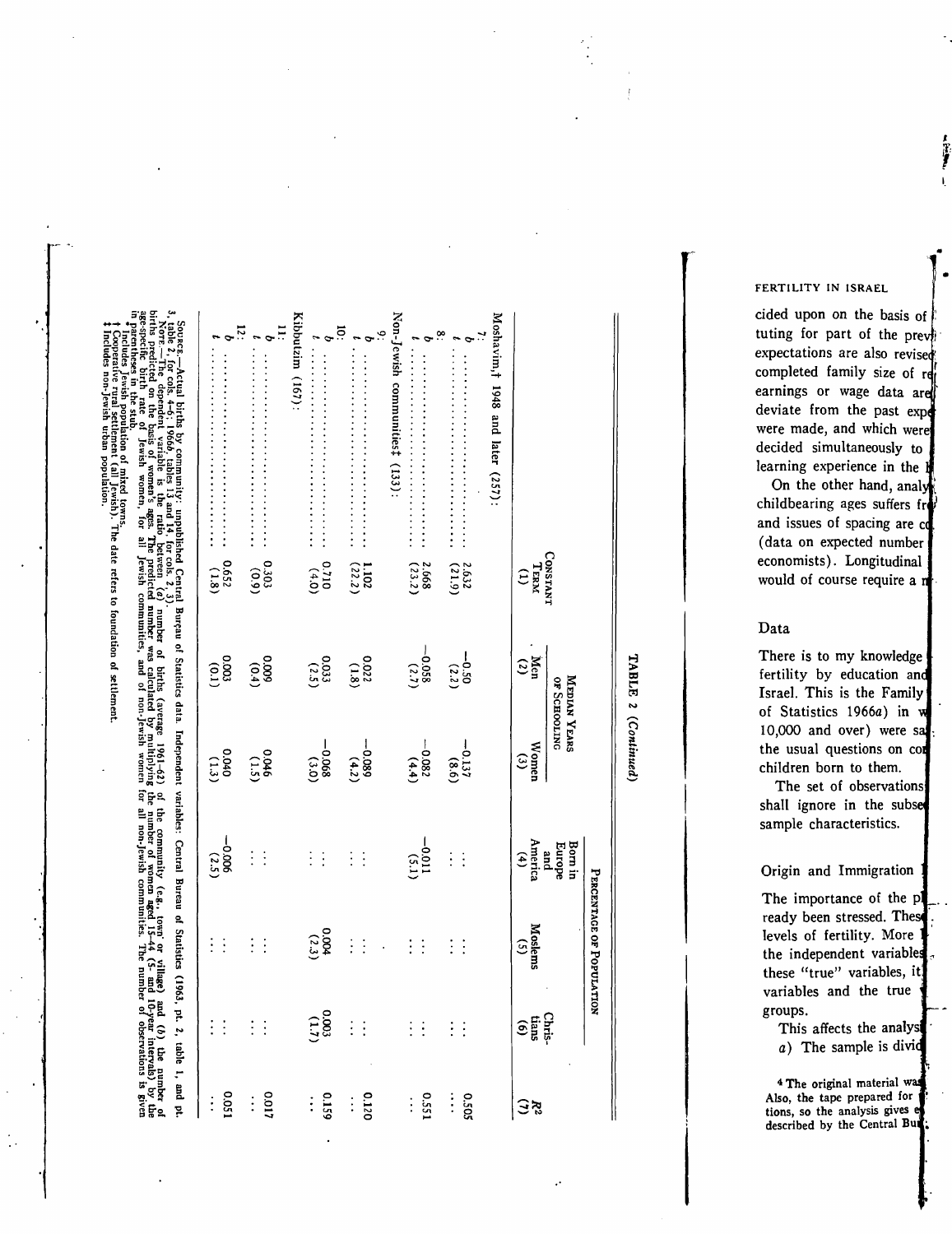cided upon on the basis of more information, with actual income substituting for part of the previously expected values, while the rest of the expectations are also revised. Cross-section data can give information on completed family size of relatively older couples, but the corresponding earnings or wage data are contemporaneous, realized values that may deviate from the past expected values on the basis of which decisions were made, and which were partly determined by them (e.g., women who decided simultaneously to have children and forego schooling and the learning experience in the labor market).

On the other hand, analysis of the cross section of couples at the prime childbearing ages suffers from lack of information on completed fertility, and issues of spacing are confounded with issues of completed family size (data on expected number of children have not been widely analyzed by economists). Longitudinal data could solve some of the problems and would of course require a more sophisticated analysis.

## Data

There is to my knowledge only one source of data that allows analysis of fertility by education and income on an individual household basis in Israel. This is the Family Expenditure Survey 1963/64 (Central Bureau of Statistics 1966a) in which urban wage earners (in communities of 10,000 and over) were sampled, and women were asked, in addition to the usual questions on consumption and income, about the total number children born to them.

The set of observations that I work with has certain defects<sup>4</sup> which I shall ignore in the subsequent analysis. Table 3 presents some of the sample characteristics.

#### Origin and Immigration Period

The importance of the place of birth and period of immigration has already been stressed. These group differentials may be simply differences in levels of fertility. More likely, they are differences in the coefficients of the independent variables. Even if people were responding identically to these "true" variables, it is plausible that the relation between measured variables and the true variable which they approximate varies among groups.

This affects the analysis in several ways:

a) The sample is divided by place of marriage—those married in Israel

<sup>&</sup>lt;sup>4</sup> The original material was on cards when we got it and was not entirely complete. Also, the tape prepared for us did not include the weights of the individual observations, so the analysis gives equal weight to all individual observations. The survey is described by the Central Bureau of Statistics (1966a).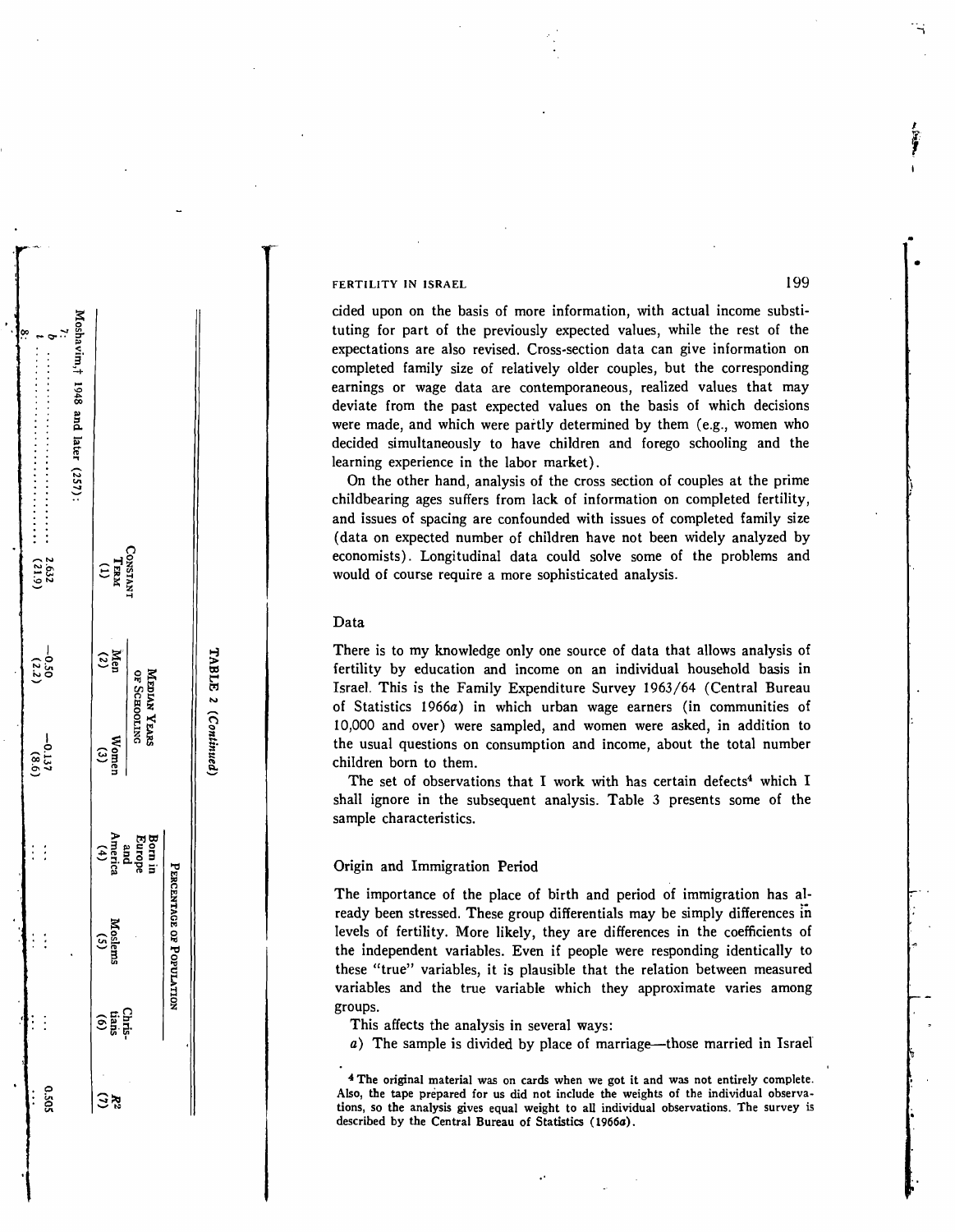## TABLE 3

 $\ddot{\phantom{0}}$ 

| MEANS AND STANDARD DEVIATIONS OF VARIABLES USED IN REGRESSIONS-                                                                                                                   |                                                                      | TABLE 3<br>FAMILY EXPENDITURE SURVEY 1963/64                         |                                                           |                                                                      |                                                                      |
|-----------------------------------------------------------------------------------------------------------------------------------------------------------------------------------|----------------------------------------------------------------------|----------------------------------------------------------------------|-----------------------------------------------------------|----------------------------------------------------------------------|----------------------------------------------------------------------|
|                                                                                                                                                                                   |                                                                      | <b>MARRIED ABROAD</b>                                                |                                                           |                                                                      | Married in<br>ISRAEL (MIS)                                           |
|                                                                                                                                                                                   | ALL<br>COUPLES                                                       | $11 +$<br>Years*                                                     | $15 +$<br>Years*                                          | $11 +$<br>Years*                                                     | $15 +$<br>Years*                                                     |
| No. of live births $\ldots$<br>$SD$<br>Age of wife $\dots\dots\dots\dots$<br>$SD$<br>Years of marriage<br>$SD$                                                                    | 1,217<br>2.55<br>(2.17)<br>38.1<br>(11.5)<br>16,4<br>(10.5)          | 455<br>3.28<br>(2.74)<br>45.7<br>(9.9)<br>24.5<br>(9.3)              | 437<br>3.29<br>(2.77)<br>46.2<br>(9.8)<br>25.0<br>(9.1)   | 354<br>2.70<br>(1.77)<br>40.3<br>(8.8)<br>18.1<br>(6.8)              | 201<br>2.75<br>(1.95)<br>44.9<br>(7.8)<br>22.2<br>(6.4)              |
| Distribution by place of<br>birth and period of<br>immigration:                                                                                                                   |                                                                      |                                                                      |                                                           |                                                                      |                                                                      |
| ISIS<br>.<br>ISAA<br>.<br>$ISEA$<br>AA (1947 or before)<br>$AA(1948-54) \ldots$<br>AA (1955 or later)<br>$EA$ (1947 or before) $\ldots$<br>$EA$ (1948–54)<br>EA $(1955$ or later) | 0.03<br>0.03<br>0.05<br>0.05<br>0.21<br>0.06<br>0.23<br>0.25<br>0.09 | $\cdots$<br>$\cdots$<br>0.01<br>0.22<br>0.11<br>0.08<br>0.37<br>0.21 | $\ddotsc$<br>0.02<br>0.22<br>0.10<br>0.09<br>0.37<br>0.20 | 0.06<br>0.03<br>0.04<br>0.08<br>0.11<br>0.00<br>0.51<br>0.17<br>0.00 | 0.07<br>0.03<br>0.04<br>0.09<br>0.00<br>0.00<br>0.70<br>0.07<br>0.00 |
| $Total$                                                                                                                                                                           | 1.00                                                                 | 1.00                                                                 | 1.00                                                      | 1.00                                                                 | 1.00                                                                 |
| Husband's monthly<br>earnings $(IL)$<br>$SD$                                                                                                                                      | 494.7<br>(274.2)                                                     | 420.2<br>(272.6)                                                     | 421.1<br>(281.0)                                          | 584.3<br>(282.4)                                                     | 627.0<br>(305.1)                                                     |
| Distribution by years of<br>schooling of husband:                                                                                                                                 |                                                                      |                                                                      |                                                           |                                                                      |                                                                      |
| 0<br>$1 - 4$<br>5–8.<br>$9 - 12$<br>.<br>$13+$<br>.                                                                                                                               | 0.06<br>0.08<br>0.33<br>0.34<br>0.19                                 | 0.10<br>0.12<br>0.35<br>0.28<br>0.15                                 | 0.10<br>0.12<br>0.34<br>0.29<br>0.15                      | 0.02<br>0.06<br>0.31<br>0.39<br>0.22                                 | 0.01<br>0.03<br>0.26<br>0.40<br>0.30                                 |
| $Total$                                                                                                                                                                           | 1.00                                                                 | 1.00                                                                 | 1.00                                                      | 1.00                                                                 | 1.00                                                                 |
| Distribution by years of<br>schooling of wife:                                                                                                                                    |                                                                      |                                                                      |                                                           |                                                                      |                                                                      |
| 0<br>$1 - 4$<br>5-8<br>$9 - 12$<br>.<br>$13+$<br>. <u>.</u> .                                                                                                                     | 0.12<br>0.08<br>0.35<br>0.33<br>0.12                                 | 0.18<br>0.10<br>0.37<br>0.30<br>0.05                                 | 0.18<br>0.10<br>0.37<br>0.30<br>0.05                      | 0.08<br>0.08<br>0.32<br>0.37<br>0.15                                 | 0.07<br>0.04<br>0.29<br>0.42<br>0.18                                 |
| $Total$                                                                                                                                                                           | 1.00                                                                 | 1.00                                                                 | 1.00                                                      | 1.00                                                                 | 1.00                                                                 |
|                                                                                                                                                                                   |                                                                      |                                                                      |                                                           |                                                                      |                                                                      |

# MEANS AND STANDARD• DEVIATIONS OF VARIABLES USED IN REGREssIoNs— FAMILY EXPENDITURE SURVEY 1963/64

Nors.—The notation for place of birth is: IS = Israel,  $AA = Asia$  and Africa, and  $EA = Europe$  of one in Israel, the second two letters indicate place of birth of fathers. Information in parentheses following place of birth of the f

 $\cdot$ 

 $\epsilon^{\star}$ 

÷,

والمساء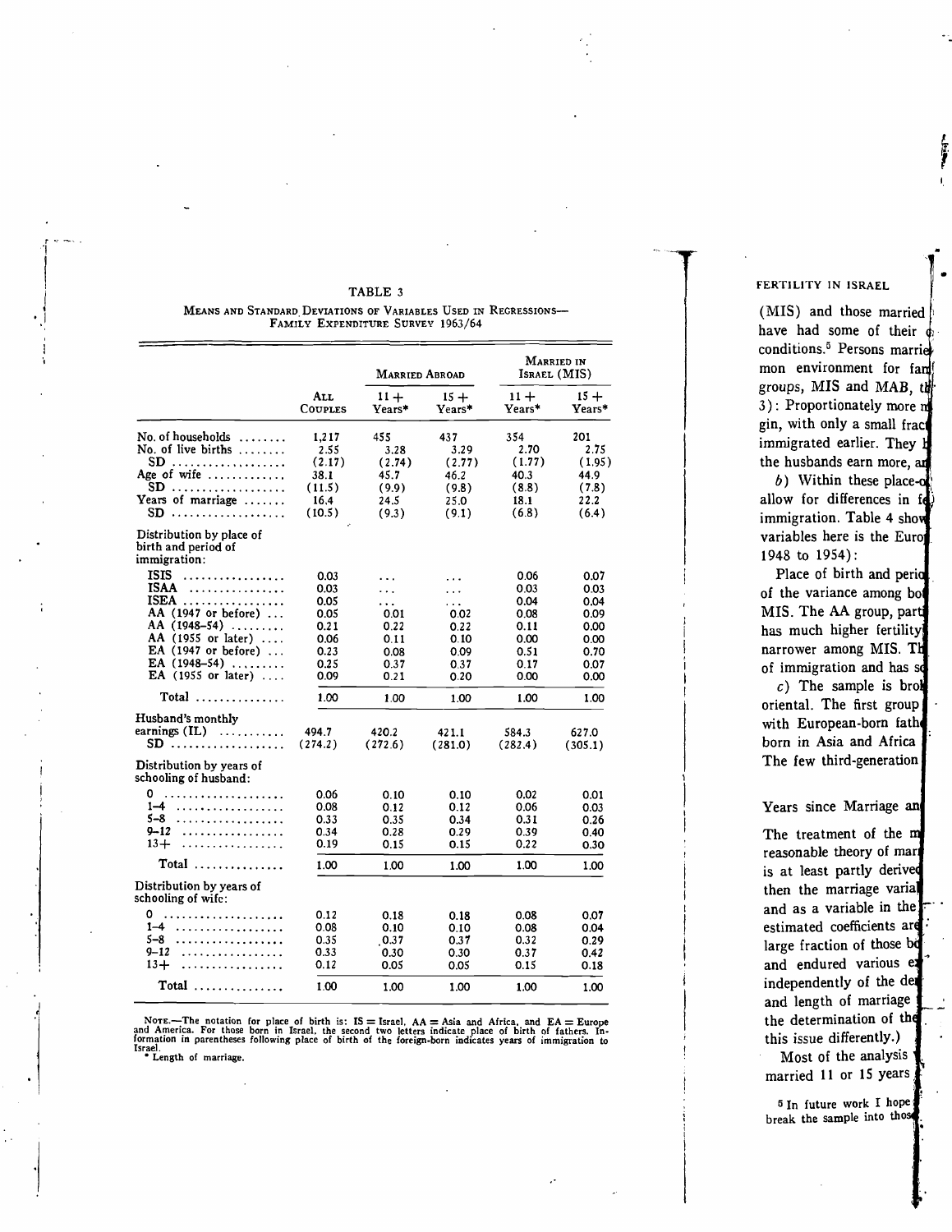(MIS) and those married abroad (MAB). Those married abroad could have had some of their children born abroad, responding to different conditions.<sup>5</sup> Persons married in Israel presumably have had a more common environment for family decision making. In comparing the two groups, MIS and MAB, the following differences should be noted (table 3): Proportionately more members of the MIS sample are of European origin, with only a small fraction of the women born in Asia. They have also immigrated earlier. They have lower fertility and are somewhat younger, the husbands earn more, and both husbands and wives are better educated.

b) Within these place-of-marriage groups dummy variables are used to allow for differences in fertility levels by place of birth and period of immigration. Table 4 shows the following (the benchmark for the dummy variables here is the European- and American-born who immigrated from 1948 to 1954):

Place of birth and period of immigration account for a large proportion of the variance among both MAB and MIS, but more among MAB than MIS. The AA group, particularly the recent immigrants (1955 and later), has much higher fertility than the EA group. Differences are somewhat narrower among MIS. The EA group shows small differentials by period of immigration and has somewhat higher fertility than the Israeli-born.

 $c$ ) The sample is broken into two groups by origin—European and oriental. The first group includes European-born (EA) and Israeli-born with European-born fathers (ISEA), while oriental origin includes those born in Asia and Africa (AA) and Israelis born to AA fathers (ISAA). The few third-generation Israelis in the sample are left out here.

#### Years since Marriage and Age

The treatment of the marriage variables is somewhat problematic. Any reasonable theory of marriage will have to state that the decision to marry is at least partly derived from the demand for children. If this is true, then the marriage variable (both as a criterion for dividing the sample and as a variable in the regression) should not be used; if it is used, its estimated coefficients are likely to be biased. In the Israeli population a large fraction of those born abroad went through the world war, migrated, and endured various experiences that might have postponed marriage independently of the demand for children. Thus for some groups the age and length of marriage may indeed be an exogenous variable relevant to the determination of the number of children. (Bumpass [1969] discusses this issue differently.)

Most of the analysis was performed on subsamples of couples who were married 11 or 15 years or more, with age and length of marriage as van-

 $5$  In future work I hope to be able to follow a suggestion by H. Gregg Lewis to break the sample into those educated in Israel and abroad.

 $\cdot$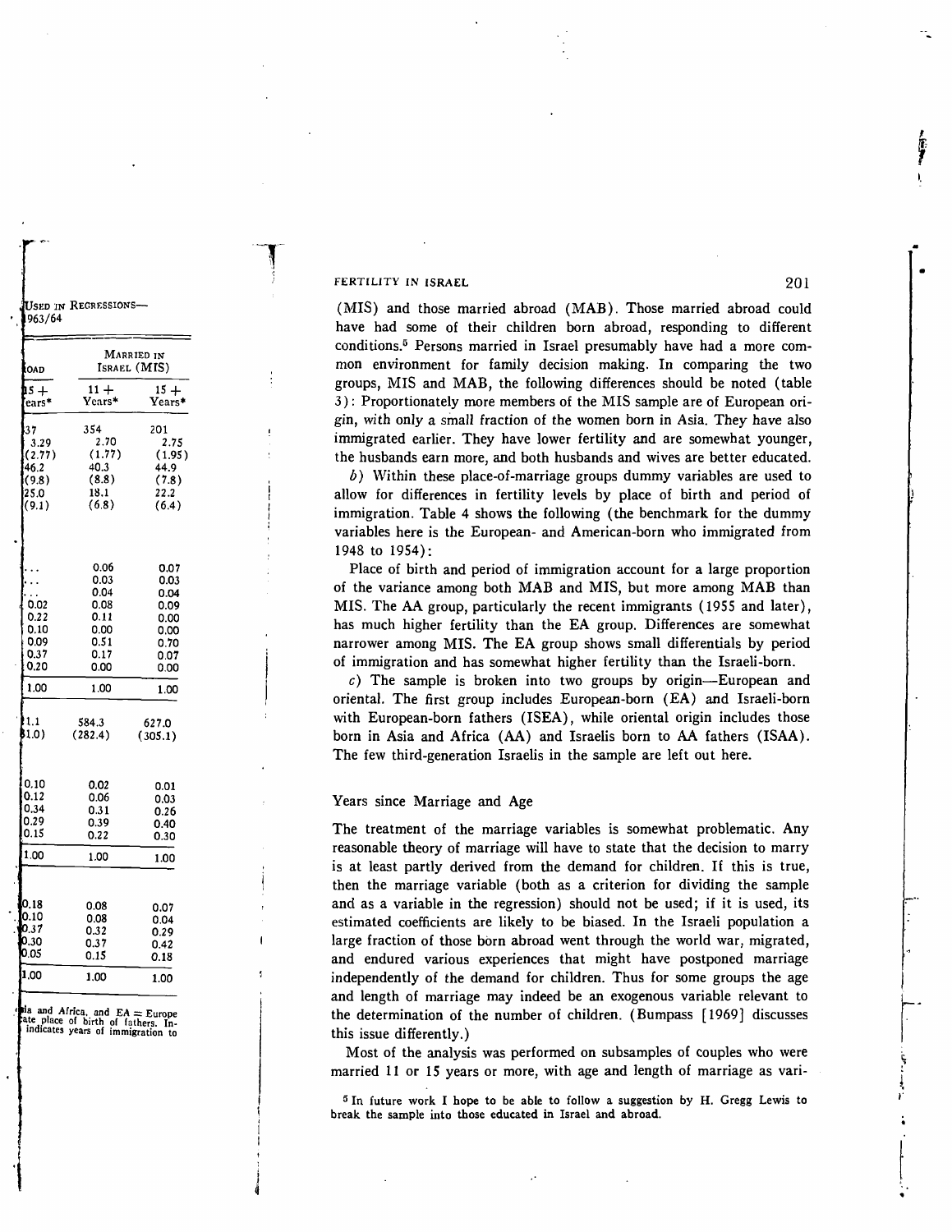TABLE 4

4-5

|                                                                                                                                                                                                                                                                                                                                                     |                                | ALL $(MIS + MAB)$    |                      |                      | MARRIED IN ISRAEL<br>(MIS)         |                            |                                                              | <b>MARRIED ABROAD</b><br>(MAB) |                      |
|-----------------------------------------------------------------------------------------------------------------------------------------------------------------------------------------------------------------------------------------------------------------------------------------------------------------------------------------------------|--------------------------------|----------------------|----------------------|----------------------|------------------------------------|----------------------------|--------------------------------------------------------------|--------------------------------|----------------------|
|                                                                                                                                                                                                                                                                                                                                                     | م                              | ∾                    | $R_i$ * <sup>2</sup> | ¢                    | ↔                                  | $R_i$ <sup>+2</sup>        | ç                                                            | د                              | $R_i^{*2}$           |
| $\ddot{\cdot}$<br>Constant term<br>Years married<br>Age of wife                                                                                                                                                                                                                                                                                     | 0.05<br>0.06<br>2.69           | 6.59<br>4.84<br>5.63 | $\vdots$<br>S        | 2.55<br>0.05         | 3.41<br>ភ្ល                        | $\vdots$<br>$\frac{8}{3}$  | ses<br>250                                                   | $13.5$<br>$3.5$                | 8Ò<br>$\vdots$       |
| Continent of birth and period of<br>immigration:                                                                                                                                                                                                                                                                                                    |                                |                      |                      |                      |                                    |                            |                                                              |                                |                      |
| <br>.<br>$\frac{1}{2}$ $\frac{1}{2}$ $\frac{1}{2}$ $\frac{1}{2}$ $\frac{1}{2}$ $\frac{1}{2}$ $\frac{1}{2}$ $\frac{1}{2}$ $\frac{1}{2}$ $\frac{1}{2}$ $\frac{1}{2}$ $\frac{1}{2}$ $\frac{1}{2}$ $\frac{1}{2}$ $\frac{1}{2}$ $\frac{1}{2}$ $\frac{1}{2}$ $\frac{1}{2}$ $\frac{1}{2}$ $\frac{1}{2}$ $\frac{1}{2}$ $\frac{1}{2}$<br><b>ISAA</b><br>ISIS | 0.98<br>0.80                   | $2.52$<br>1.47       |                      | 0.99<br>0.78         | 2.61                               |                            | I,                                                           | $\vdots$                       |                      |
| .<br><br>AA (1947 or before)<br><b>ISEA</b>                                                                                                                                                                                                                                                                                                         | 1,00<br>1.92                   | 2.07                 |                      | 0.97<br>1.75         | $\frac{153}{1480}$                 |                            | 2.42<br>ţ<br>$\vdots$                                        | 3.03<br>$\vdots$               |                      |
| <br><br>AA $(1948-54)$<br>AA $(1954 \text{ or } later)$<br>EA $(1947 \text{ or } before)$<br>EA $(1955 \text{ or } later)$                                                                                                                                                                                                                          | 1.62<br>3.44<br>0.23           | 727<br>11.11         | ن                    | 1.20<br>0.23<br>÷    | 3.65<br>$\vdots$<br>$\overline{5}$ | $\ddot{=}$                 | 8 <sub>0</sub><br>$1.81$<br>$3.57$                           | 5.70<br>0.00<br>9.32           | 36                   |
| <br>Husband's years of schooling:<br>$\vdots$                                                                                                                                                                                                                                                                                                       | $\frac{2}{13}$                 | $\frac{133}{0.6}$    |                      | $\vdots$             | $\vdots$                           |                            | es<br>0.0                                                    | 0.35                           |                      |
| $\circ$                                                                                                                                                                                                                                                                                                                                             | CO.                            | 0.36<br>1.29         |                      | $\frac{13}{2}$       |                                    |                            | $\overline{5}$<br>I                                          | 0.67                           |                      |
| -------------------<br>.<br>$\frac{1}{2}$ : $\frac{1}{2}$ : $\frac{1}{2}$ : $\frac{1}{2}$ : $\frac{1}{2}$ : $\frac{1}{2}$<br>$1 - 4$<br>.<br>$13 +$<br>უ<br>ა                                                                                                                                                                                       | $-0.23$<br>$\tilde{c}$<br>0.21 | 0.06<br>0.87         | Q                    | 0.39<br>0.02<br>0.25 | 888<br>1.08                        | $\ddot{\circ}$             | 0.04<br>$\frac{18}{16}$<br>$\ddot{ }$<br>$\overline{1}$<br>I | 0.16<br>0.56<br>0.83           | Q                    |
| ing.<br>E<br>Wife's years of schooli                                                                                                                                                                                                                                                                                                                |                                |                      |                      |                      |                                    |                            |                                                              |                                |                      |
| <br>$\frac{1}{2}$<br>$\overline{1}$<br>o                                                                                                                                                                                                                                                                                                            | 0.69<br>2.07                   |                      |                      | 1.75<br>0.73         | 4.77                               |                            | $\frac{2.14}{0.63}$                                          | <u>ក្នុងទំនិ</u>               |                      |
| <br>$13+$<br><b>S-8</b>                                                                                                                                                                                                                                                                                                                             | 0.40<br>0.36                   | $2877$<br>$2877$     | S.                   | 0.23<br>0.36         | 2.017<br>1.08                      | $\Xi$                      | 0.48<br>0.31                                                 | 0.69                           | S,                   |
|                                                                                                                                                                                                                                                                                                                                                     | $-3.10$                        | 1.21                 | Ì                    | $-5.70$              | 1.8                                | $\vdots$                   | $-1.28$                                                      | 0.32                           | $\vdots$             |
| <br><b>SEE</b>                                                                                                                                                                                                                                                                                                                                      | 1.74                           | $\vdots$             | $\vdots$             | $\ddot{3}$<br>1.44   | $\vdots$                           | $\vdots$                   | 50.193                                                       | $\vdots$                       | $\vdots$             |
| <br>.<br>No. of observations                                                                                                                                                                                                                                                                                                                        | 808                            | $\vdots$<br>ţ        | $\vdots$<br>$\vdots$ | 354                  | $\vdots$<br>$\vdots$               | $\ddot{\cdot}$<br>$\vdots$ | 455                                                          | $\vdots$<br>Ì                  | $\vdots$<br>$\vdots$ |

 $\ddot{\phantom{0}}$ 

 $\ddot{\cdot}$ 

ŀ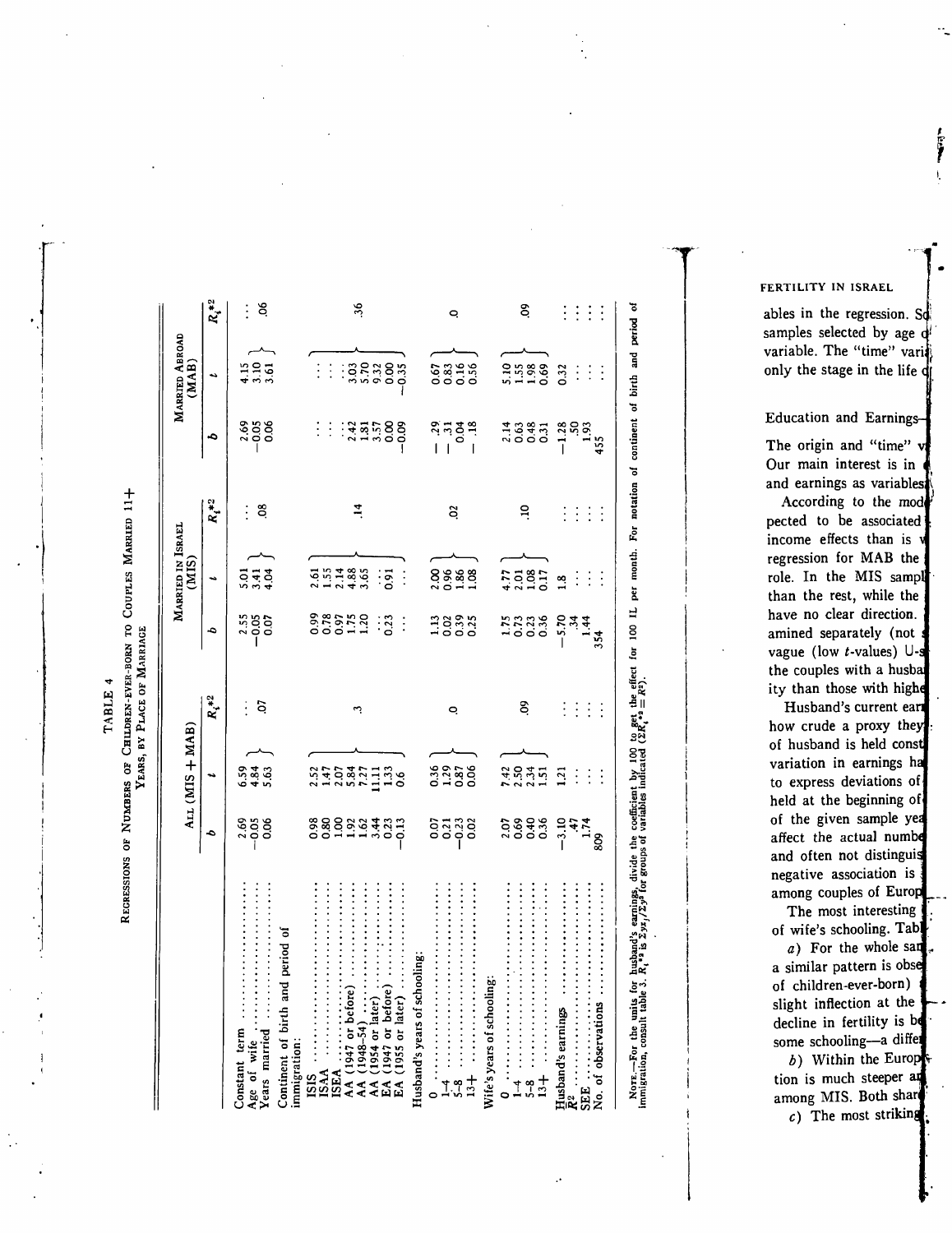ables in the regression. Some of the analysis was also performed on subsamples selected by age of wives (40 plus) without a length-of-marriage variable. The "time" variables in the cross section capture, of course, not only the stage in the life cycle but also differences among cohorts.

#### Education and Earnings—Additive Regressions

The origin and "time" variables enter the discussion mostly as controls. Our main interest is in exploring the performance of parents' education and earnings as variables.

According to the model presented earlier, husband's education is expected to be associated with weaker substitution effects and stronger income effects than is wife's education (see eqq. [10], [11]). In the regression for MAB the husband's education does not seem to play any role. In the MIS sample men with no schooling report more children than the rest, while the other differentials in fertility by male education have no clear direction. When the European and oriental groups are examined separately (not shown), one can see among the oriental group a vague (low  $t$ -values) U-shaped pattern, while among the European groups the couples with a husband of little education have somewhat lower fertility than those with higher education.

Husband's current earnings are a difficult variable to interpret. We know how crude a proxy they can be for permanent income. Where education of husband is held constant, it can perhaps be argued that the remaining variation in earnings has an important transitory element that is likely to express deviations of actual earnings from the expectations that were held at the beginning of married life. If these deviations are not a matter of the given sample year but represent a persistent position, they could affect the actual number of children. The coefficients here are negative and often not distinguishable from zero (tables 4, 5). The source of the negative association is the oriental group, both MIS and MAB, while among couples of European origin there is practically no relationship.

The most interesting question has to do with the pattern of coefficients of wife's schooling. Table 5 shows the following:

a) For the whole sample and for the two subsamples, MIS and MAB, a similar pattern is observed: the "net" relation between fertility (number of children-ever-born) and education of wife is mostly negative, with a slight inflection at the top, suggesting a transpose-J shape. The sharpest decline in fertility is between women with no schooling and women with some schooling—a difference of 1.0—1.4 children. of children-ever-born) and education of wife is mostly negative, with a<br>slight inflection at the top, suggesting a transpose-J shape. The sharpest<br>decline in fertility is between women with no schooling and women with<br>som

 $b)$  Within the European group the relation between fertility and education is much steeper and more statistically significant among MAB than among MIS. Both share, however, the flattening at the top.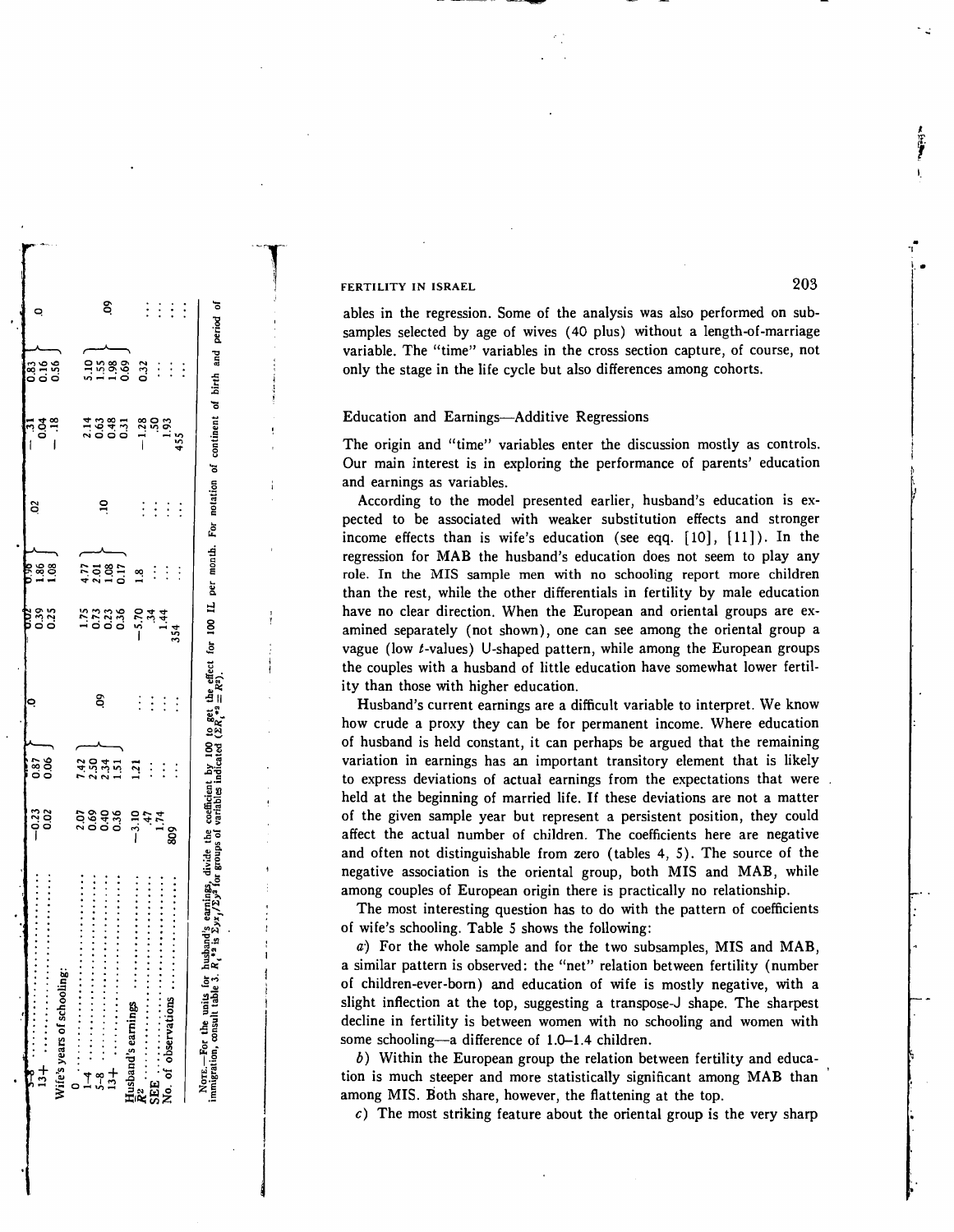| v   |  |
|-----|--|
| BLE |  |
|     |  |

 $\ddot{\cdot}$ l,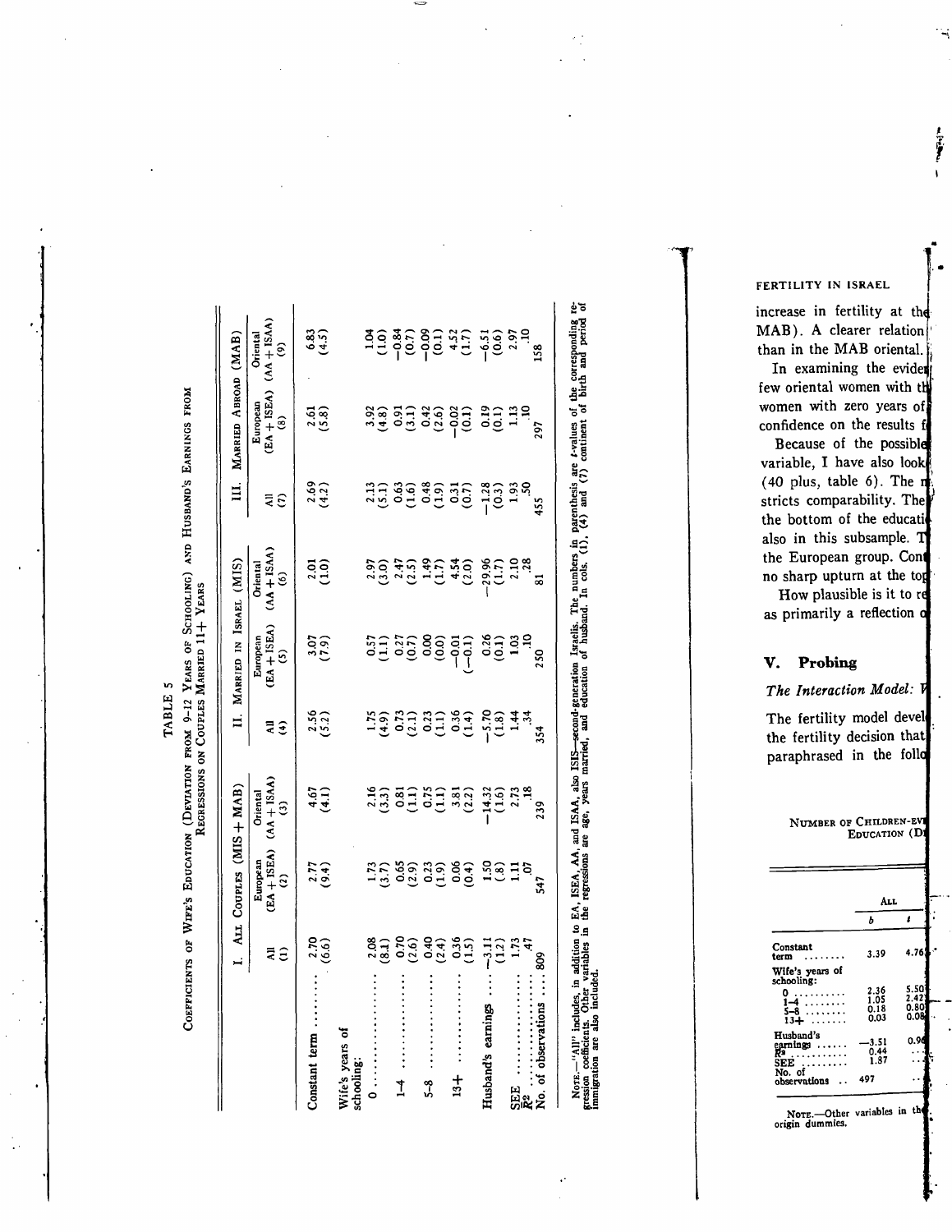increase in fertility at the top schooling category (both for MIS and MAB). A clearer relation with education emerges in the MIS oriental than in the MAB oriental.

In examining the evidence, one should recognize that there are very few oriental women with thirteen or more years of schooling and European women with zero years of schooling, so that one should not place much confidence on the results for these categories.

Because of the possible biases arising from the role of the marriage variable, I have also looked at a subsample selected by the age of wife (40 plus, table 6). The number of observations is smaller and thus restricts comparability. The general pattern of sharp decline in fertility at the bottom of the education ladder and a flattening at the top shows up also in this subsample. The relation is steeper among the oriental than the European group. Contrary to the results reported in table 5, there is no sharp upturn at the top educational category within the oriental group.

How plausible is it to regard the general pattern of education coefficients as primarily a reflection of the hypothesis presented earlier?

# V. Probing

#### The Interaction Model: Who Is on Which Margin?

The fertility model developed by Willis (1971) focuses on one aspect of the fertility decision that I have ignored so far. Willis's argument can be paraphrased in the following way: the simple model presented earlier

|                                                                         | ALL                          |                              |                                 | <b>MARRIED IN</b><br><b>ISRAEL</b><br>(MIS) | <b>MARRIED</b><br><b>ABROAD</b><br>(MAB) |                              | ORIENTAL<br>$(AA + ISAA)$    |                                 | $(EA + ISEA)$                 | <b>EUROPEAN</b>               |
|-------------------------------------------------------------------------|------------------------------|------------------------------|---------------------------------|---------------------------------------------|------------------------------------------|------------------------------|------------------------------|---------------------------------|-------------------------------|-------------------------------|
|                                                                         | Ь                            | t                            | b                               | £                                           | b                                        | t                            | ò                            | t                               | ь                             |                               |
| Constant<br>term<br>.                                                   | 3.39                         | 4.76                         | 2.84                            | 2.32                                        | 3.71                                     | 4.04                         | 6.74                         | 1.74                            | 2.88                          | 5.53                          |
| Wife's years of<br>schooling:                                           |                              |                              |                                 |                                             |                                          |                              |                              |                                 |                               |                               |
| 0<br>1–4<br>.<br>$5 - 8$<br>$\cdots\cdots\cdots\cdots$<br>$13 + \ldots$ | 2.36<br>1.05<br>0.18<br>0.03 | 5.50<br>2.42<br>0.80<br>0.08 | 1.66<br>3.16<br>$-0.04$<br>0.15 | 2.48<br>3.18<br>-0.12<br>0.40               | 2.81<br>0.64<br>0.34<br>--0.14           | 4.98<br>1.25<br>1.17<br>0.27 | 2.85<br>1.73<br>0.10<br>0.19 | 1.68<br>0.76<br>0.06<br>0.04    | 0.76<br>0.95<br>0.18<br>-0.03 | 1.07<br>3.04<br>1.18<br>-0.13 |
| Husband's<br>$\overline{\mathcal{R}}^{\mathbf{a}}$<br>SEE               | $-3.51$<br>0.44<br>1.87      | 0.96<br>$\cdots$<br>$\cdots$ | $-1.60$<br>$\cdots$<br>$\cdots$ | 0.31<br>0.35<br>1.64                        | $-4.50$<br>$\cdots$<br>$\cdots$          | 0.89<br>0.49<br>1.95         | $-2.36$<br>0.09<br>3.53      | $-0.14$<br>$\cdots$<br>$\cdots$ | $-1.95$<br>0.04<br>1.20       | $-0.70$<br>0.04<br>1.20       |
| No. of<br>observations<br>$\ddot{\phantom{a}}$                          | 497                          | $\cdots$                     | 182                             | $\cdots$                                    | 315                                      | $\ddotsc$                    | 100                          | $\cdots$                        | 389                           | $\cdots$                      |

TABLE 6

NUMBER OF CHILDREN-EVER-BORN TO WOMEN AGE 40+: COEFFICIENTS OF WIFE'S EDUCATION (DEVIATIONS FROM 9—12 YEARS OF SCHOOL) AND HUSBAND'S EARNINGS

N0TE.—Other variables in the regressions are: age of women, years of schooling of husband, andorigin dummies.

 $\cdot$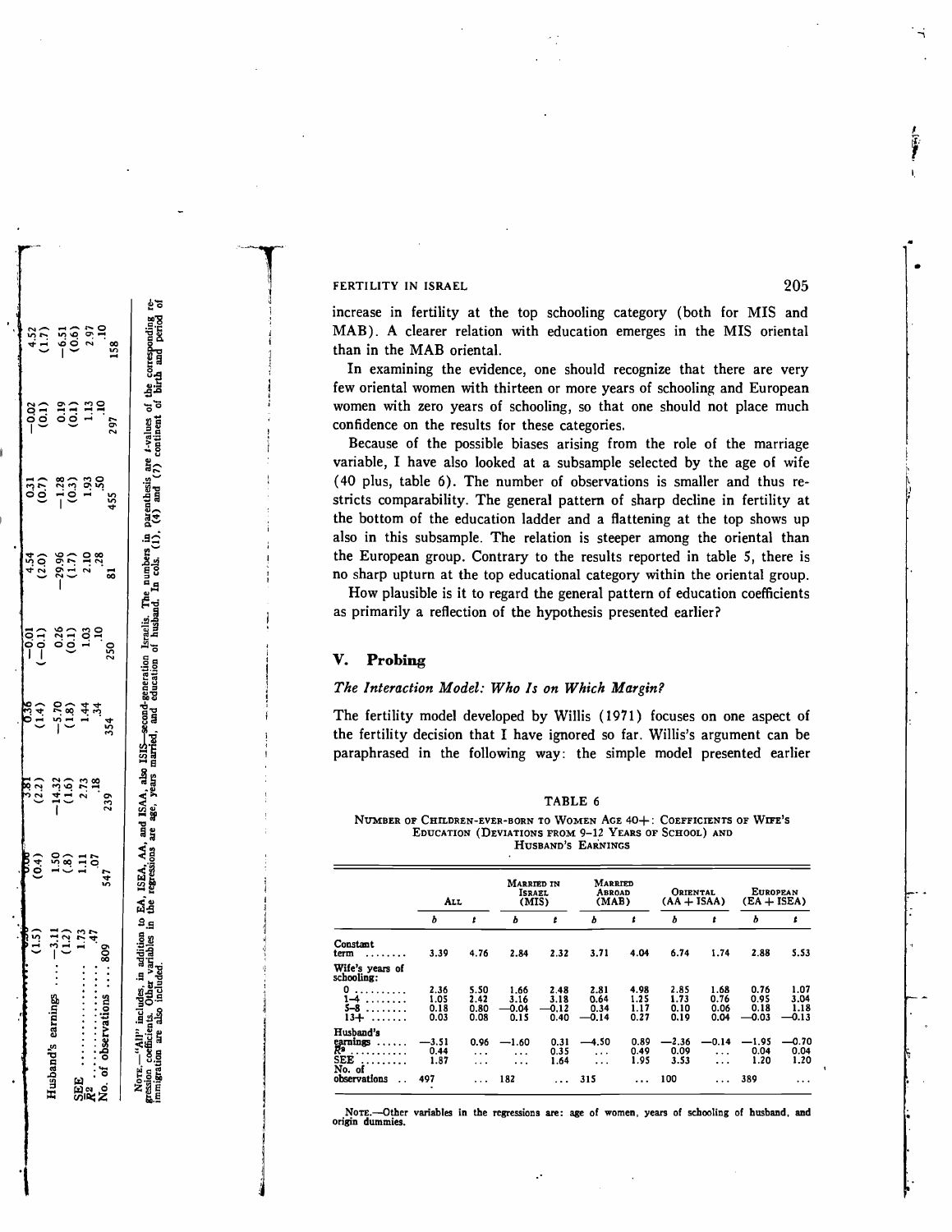# 206 YORAM BEN-PORATH

applies to households where the wife plans to work part of her lifetime Only then is the market wage (or education as an indication of market productivity) a correct measure of what she is foregoing by devoting time to her children.<sup>6</sup> Women who do not plan to work at all presumably have a nonmarket valuation of their time higher than the market wage. Variations in the potential market wage for such women do not correspond to variations (over individuals or over time) in the marginal value of time. But higher full income of the household, by increasing the demands on women's time in all household uses, raises the shadow price of this fixed constraint and gives rise to a substitution effect away from children. Therefore, one would expect husband's higher earnings to be associated with higher probability of the wife being a permanent nonparticipant in the labor force. Empirically Willis worked with an interaction model of the form

$$
N = b_1 W_f + b_2 W_m + b_3 W_f W_m, \quad b_1 < 0, b_2?
$$
\n(12)

This formulation implies the following derivatives:

$$
\frac{\partial N}{\partial W_f} = b_1 + b_3 W_m, \quad \frac{\partial N}{\partial W_m} = b_2 + b_3 W_f. \tag{13}
$$

As shown in table 7, this model, which Willis has successfully applied to U.S. data, also works quite well in the Israeli case. The coefficient of the value of wife's education (i.e., the average wage for the level of schooling) comes out negative and significant; the coefficient of husband's earnings, or alternatively husband's schooling, turns out to be negative and significant but of smaller absolute value, and a positive and significant interaction term emerges.

In interpreting the findings, one should distinguish between the estimating equation, and the hypothesis behind it. The estimating equation under the present conditions may be an expression of the same nonlinearities noted before. In our sample, and probably everywhere, there is a positive association between wife's education and husband's education, or earnings. The pattern depicted by the education-of-wife dummies could have been captured by a parabola:

$$
N = b'_1 W_f + b'_2 W_m + b'_3 W_f^2 + \dots \qquad (14)
$$

The effect of wife's potential wage is:

$$
\frac{\partial N}{\partial W_I} = b'_1 + 2b'_3 W_I, \quad b'_1 < 0, b'_3 > 0. \tag{15}
$$

<sup>6</sup> Michael and Lazear (1971) have recently argued that market wages of married women do not correspond exactly to opportunity cost because of the foregone (net) return to investment in human capital.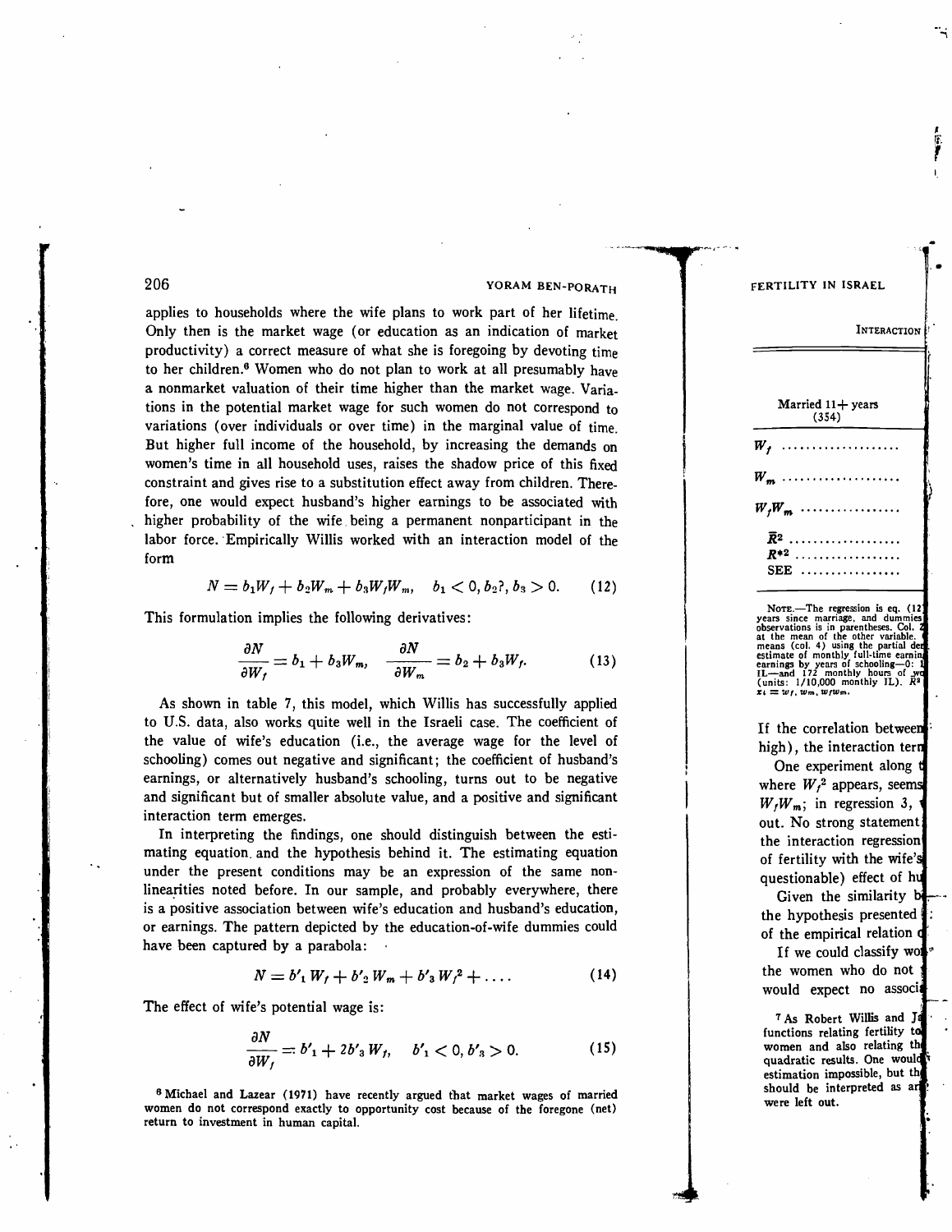|                                | $b_i$<br>(t)       | дN<br>$\partial w_i$<br>$\boldsymbol{w_{j}}$ | $\eta_{N w_i}$ | $\overline{x}$ |
|--------------------------------|--------------------|----------------------------------------------|----------------|----------------|
| Married 11+ years<br>(354)     | (1)                | (2)                                          | (3)            | (4)            |
| $W_1$                          | $-104.70$<br>(5.5) | $-24.92$                                     | $-0.335$       | .0363          |
| $W_m$                          | $-59.76$<br>(5.4)  | $-10.17$                                     | $-0.220$       | .0584          |
| $W_{\mathbf{I}}W_{\mathbf{m}}$ | 1,366.18<br>(5.1)  | $\ddotsc$                                    | $\ddotsc$      | $\cdots$       |
| $\overline{R}^2$               |                    | .323                                         |                |                |
| $R^{*2}$                       |                    | .166                                         |                |                |
| .<br><b>SEE</b>                |                    | 1.458                                        |                |                |

TABLE 7 INTERACTION MODEL: COUPLES MARRIED IN ISRAEL

Nore.—The regression is eq. (12) in the text; variables included and not reported here are: age,<br>years since marriage, and dummies for place of birth and period of immigration. The number of<br>observations is in parentheses. at the mean of the other variable. Col. 3: elasticity of fertility with respect to we evaluated at the means (col. 4) using the partial derivatives of col. 2. The mean number of children is 2.7.  $W_f =$  an estimate of month

If the correlation between  $W_m$  and  $W_t$  is positive and high (but not too high), the interaction term  $W_mW_f$  may be acting as a proxy for  $W_f^2$ .

One experiment along these lines is presented in table 8. Regression 2, where  $W_f^2$  appears, seems slightly more appealing than regression 1, with  $W_t W_m$ ; in regression 3, where both appear, the former drives the latter out. No strong statement is called for, but it is not impossible that what the interaction regression is capturing is mostly a curvilinear association of fertility with the wife's education, which is independent of the (anyhow questionable) effect of husband's earnings.7

Given the similarity between the phenomena, the question is whether the hypothesis presented by Willis is the major quantitative determinant of the empirical relation observed.

If we could classify women by their permanent work status and identify the women who do not work in the market in the permanent sense, we would expect no association within this group between fertility and

7 As Robert Willis and Jacob Mincer indicated, if one starts by assuming linear functions relating fertility to the relevant variables among working and nonworking women and also relating the probability of work to the relevant variables, a full quadratic results. One would assume that the resulting collinearity would make full estimation impossible, but the suggestion is that the coefficients in eqq. (12) and (14) should be interpreted as arising from an estimation where some relevant variables were left out.

 $\mathcal{L}^{\bullet}$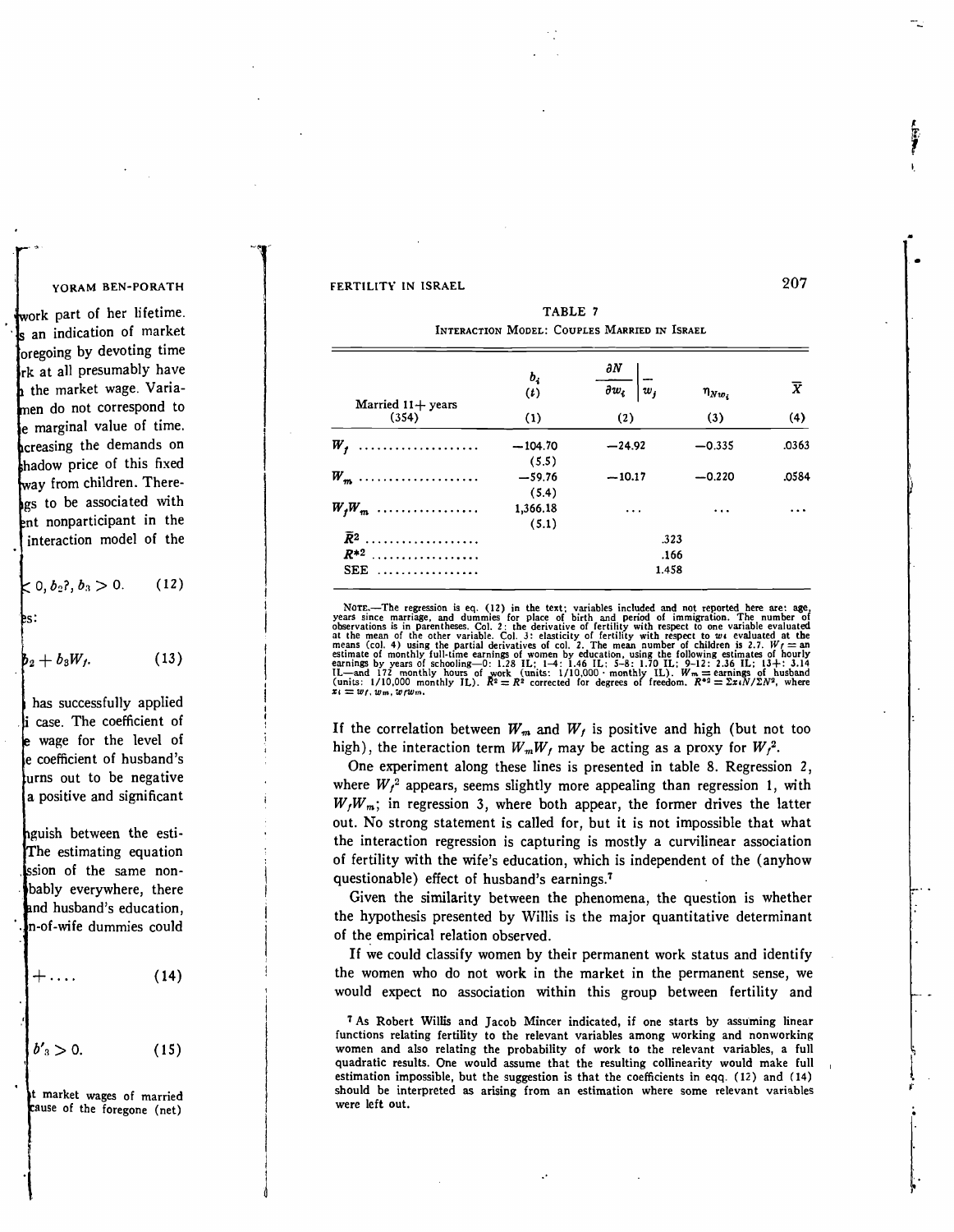$\cdot$ 

|                             | $\mathbf{1}$ | 2                    | 3         |
|-----------------------------|--------------|----------------------|-----------|
| $Wf$                        | $-47.21$     | $-223.38$            | $-210.21$ |
|                             | (1.44)       | (1.96)               | (1.78)    |
| $W_m$                       | $-26.77$     | $-2.44$              | $-12.08$  |
|                             | (1.38)       | (0.41)               | (0.55)    |
| $W_m W_f$                   | 547.97       | $\sim$ $\sim$ $\sim$ | 229.65    |
|                             | (1.28)       |                      | (0.45)    |
|                             |              | 2,632.00             | 2,289.54  |
|                             |              | (1.89)               | (1.43)    |
| $\overline{R}$ <sup>2</sup> | .306         | .313                 | .310      |
| $SEE$                       | 1.692        | 1.683                | 1.687     |
| $\partial N$                |              |                      |           |
| $\partial W_f$              | $-11.91$     | $-23.66$             | $-15.78$  |
| $\partial N$                |              |                      |           |
| .<br>$\partial W_m$         | $-4.96$      | $-2.44$              | $-3.28$   |

TABLE 8 EXPERIMENTS CONCERNING SOURCE OF NONLINEARITY FOR WOMEN 40+ YEARS OLD (MARRIED IN ISRAEL)

variables in the regressions are: age, continent of birth, and period of immigration. See notation in table 7. Data include 182 observations.

women's wages (or education). On the other hand, a negative relation would be observed among those working part of the time. The actual work status in the year of the survey is affected by many random factors and also reacts differently at different times to the presence of children. Classification by present work status is thus a poor substitute on many grounds for the classification by permanent work status. Still, one would expect the group of currently working women to be dominated by those who had planned and expected to participate at least part of the time, while those who are not currently working comprise those not participating because of stage in the life cycle and random factors.

In table 9 the coefficients of wife's education for working and nonworking women are presented. The steep decline in fertility from 0 to 1—4 years of schooling is observed among both working and nonworking women. Working women now show a monotonic decline of fertility by education, while in the case of nonworking women the relation is of the transpose-J shape. The upturn in fertility at top education levels among the nonworking has also been observed among orientals and disappears when a sample of women 40 years of age and older is considered (not shown). What remains with us is the sharp decline in fertility, between 0 and 1—4 years of schooling, among both working and nonworking women; this, among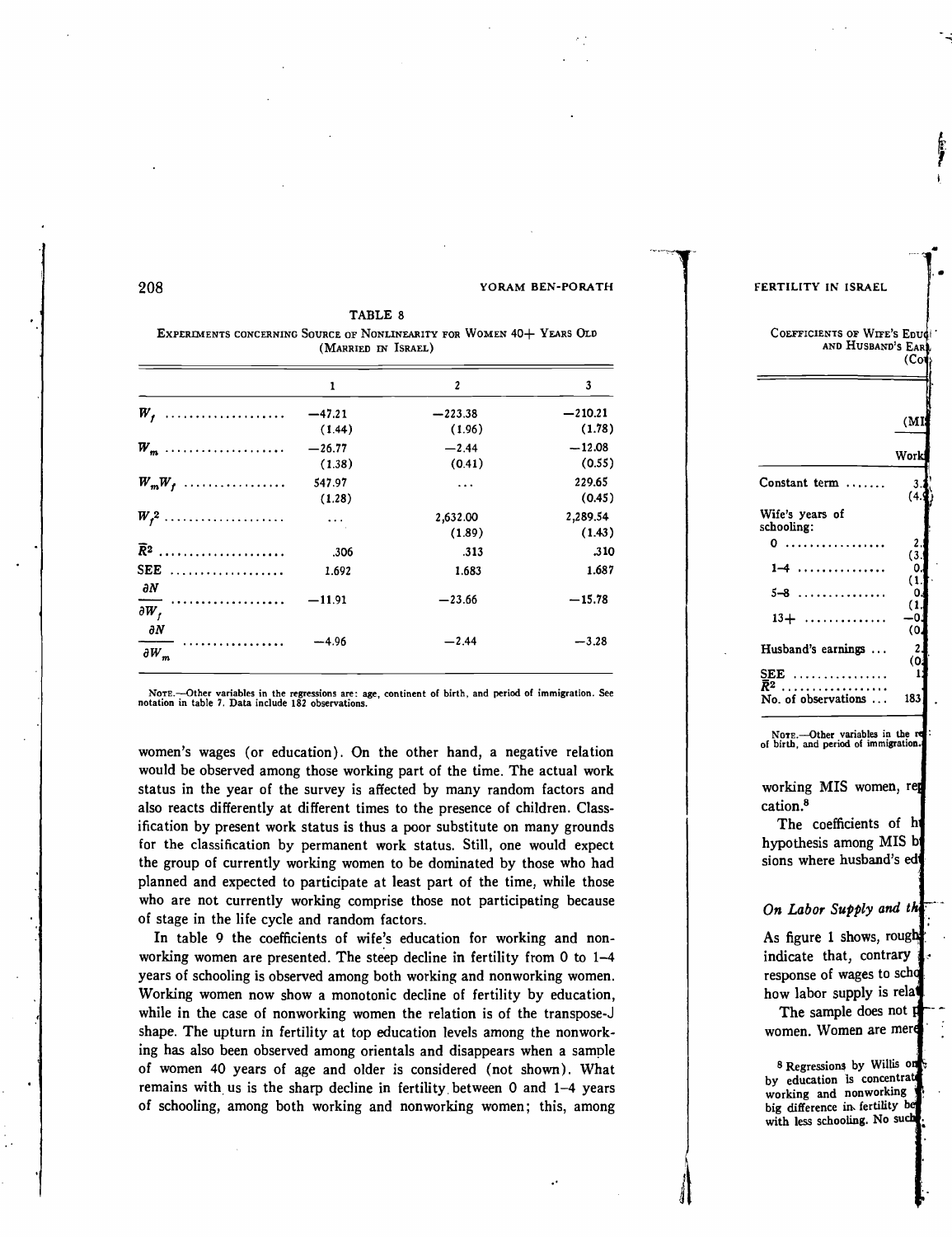|                                    | ALL<br>$(MIS + MAB)$ |                 | <b>MARRIED IN</b> | <b>ISRAEL</b><br>(MIS) |             | MARRIED<br><b>ABROAD</b><br>(MAB) |
|------------------------------------|----------------------|-----------------|-------------------|------------------------|-------------|-----------------------------------|
|                                    | Working              | Non-<br>working | Working working   | Non-                   | Working     | Non-<br>working                   |
| Constant term                      | 3.28                 | 2.45            | 3.18              | 2.6                    | 4.68        | 2.25                              |
|                                    | (4.9)                | (4.9)           | (4.8)             | (4.0)                  | (3.5)       | (3.0)                             |
| Wife's years of<br>schooling:      |                      |                 |                   |                        |             |                                   |
| 0                                  | 2.56                 | 2.01            | 1.37              | 1.84                   | 4.06        | 1.96                              |
|                                    | (3.9)                | (6.3)           | (1.7)             | (4.2)                  | (3.5)       | (4.7)                             |
| $1-4$                              | 0.86                 | 0.68            | 0.08              | 0.97                   | 1.61        | 0.46                              |
|                                    | (1.7)                | (2.1)           | (0.1)             | (2.2)                  | (2.0)       | (1.0)                             |
| $5 - 8$                            | 0.46                 | 0.35            | 0.05              | 0.20                   | 0.75        | 0.41                              |
|                                    | (1.5)                | (1.7)           | (0.1)             | (0.7)                  | (1.5)       | (1.4)                             |
| $13 + \ldots + \ldots$             | $-0.14$              | 0.61            | $-0.03$           | 0.65                   | $-0.26$     | 0.62                              |
|                                    | (0.4)                | (1.7)           | (0.1)             | (1.7)                  | (0.4)       | (1.0)                             |
| Husband's earnings                 | 2.32                 | $-3.79$         | 6.00              | $-11.75$               | $-9.32$     | 1.28                              |
|                                    | (0.5)                | (1.3)           | (1.5)             | (2.0)                  | (0.8)       | (0.3)                             |
| SEE<br>. <b>.</b> .<br>$\bar{R}^2$ | 1.40<br>.37          | 1.82<br>.48     | 1.06<br>.42       | 1.51<br>- 35           | 1.56<br>.45 | 2.00<br>.51                       |
| No. of observations                | 183                  | 626             | 99                | 255                    | 84          | 371                               |

#### COEFFICIENTS OF WIFE'S EDUCATION (DEVIATIONS FROM 9-12 YEARS OF SCHOOLING) AND HUSBAND'S EARNINGS: WORKING AND NONWORKING WOMEN (COUPLES MARRIED 11+ YEARS)

TABLE 9

NOTE.—Other variables in the regressions are: age, years married, education of husband, continent of birth, and period of immigration.

working MIS women, represents all of the variation in fertility by education.8

The coefficients of husband's earnings are consistent with Willis's hypothesis among MIS but not among MAB. (This is true also in regressions where husband's education is not included.)

#### On Labor Supply and the Demand for Domestic Help

As figure 1 shows, rough estimates of the hourly wage by education level indicate that, contrary to the response of fertility, the larger relative response of wages to schooling is at the top education level. Let us examine how labor supply is related to education.

The sample does not provide detailed information on the work status of women. Women are merely classified as "working" and "nonworking," and

<sup>8</sup> Regressions by Willis on U.S. data suggest also that the steep decline in fertility by education is concentrated at the bottom of the education scale, among both working and nonworking women. At the top among working women there is a big difference in fertility between women with 5 or more years of college and those with less schooling. No such difference, however, emerges for nonworking women.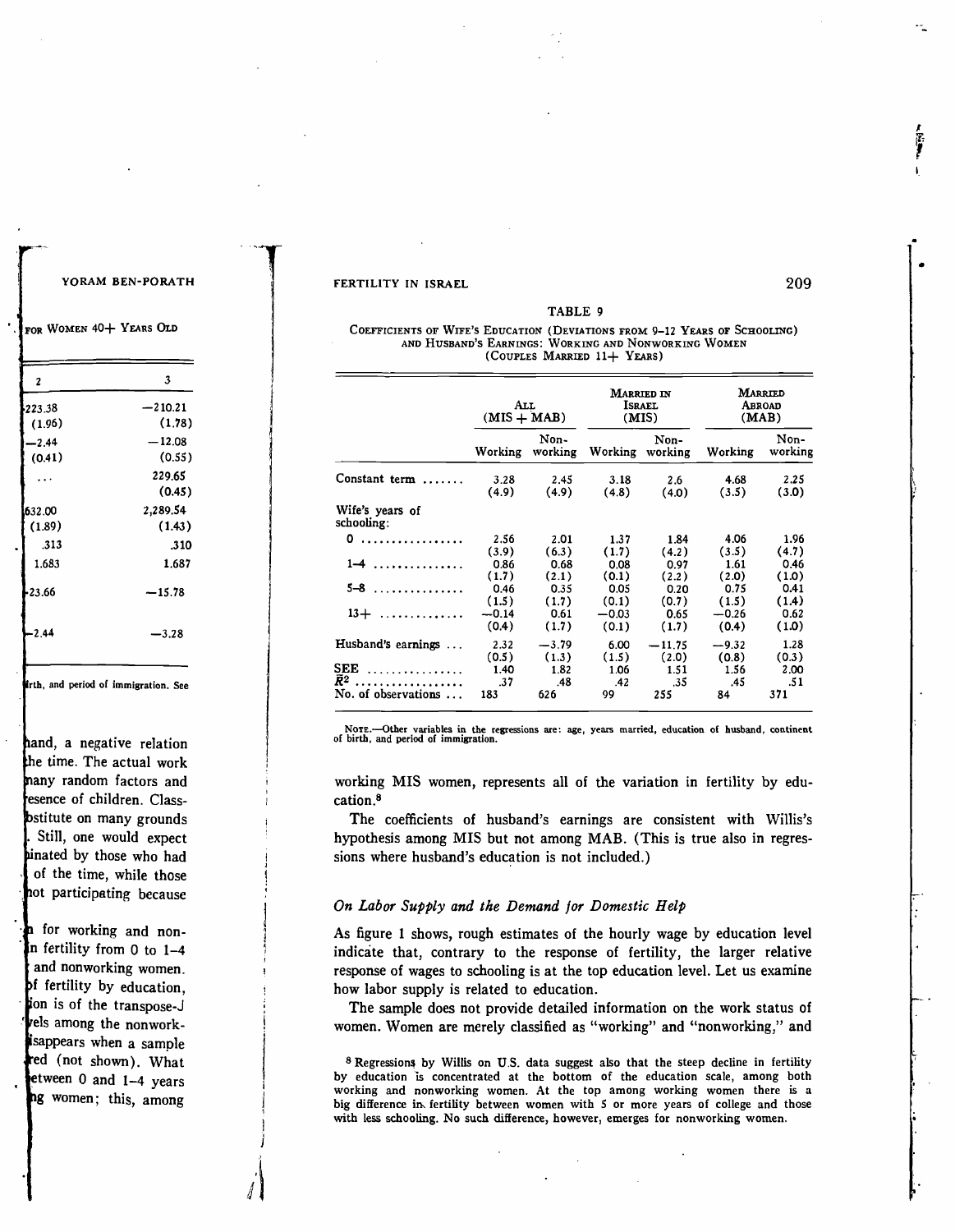V,



FIG. 1.—Fertility, hourly wages, labor supply, and monthly expenditures on domestic help, by education of women. (Curves on the left-hand side refer to all women married in Israel and married abroad. The coefficients are taken, going from top to bottom, from tables 4, 6, and 9. Curves on the right-hand side are based on table 7 [note], and tables 10 and 12. The last two curves refer only to women married in Israel [MIS].)

this binary variable is the dependent variable in the regressions in table 10.

The pattern of coefficients of wife's education is depicted in figure 1. It is quite different from what has been observed for fertility: the sharp differences in the proportion working are at the top levels of education, while there are no significant differences at the low levels (0, 1—4, 5—8 years of school).

This seems to be corroborated in a study of labor-force participation of women in Israel based on another source of data, the 1956—57 Saving Survey (Fishelsohn 1972).<sup>9</sup>

<sup>9</sup> In a regression where annual participation is the dependent variable, and age, birthplace, and various income and employment characteristics of husbands are controlled, the following pattern of dummy coefficients for women's education earnings emerges (each coefficient should read as the fraction of women who participated at any time during the year):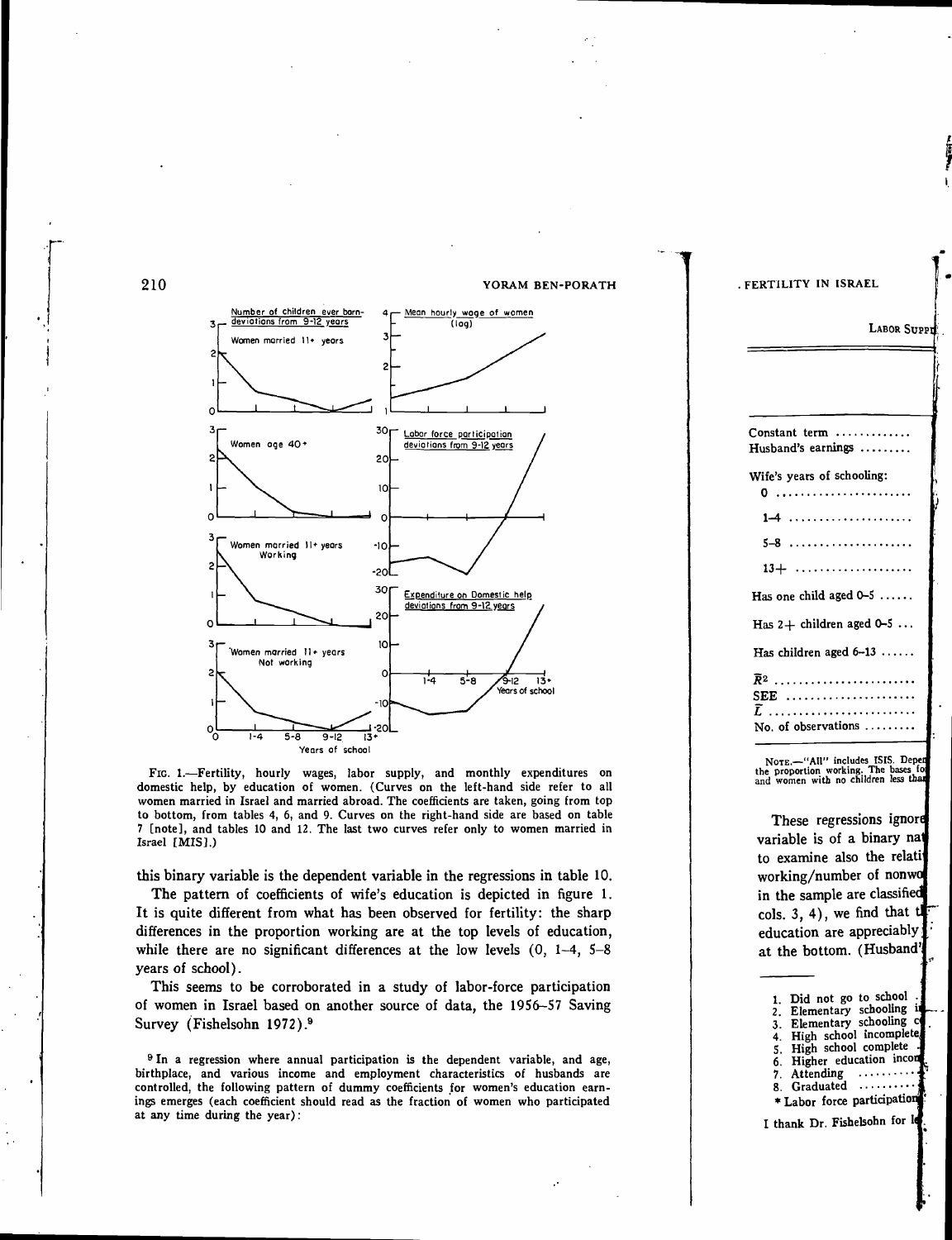|                                                  | All<br>b<br>(t) | European<br>$(EA + ISEA)$<br>ь<br>(t) | Oriental<br>$(AA + ISAA)$<br>ь<br>(t) |
|--------------------------------------------------|-----------------|---------------------------------------|---------------------------------------|
| Constant term $\dots\dots\dots\dots$             | .53             | .52                                   | .59                                   |
| Husband's earnings $\dots\dots$                  | $-.92$          | $-.48$                                | $-.35$                                |
|                                                  | (1.4)           | (0.6)                                 | (0.2)                                 |
| Wife's years of schooling:                       |                 |                                       |                                       |
| 0                                                | $-.14$          | $-.22$                                | $-.07$                                |
|                                                  | (2.4)           | (1.3)                                 | (0.8)                                 |
| $1 - 4$                                          | $-.14$          | $-.20$                                | .01                                   |
|                                                  | (2.1)           | (1.8)                                 | (0.1)                                 |
| $5 - 8$                                          | $-.20$          | $-.26$                                | $-.05$                                |
|                                                  | (5.2)           | (5.2)                                 | (0.7)                                 |
| $13 + \ldots \ldots \ldots \ldots \ldots \ldots$ | .28             | .28                                   | .32                                   |
|                                                  | (5.9)           | (5.0)                                 | (2.6)                                 |
| Has one child aged $0-5$                         | $-.14$          | $-.10$                                | $-.26$                                |
|                                                  | (3.9)           | (2.2)                                 | (4.4)                                 |
| Has $2+$ children aged $0-5$                     | $-.29$          | $-.27$                                | $-.34$                                |
|                                                  | (6.5)           | (4.1)                                 | (5.5)                                 |
| Has children aged $6-13$                         | $-.07$          | $-.07$                                | $-.11$                                |
|                                                  | (2.2)           | (1.7)                                 | (2.2)                                 |
| $\bar{R}^2$                                      | .17             | .17                                   | .14                                   |
|                                                  | .42             | .44                                   | .37                                   |
| $L$                                              | .30             | .36                                   | .20                                   |
| No. of observations $\ldots$                     | 737             | 450                                   | 249                                   |

TABLE 10 LABOR SUPPLY or MARRIED WOMEN (MIS)

Norg.—"All" includes ISIS. Dependent variable  $L =$  the binary classification, work-nonwork; L is<br>the proportion working. The bases for the dummy variables are women with 9-12 years of schooling,<br>and women with no children

These regressions ignore the problems that arise when the dependent variable is of a binary nature (see Theil 1971, pp. 632—36). It is useful to examine also the relative change in the odds of working (number of working/number of nonworking) as education increases. When all couples in the sample are classified by the presence of children aged 0—5 (table 11, cols. 3, 4), we find that the relative increase in the odds of working with education are appreciably larger at the top of the educational ladder than at the bottom. (Husband's earnings are not held constant.)

| * Labor force participation rate. |  |
|-----------------------------------|--|

I thank Dr. Fishelsohn for letting me quote his as yet unpublished results.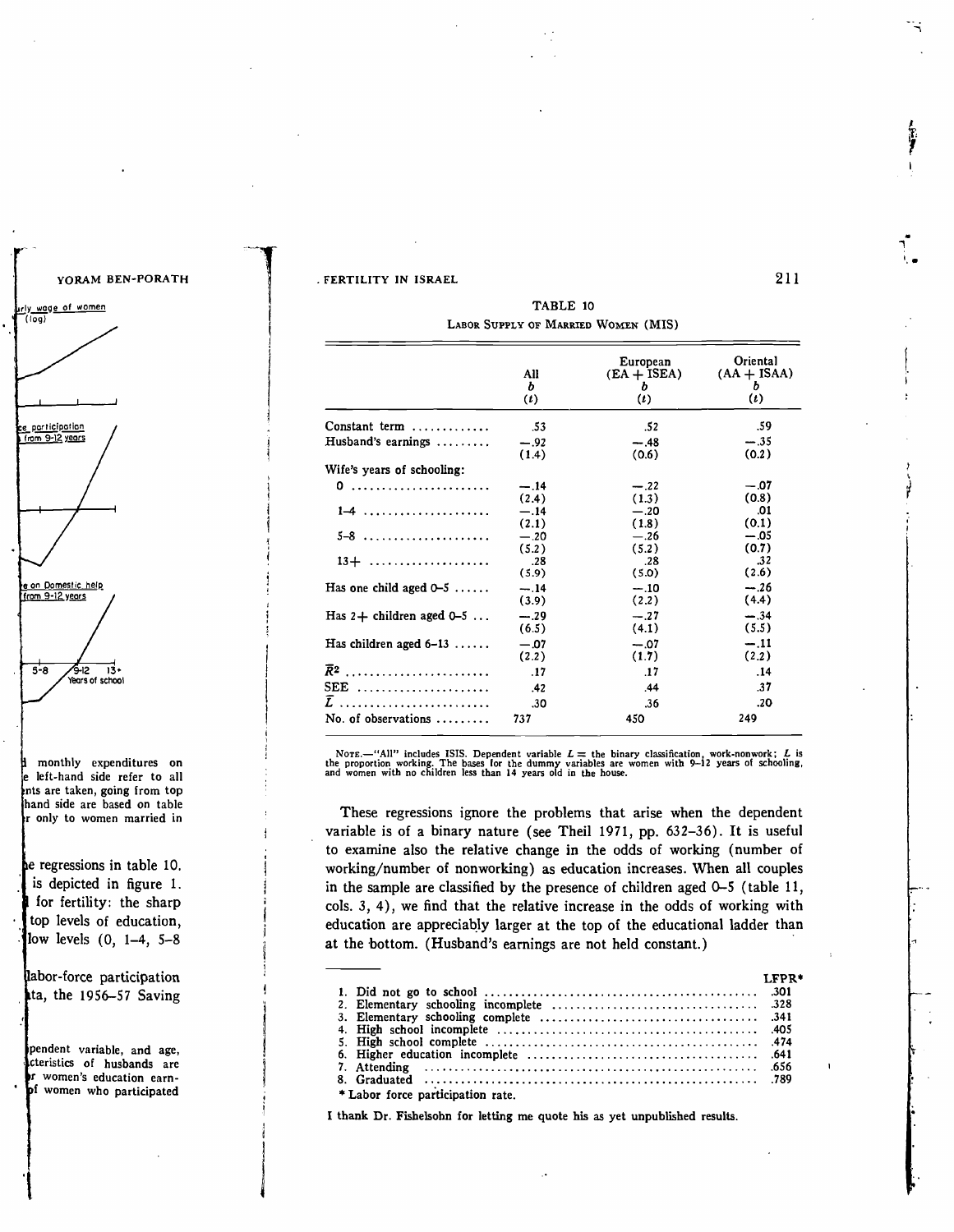$\cdot$ 

|                                           | <b>ODDS</b>                                 |                                       | RATIO OF<br><b>SUCCESSIVE ODDS</b><br><b>BY EDUCATION</b> |                                            | RATIO OF<br>ODDS BY                                        |
|-------------------------------------------|---------------------------------------------|---------------------------------------|-----------------------------------------------------------|--------------------------------------------|------------------------------------------------------------|
|                                           | Without<br>Children<br>$A$ ged $O-5$<br>(1) | With<br>Children<br>Aged $0-5$<br>(2) | With<br>Children<br>Aged $0-5$<br>(3)                     | Without<br>Children<br>Aged $0 - 5$<br>(4) | PRESENCE<br>OF<br><b>CHILDREN</b><br>$(1) \div (2)$<br>(5) |
| All:                                      |                                             |                                       |                                                           |                                            |                                                            |
| Wife's years of schooling:                |                                             |                                       |                                                           |                                            |                                                            |
| ٥                                         | 0.21                                        | 0.05                                  |                                                           |                                            | 4.2                                                        |
| $1 - 4$                                   | 0.37                                        | 0.08                                  | 1.8<br>0.8                                                | 1.9<br>1.2                                 | 4.1                                                        |
|                                           | 0.26                                        | 0.11                                  | 2.0                                                       | 2.5                                        | 2.3                                                        |
| $9 - 12$<br>.                             | 0.52                                        | 0.28                                  | 3.3                                                       | 3.6                                        | 1.8                                                        |
| $13 + \ldots \ldots \ldots \ldots \ldots$ | 1.72                                        | 1.10                                  |                                                           |                                            | 1.5                                                        |
| European $(EA + ISEA)$                    |                                             |                                       |                                                           |                                            |                                                            |
|                                           | 0.23                                        | 0.08                                  | 3.0                                                       | 9.2                                        | 2.9                                                        |
| $9+$                                      | 0.69                                        | 0.74                                  |                                                           |                                            | 0.9                                                        |
| Oriental $(AA + ISAA)$                    |                                             |                                       |                                                           |                                            |                                                            |
|                                           | 0.28                                        | 0.10                                  |                                                           |                                            | 2.8                                                        |
|                                           | 0.93                                        | 0.16                                  | 3.1                                                       | 1.6                                        | 5.8                                                        |
| MIS:                                      |                                             |                                       |                                                           |                                            |                                                            |
| Wife's years of schooling:                |                                             |                                       |                                                           |                                            |                                                            |
| 0                                         | 0.37                                        | 0.08                                  |                                                           |                                            | 4.6                                                        |
| $1 - 4$                                   | 0.72                                        | 0.06                                  | 2.0                                                       | 0.7                                        | 12.0                                                       |
| $5 - 8$                                   | 0.24                                        | 0.12                                  | 0.3                                                       | 2.0                                        | 2.0                                                        |
| $9-12$                                    | 0.88                                        | 0.29                                  | 3.5                                                       | 2.6                                        | 3.0                                                        |
|                                           | 2.00                                        | 1.27                                  | 2.3                                                       | 4.4                                        | 1.6                                                        |
| European $(EA + ISEA)$ .                  |                                             |                                       |                                                           |                                            |                                                            |
| $0 - 8$                                   | 0.24                                        | 0.07                                  |                                                           |                                            | 3.4                                                        |
| 9 <del>+</del>                            | 1.14                                        | 0.65                                  | 4.7                                                       | 9.3                                        | 1.7                                                        |
| Oriental $(AA + ISAA)$                    |                                             |                                       |                                                           |                                            |                                                            |
|                                           | 0.67                                        | 0.11                                  |                                                           |                                            | 6.1                                                        |
|                                           | 1.33                                        | 0.20                                  | 2.0                                                       | 1.8                                        | 6.6                                                        |

TABLE 11 ODDS OF WOMEN WORKING (NO. WORKING  $\div$  No. NONWORKING) BY EDUCATION AND THE PRESENCE OF CHILDREN AGED 0—5

The other piece of information that seems relevant here is expenditures on hired maids in the home, Certainly, this purchased input is a close substitute for the wife's time in the household both in child raising and in other activities. Again, the pattern of the coefficients seems to indicate large differences at the top of the educational range—between 13 plus and 9—12, and between 9—12 and 5—8 years of schooling, and small differences in the lower levels (table  $12$ ).<sup>10</sup>

Another question that bears on the subsequent discussion is: How is the presence of children associated with work reduction by women? It is clear in this sample (as was found in other studies) that it is the presence of very young children (0—5 years old) that matters. It is important also to

10 I have not checked here the effects of the constraint of zero expenditure, and in this sense the results are tentative and may prove wrong.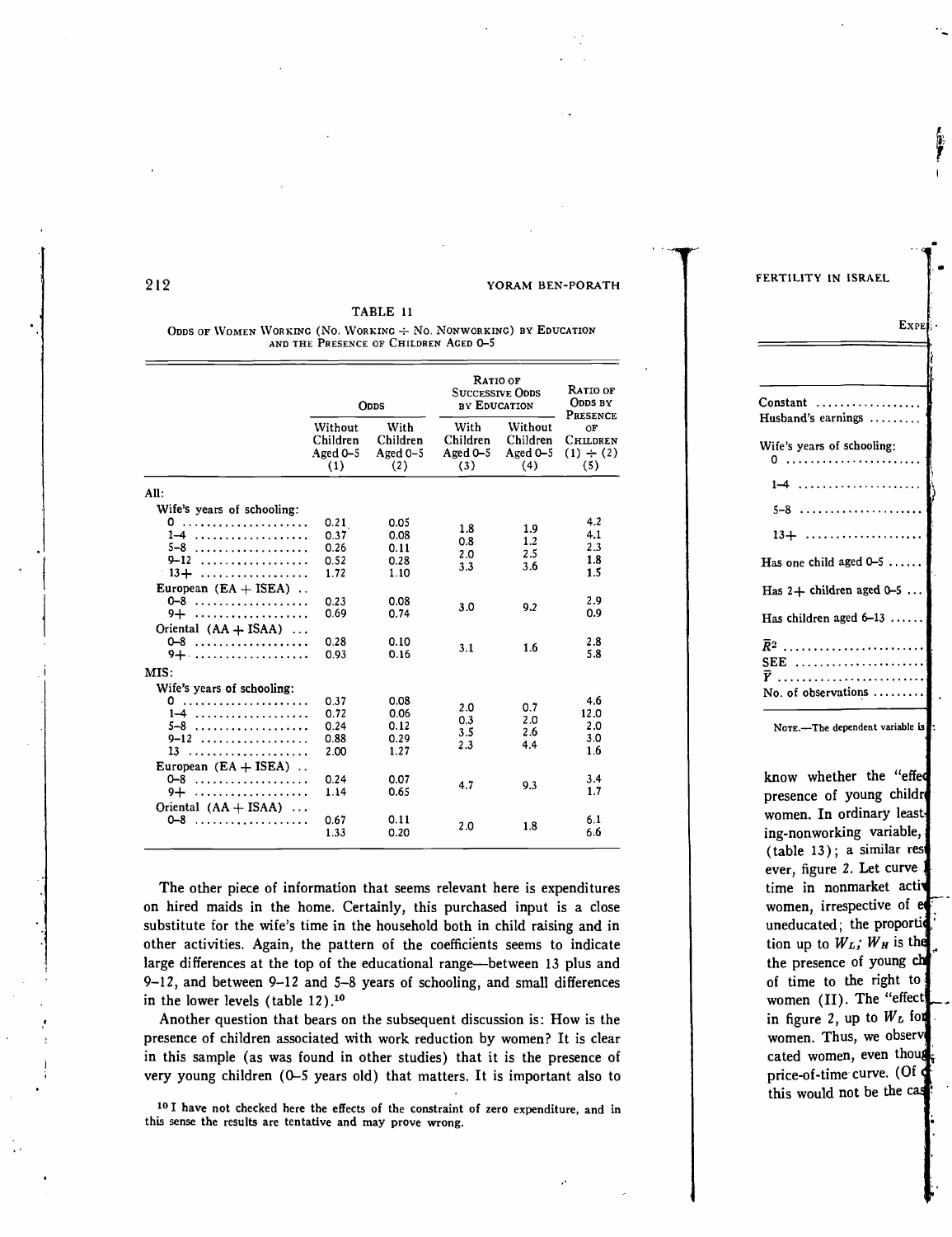|                                                  | All             | European<br>$(EA + ISEA)$ | Oriental<br>$(AA + ISAA)$ |
|--------------------------------------------------|-----------------|---------------------------|---------------------------|
| Constant $\dots\dots\dots\dots\dots\dots$        | $-.07$          | .09                       | $-.00$                    |
| Husband's earnings $\ldots \ldots$               | 4.00<br>(7.3)   | 4.84<br>(6.2)             | 1.67<br>(2.4)             |
| Wife's years of schooling:                       |                 |                           |                           |
|                                                  | $-.09$<br>(1.7) | $-.04$                    | $-.08$                    |
|                                                  | $-.14$          | (0.3)<br>$-.13$           | (2.0)<br>$-.10$           |
| $5 - 8$                                          | (2.7)<br>$-.13$ | (1.3)<br>$-.14$           | (2.7)<br>$-.08$           |
| $13 + \ldots \ldots \ldots \ldots \ldots \ldots$ | (4.1)<br>.24    | (2.9)<br>.21              | (2.8)<br>.05              |
|                                                  | (6.0)           | (4.1)                     | (0.9)                     |
| Has one child aged $0-5$                         | .08<br>(2.7)    | .13<br>(3.1)              | $-.00$<br>(0.0)           |
| Has $2+$ children aged $0-5$                     | .05<br>(1.4)    | .10<br>(1.6)              | .01<br>(0.5)              |
| Has children aged $6-13$                         | $-.00$<br>(0.1) | $-0.00$<br>(1.1)          | .05<br>(2.0)              |
| $\bar{R}^2$                                      | .23             | .22                       | .08                       |
| SEE                                              | .34             | .41                       | .17                       |
| $\overline{Y}$                                   | .16             | .23                       | .38                       |
| No. of observations $\ldots$                     | 737             | 450                       | 249                       |

TABLE 12 EXPENDITURES ON DOMESTIC HELP

Nore.—The dependent variable is the monthly expenditure on domestic help in 100 IL.

know whether the "effect" (ignoring the simultaneity aspect) of the presence of young children is larger among educated than noneducated women. In ordinary least-squares (OLS) regressions with a binary working-nonworking variable, the "effect" is larger among educated women (table 13); a similar result has been reported by others. Consider, however, figure 2. Let curve I be the density function of the shadow price of time in nonmarket activities, assuming that this curve applies to all women, irrespective of education. Let  $W_L$  be the low wage rate of the uneducated; the proportion of working women is the cumulative distribution up to  $W_L$ ;  $W_H$  is the wage of the educated, and the same applies. Let the presence of young children shift the distribution of the shadow price of time to the right to the same degree for educated and uneducated women (II). The "effect" of the presence of children is the shaded area in figure 2, up to  $W_L$  for uneducated women and up to  $W_H$  for educated women. Thus, we observe a larger "effect" for educated than for uneducated women, even though we have a case of equal shift in the shadowprice-of-time curve. (Of course, if we let  $W_H$  be much farther to the right, this would not be the case.) If one wants to make inferences from partici-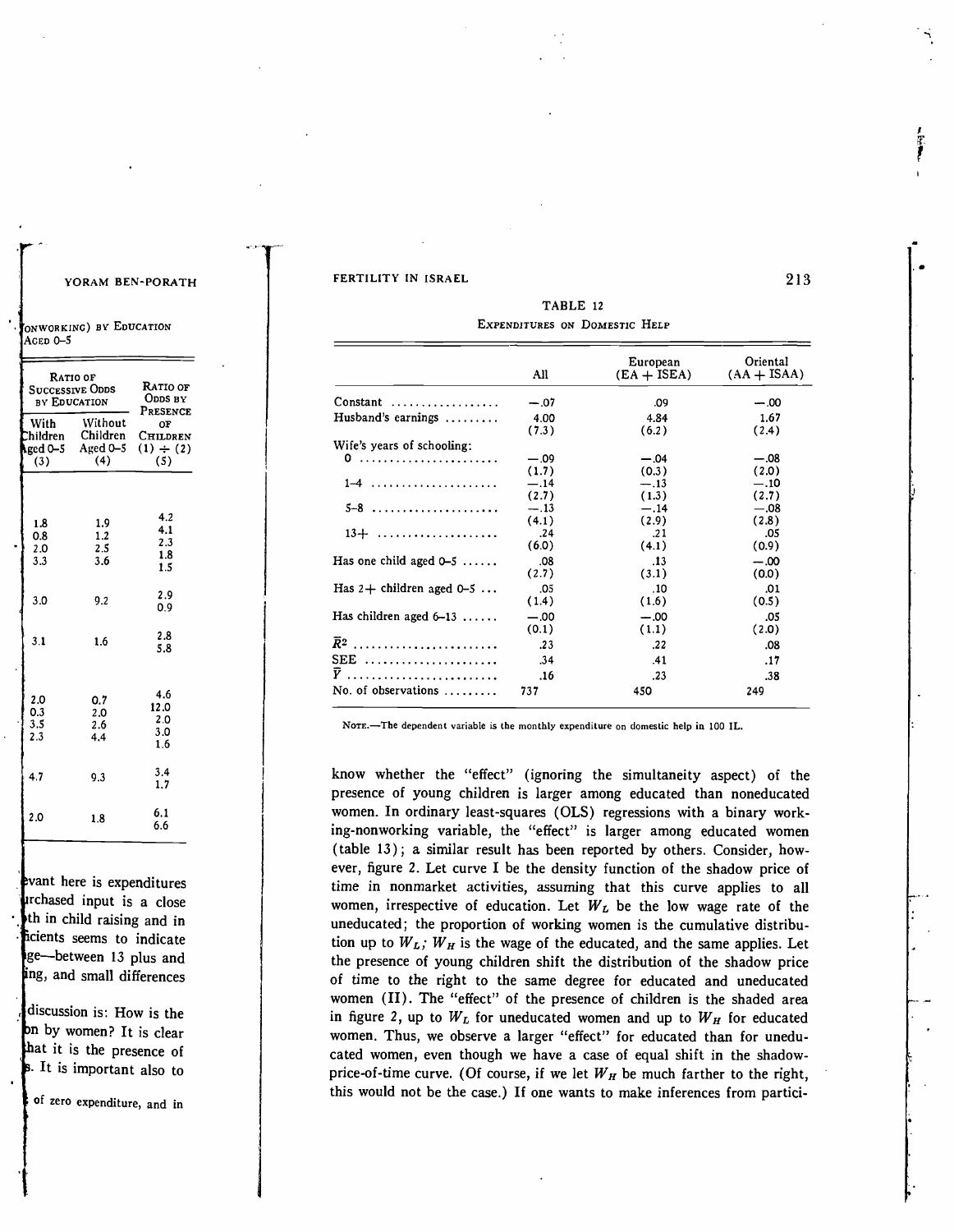| All             | $0 - 8$ | $9+$            |
|-----------------|---------|-----------------|
| (1)             | (2)     | (3)             |
|                 |         |                 |
| $-.25$          | $-.21$  | $-.28$          |
| (6.5)           | (4.3)   | (4.7)           |
| $-.39$          | $-.28$  | $-.47$          |
| (8.6)           | (5.2)   | (6.4)           |
| $-.11$          | .10     | $-.13$          |
| (2.8)           | (2.1)   | (2.6)           |
| 737             | 354     | 383             |
|                 |         |                 |
| $-.32$          | $-.24$  | $-.48$          |
| (5.3)           | (3.5)   | (4.0)           |
| $-.41$          | $-.30$  | $-.65$          |
| (6.3)           | (4.1)   | (4.7)           |
| $-.07$<br>(1.0) | $-07$   | $-.13$<br>(0.9) |
| 249             | 186     | 63              |
|                 |         |                 |
| $-.24$          | $-.19$  | $-.26$          |
| (4.7)           | (2.7)   | (3.9)           |
| $-.40$          | $-.32$  | $-.42$          |
| (5.8)           | (3.0)   | (4.6)           |
| $-.14$          | $-.15$  | $-.14$          |
| (2.8)           | (2.0)   | (2.1)           |
| 450             | 149     | 301             |
|                 |         | (1.0)           |

#### TABLE 13

"EFFEcT" OF THE PRESENCE OF CHILDREN ON THE PERCENTAGE OF WOMEN WORKING, BY SCHOOLING-COEFFICIENTS FROM OLS REGRESSION (WOMEN MARRIED IN ISRAEL)

NOTE.-—Other variables in the regressions are: age, (age)2, and total household expenditures on consumption. The bases for the dummy variables are couples with no children below 14 years of age.



pation data on differences in the effect of children on the value of time,<sup>11</sup> an explicit distribution has to be assumed; adopting the logic of the logit model (with the underlying logistic distribution), it is more useful to examine the ratio of odds-of-work status. In table 11, column 5, we see

ii Gronau (1973) has discussed the relation between participation and the value of time.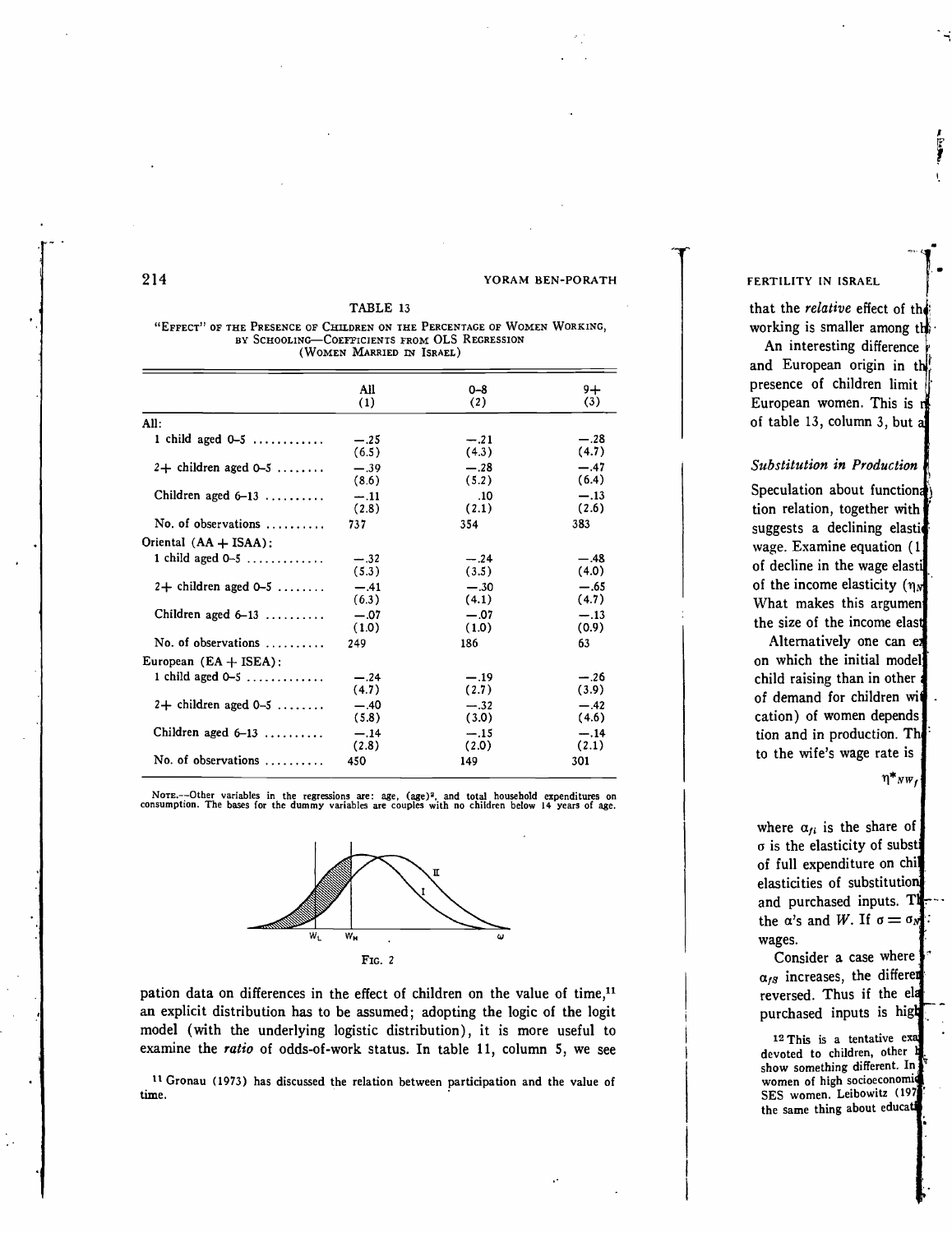that the relative effect of the presence of children aged 0—5 on the odds of working is smaller among the more educated.<sup>12</sup>

An interesting difference emerges, however, between women of oriental and European origin in this respect: educated oriental women let the presence of children limit their labor-market activity much more than European women. This is reflected not only in the regression coefficients of table 13, column 3, but also in the odds in table 11.

# Substitution in Production and Factor Intensity

Speculation about functional form is somewhat risky. The fertility-education relation, together with what we know on the education-wage relation, suggests a declining elasticity of fertility with respect to the woman's wage. Examine equation (11) (after dividing through by  $\eta_{WE}$ ): one source of decline in the wage elasticity of children with wages is the higher weight of the income elasticity  $(\eta_{NI})$  with higher wage and employment of women. What makes this argument weak is the uncertainty about the sign and the size of the income elasticity.

Alternatively one can examine the substitution effect. The assumption on which the initial model rests is a greater time intensity of mothers in child raising than in other activities. The size of the compensated elasticity of demand for children with respect to the wage rate (and therefore education) of women depends on elasticities of substitution, both in consumption and in production. The compensated elasticity of fertility with respect to the wife's wage rate is

$$
\eta^*_{NW_f} = \eta^*_{N\pi_N} (\alpha_{fN} - \alpha_{fS})
$$
  
=  $-\sigma(1 - \gamma) (\alpha_{fN} - \alpha_{fS}),$  (16)

where  $\alpha_{ji}$  is the share of the value of wife's time in the full price of i,  $\sigma$  is the elasticity of substitution in the utility function, and  $\gamma$  is the share of full expenditure on children in full income  $(\pi_N N)/I$ . Let  $\sigma_N$ ,  $\sigma_S$  be the elasticities of substitution in production of  $N$  and  $S$  between wife's time and purchased inputs. They determine the sign of the relation between the  $\alpha$ 's and W. If  $\sigma = \sigma_N = \sigma_S = 1$ ,  $\eta *_{NW}$ , is independent of the level of wages. .

Consider a case where  $\sigma_N>1$  and  $\sigma_S=0$ ;  $\alpha_{fN}$  then declines with W,  $\alpha_{18}$  increases, the difference in factor intensities can narrow or even be reversed. Thus if the elasticity of substitution between wife's time and purchased inputs is high enough in child raising relative to all other

<sup>12</sup> This is a tentative examination of this question. Time-budget data on time devoted to children, other housework activities, and leisure, when analyzed, could show something different. In a recent paper Hill and Stafford (1971) show that U.S. women of high socioeconomic status spend more time with their children than do low-SES women. Leibowitz (1974), using both labor force and time-budget data, shows the same thing about education.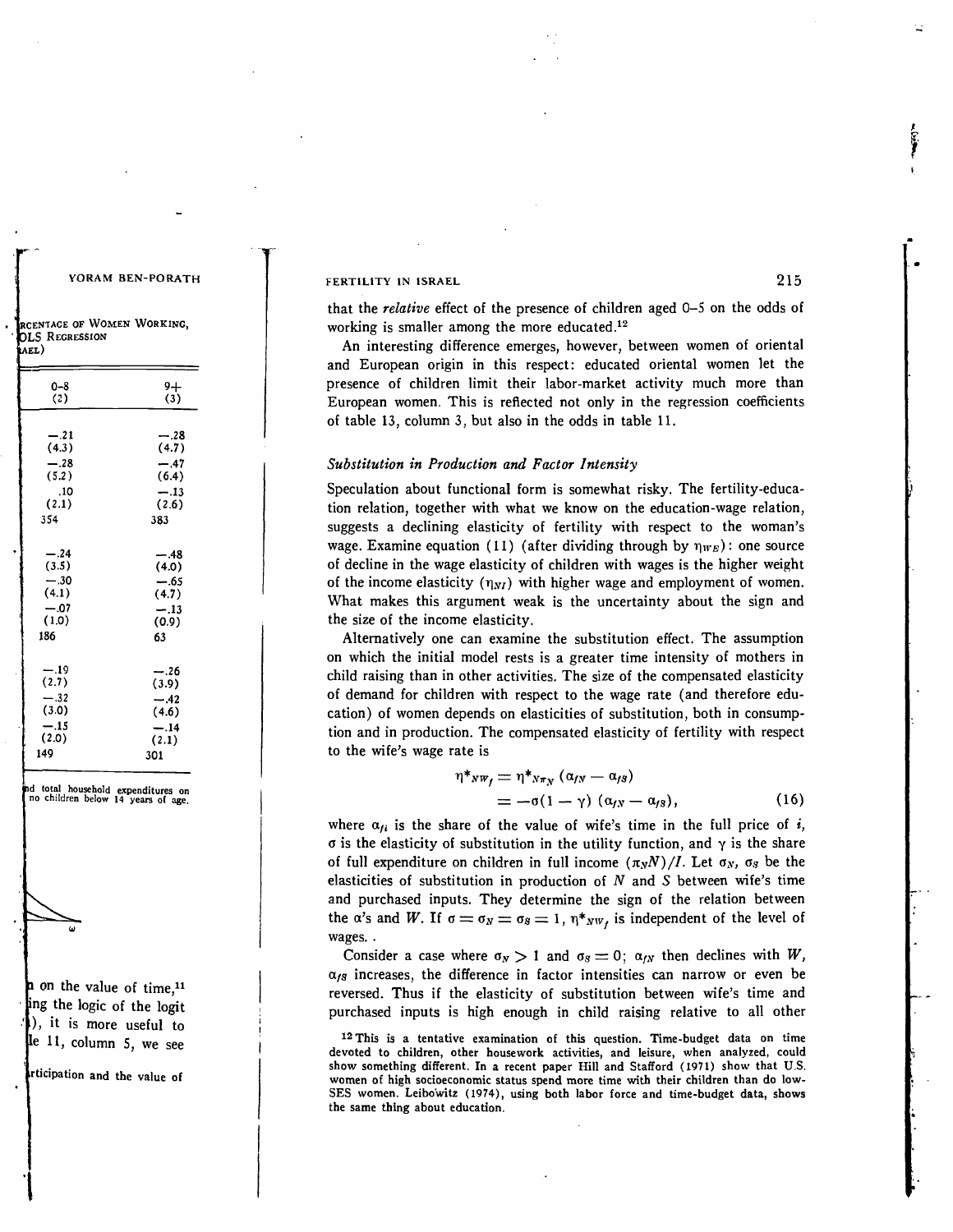# 216 YORAM BEN-PORATH

 $\cdot$ 

activities, the relative time intensity of children diminishes as women's cost of time rises, and factor intensity may even be reversed; correspondingly, the curve relating fertility to education can flatten or even rise. The observed relation could also be generated by other price differences correlated with education and not explicitly accounted for.

In discussing labor supply, we noted at the top education levels a sharp increase in labor supply, with a comparatively large wage differential, coexisting with a modest or even "wrong" fertility differential, and a relatively large increase in expenditure on domestic help. This all fits the story of a relatively high elasticity of substitution in child raising.

We also noted that education and the presence of children interact differently in affecting the labor supply where oriental and European couples are concerned, the former constraining labor-force participation more than the latter when small children are present. A priori speculation on the differences in the ease with which time of mothers could be substituted under these conditions could go both ways. Larger families in the oriental group provide for flexibility in this respect. On the other hand, high school—educated oriental women may regard the opportunities for substitution at a given level of quality as much more restricted.

This kind of speculation emphasizes the importance of some of the properties of the initial model. The assumption that children are relatively intensive in the time of the mother has not really been explored enough. It is certainly true immediately after birth. Beyond that we observe large variations in behavior. Many Israeli women who had worked steadily before birth stay a few months at home, draw from the social security service a large fraction of their usual pay, and then come back to their steady job which the law has guaranteed for them, entrusting their baby to the care of family or domestic help and later to a variety of child-care services, often subsidized. The American situation seems to be different. The Israeli institutional setup seems to involve less contradiction between child raising and work of women, and was created partly because of a pronatal bias.

If one considers subsequent stages in child raising, including expenditure on education, the need for more careful examination of the relative time-intensity assumption is clear. Bringing in expenditure raises, however, more than one problem and is discussed in the next section.

# VI. Quality of Children and Parents—Issues for Future Work

Before concluding and summarizing, I am taking the liberty of speculating a little more about one of the issues mentioned in the introduction. It is not a direction dictated by the preceding analysis, but it is one challenging and inviting possible extension of the analysis of fertility. Discussions of the secular decline in fertility as well as of cross-section differences have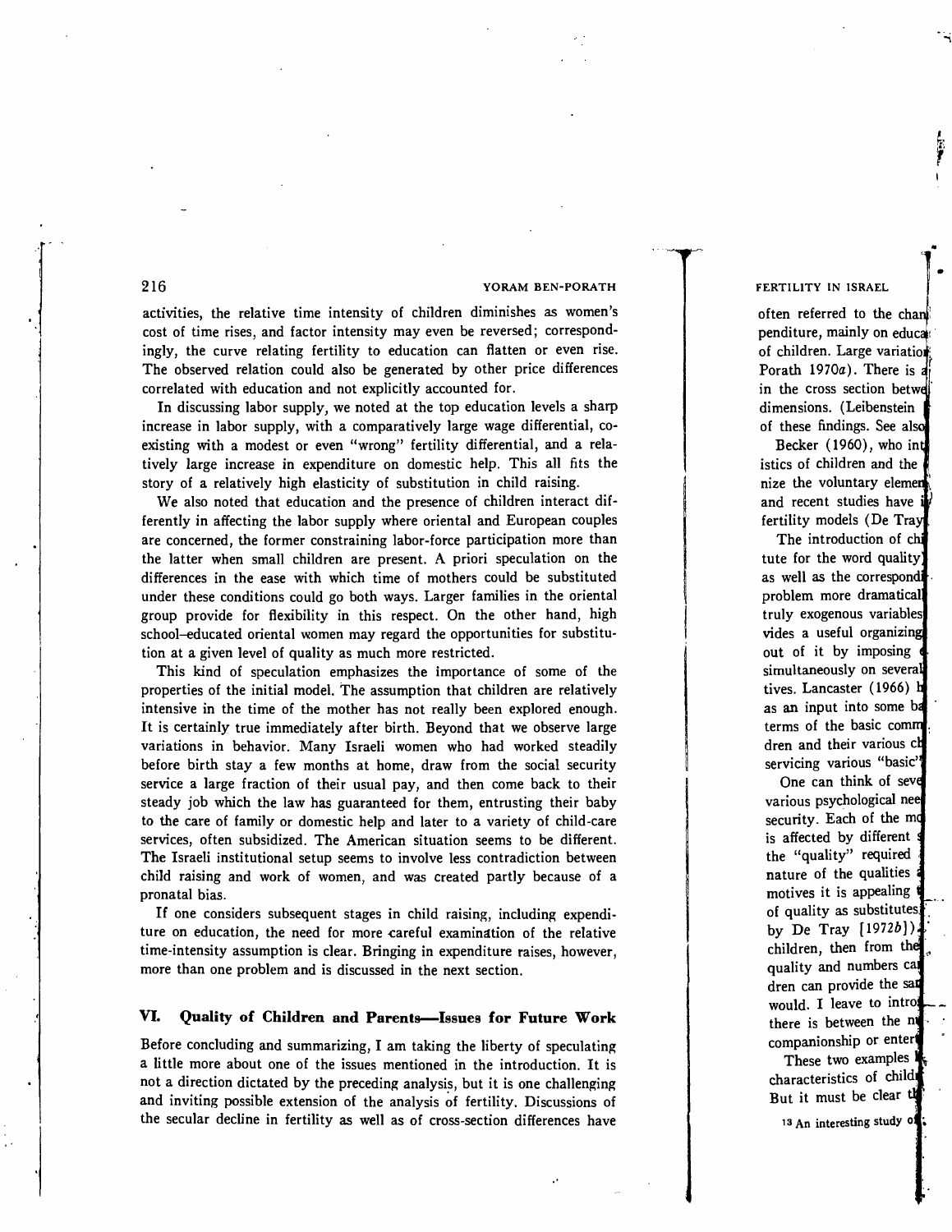often referred to the changing characteristics of children; the rising expenditure, mainly on education; and the postponement of labor-force entry of children. Large variations in these are evident in the Israeli data (Ben-Porath 1970a). There is also growing evidence on a negative association in the cross section between the number of siblings and various quality dimensions. (Leibenstein [1971] has recently alerted economists to some of these findings. See also Blau and Duncan 1967.)

Becker (1960), who introduced the analogy between various characteristics of children and the quality of other goods, urged the need to recognize the voluntary element in the determination of these characteristics; and recent studies have incorporated a "quality" dimension into formal fertility models (De Tray 1972b; Willis 1971).

The introduction of child characteristics (I hope we can find a substitute for the word quality) as a decision variable into the utility function, as well as the corresponding expansion of the production side, makes the problem more dramatically underidentified, given the limited number of truly exogenous variables around. The theory of the household still provides a useful organizing principle, but when specific models are carved out of it by imposing enough restrictions, they need to be examined simultaneously on several aspects of behavior and compared with alternatives. Lancaster (1966) has suggested that we think of any observed good as an input into some basic commodities. Preferences can be constant in terms of the basic commodities, but the goods inputs may change. Children and their various characteristics can also be viewed as such "goods" servicing various "basic" parental needs.

One can think of several "motives" for having children, starting from various psychological needs and ending with children as a source of old-age security. Each of the motives may have a different income elasticity and is affected by different sets of substitutes and complements. Presumably the "quality" required for each of them may be different so that the nature of the qualities and their relation to numbers varies. For certain motives it is appealing to regard the number of children and some index of quality as substitutes in the provision of "child services" (as suggested by De .Tray [1972b]). Thus, if "quality" is future earning power of children, then from the point of view of the old-age security motive, $13$ quality and numbers can be substitutes—two or three well-educated children can provide the same future income that several uneducated children would. I leave to introspection the judgment of how much substitution there is between the number of children and their "quality" in serving companionship or entertainment values.

These two examples have to do with cases where both the number and characteristics of children serve what might be called egoistic motives. But it must be clear that while the decision to have children may serve

 $\cdot$ 

<sup>13</sup> An interesting study of this motive is in Caldwell (1968).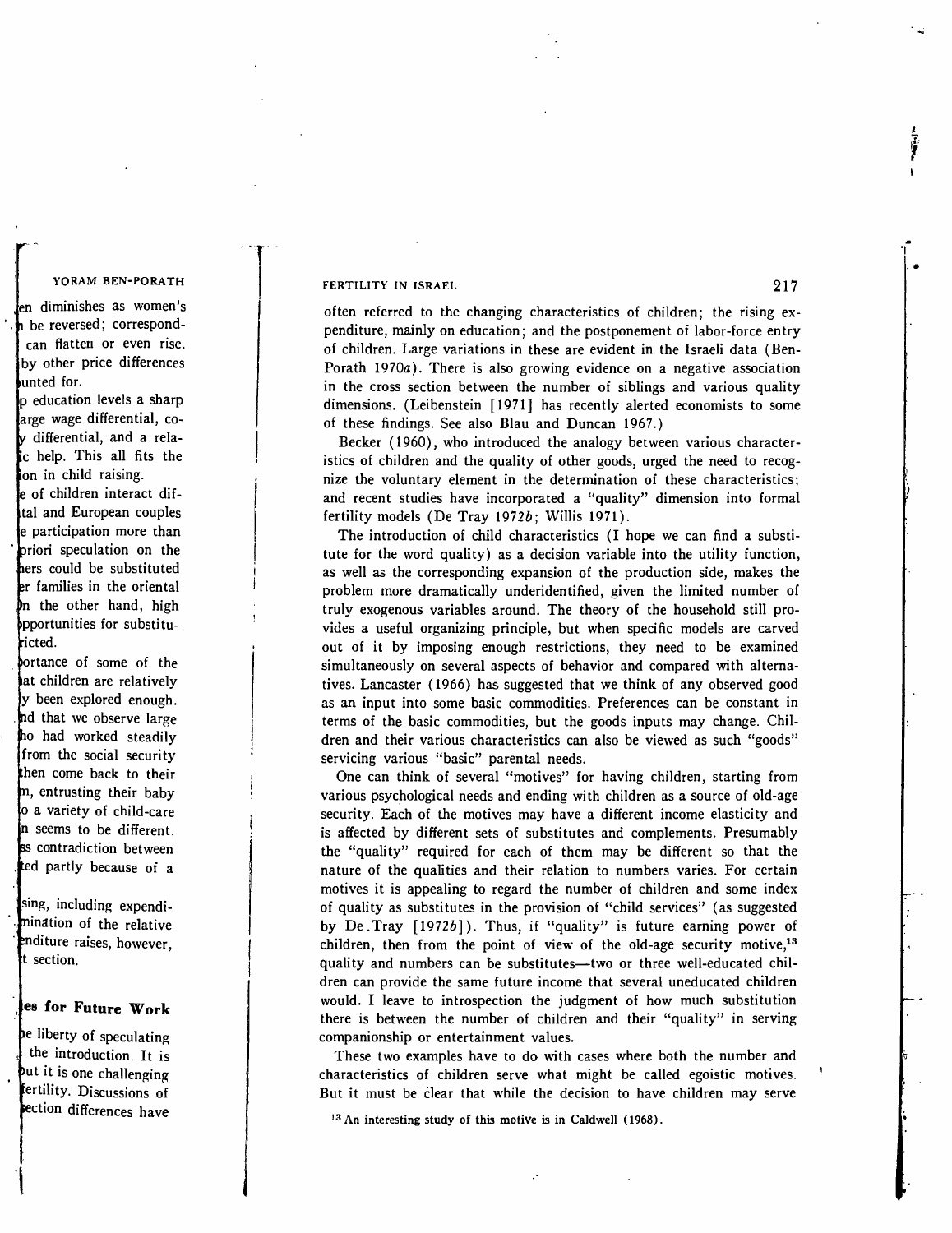one set of motives, their characteristics may be involved with another. In particular, the characteristics of children may have to do with altruistic motives: my utility function includes the number of children, my standard of living, and what I take as a proper utility function for each of my children (that is if they would have the sense to have my preferences). While I have children for my sake, my utility depends on what I conceive to be their long-term happiness, and I decide on their standard of living while at home and on their schooling according to this consideration. What is important here is the link that this creates between the parents' own consumption level and education and those of their children. The link does not necessarily take the form of perfect complementarity (Willis 1971); there may be some sensitivity to relative prices, but one can see that there would be limits to the desired intergenerational inequalities to income and opportunities, even without assuming taste dependence on parents' education. In terms of this story, the decision between the number of children and their "quality" is inconceivable without reference to the parents' standard of living. It is evident that postulating such a link does not have to rest on arguments of social pressure (see the Becker [1960] -Duesenberry [1960] -Okun [1960] discussion and the subsequent paper by Blake [19681) coercing the rich to spend much on their children. While such pressures may exist, they depend presumably on prevalence of a desire by most rich persons to spend much on their children.

As indicated, the weight of different motives changes as income and the relative costs of fulfilling them change. Every textbook in demography mentions social security as a substitute for old-age security. Also, the feeling of parents that they have an opportunity to affect their children's future depends not only on the supply conditions of education but also on the parents' evaluation of how the labor market works. How important, for example, is social origin versus schooling?<sup>14</sup> This varies between markets and among individuals, depending on their own experiences.

The other part of this question has to do with the production side. How important is the jointness in production between the "standard of living" of parents and children? To what extent can certain parents achieve certain characteristics of children "costlessly"? This is where the hereditary argument may affect family size (for a recent survey of the controversy, see Scarr-Salapatek [1971]). To what extent can parents (necessarily mothers?) with certain characteristics (IQ, schooling?) produce higher "quality" children more efficiently?<sup>15</sup> Is this efficiency in terms more of their time or of purchased inputs? These considerations open up many possibilities. No wonder that one can find a set of assumptions to accom-

٠

<sup>14</sup> This point was made by Simon Kuznets.

<sup>15</sup> Michael (1969) has examined implications of education effects on household production both in general and with respect to fertility (1970). I have dealt with the effects of human capital on further production of human capital (Ben-Porath 1970c).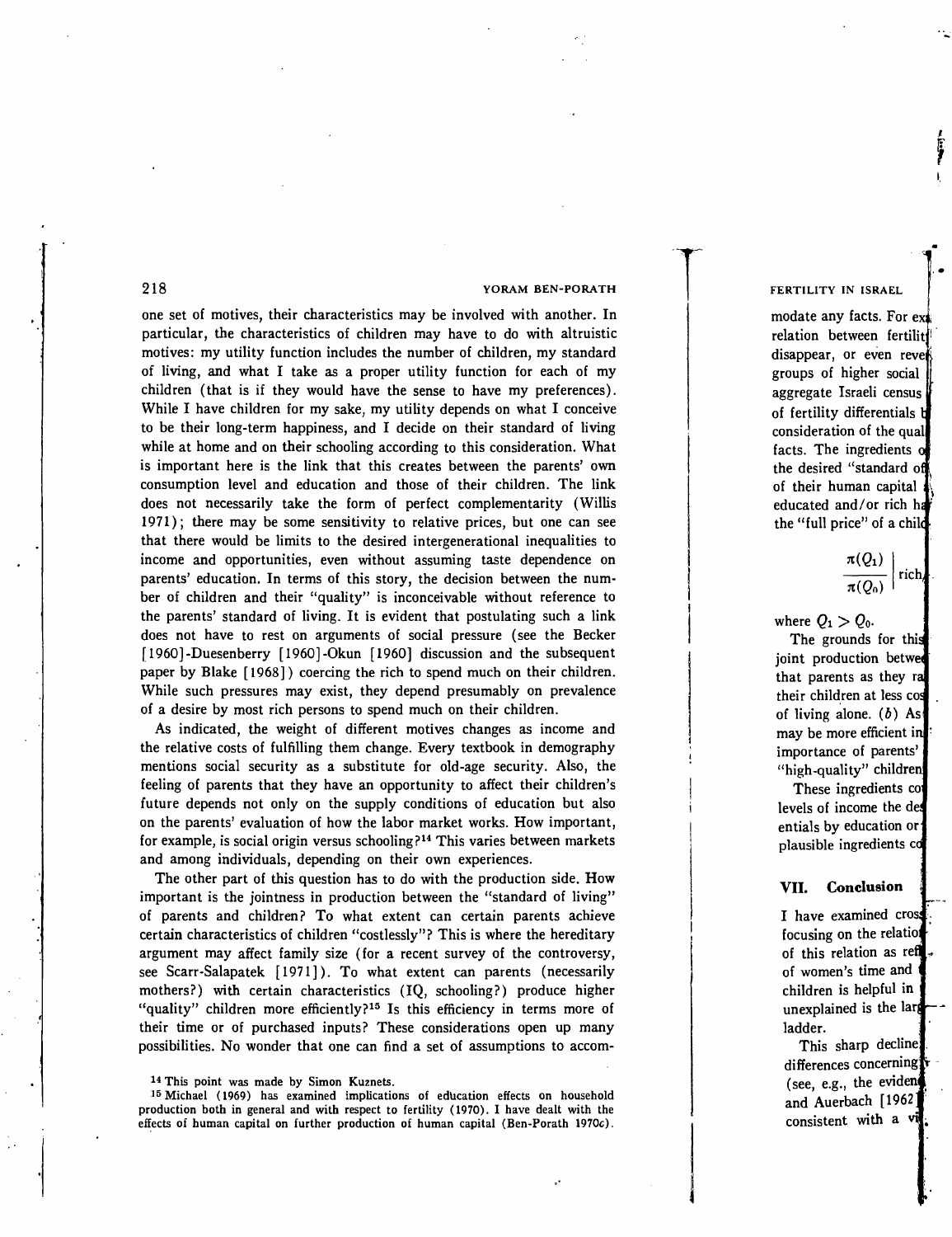FERTILITY IN ISRAEL modate any facts. For example, one central set of facts is that the negative relation between fertility and education of women tends to diminish, disappear, or even reverse at the upper range of education or among groups of higher social and economic position. Elsewhere, in looking at aggregate Israeli census data by age, I have also noted a sharp decrease of fertility differentials by education of women (Ben-Porath 1970a). The consideration of the quality dimension can generate rationalization of these facts. The ingredients of the arguments are the following: (1) Quality, the desired "standard of living" of children while at home, and the stock of their human capital are income-elastic. (2) In producing quality, the educated and/or rich have a lower marginal cost for quality. If  $\pi(Q_i)$  is the "full price" of a child of a given "quality," then

$$
\left.\frac{\pi(Q_1)}{\pi(Q_0)}\right|\text{rich/educated } < \frac{\pi(Q_1)}{\pi(Q_0)}\right|\text{poor/uneducated,}
$$

where  $Q_1 > Q_0$ .

The grounds for this may be the following: (a) There may be some joint production between parents' and children's standards of living, so that parents as they raise their own standard of living can raise that of their children at less cost than if they had to raise their children's standard of living alone.  $(b)$  As suggested earlier, educated mothers (or parents!) may be more efficient in producing human capital in their children.  $(c)$  The importance of parents' time in the total cost of children may be low for "high-quality" children.

These ingredients could be combined into the statement that at higher levels of income the desired quality of children is such that the cost differentials by education or income diminish or disappear. But of course equally plausible ingredients could be combined to explain some other evidence.

# VII. Conclusion

I have examined cross-section evidence on differential fertility in Israel, focusing on the relation between education and fertility. The interpretation of this relation as reflecting the relation between education and the cost of women's time and the relation between cost of time and the "price" of children is helpful in understanding some of the phenomena; what is left unexplained is the large decline in fertility at the bottom of the education ladder.

This sharp decline may be dominated by informational and cultural differences concerning family planning, of the sort suggested by sociologists (see, e.g., the evidence presented by Bachi and Matras [1962], Matras and Auerbach [1962], and Peled [1969]). Several pieces of evidence are consistent with a view that most of the cross-section and time-series

 $\epsilon^2$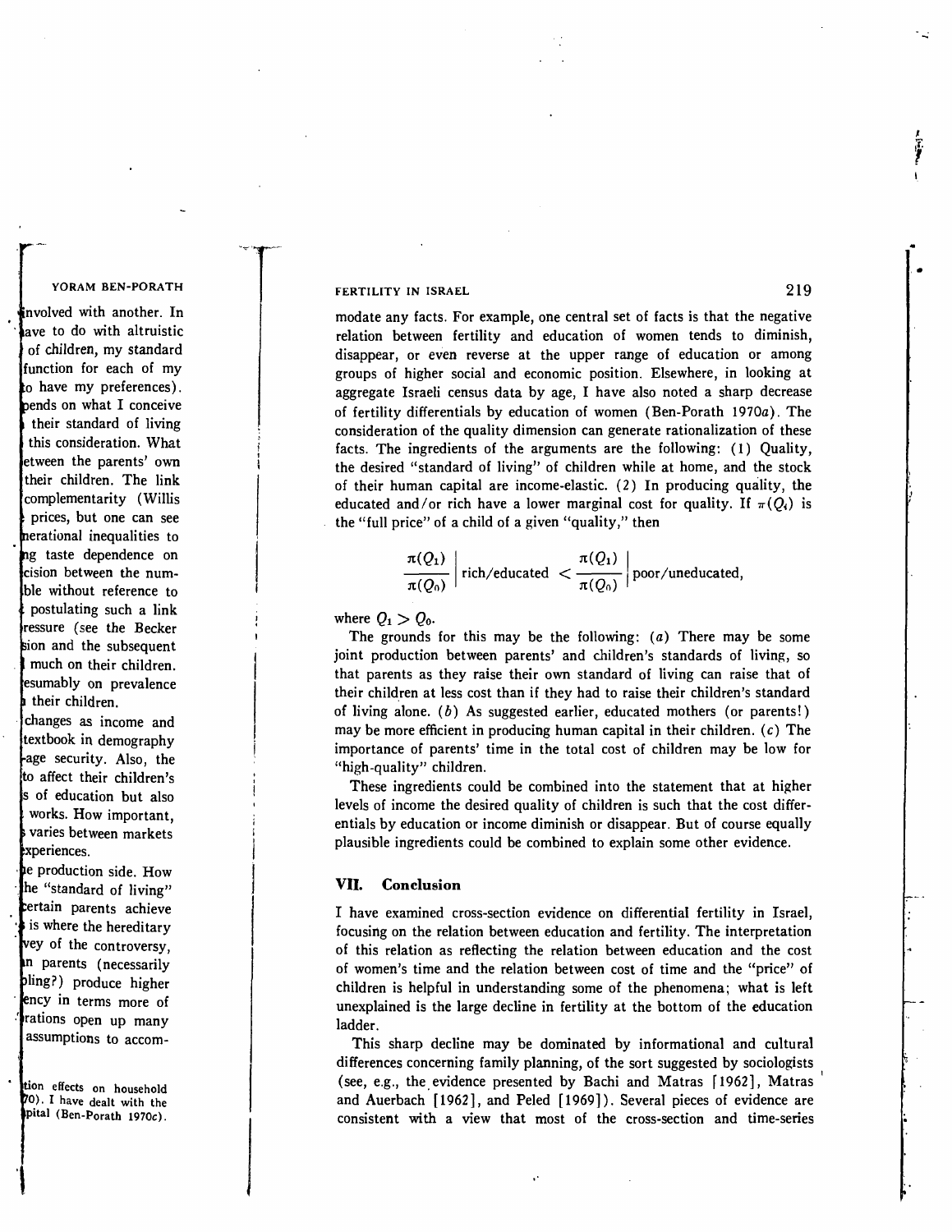#### 220 YORAM BEN-PORATH

 $\bullet$ 

variation in fertility reflects differential movement to a low level of fertility where the long-term optima do not vary much. (Thus, see the very flat curve relating fertility to education among couples of European origin married in Israel.)

Even if such a view were to be accepted, the need for explaining the mechanisms of transition remains. The possibilities of the simple cost-oftime hypothesis are far from exhausted in this paper: a more explicit treatment of the cost of time (see Gronau's paper herein), a more satisfactory treatment of husbands' lifetime or permanent income, and a fertility variable that takes timing and survival into account are some of the. more immediate needs. What seems to be quite important is a simultaneous examination of several aspects of behavior.

In the specific Israeli context, I regard as the main challenge the understanding of the differentials between those born in Europe-America, Asia-Africa, and Israel and the linking of the cross section to the changes over time. The unexplained differences between these groups are partly a result of measurement problems of the economic variables. Better understanding may involve following some suggestions made by Professor Lewis and, beyond that, a study of the behavior over time of cohorts of immigrants.

In terms of further development of the hypothesis, I have suggested that an adequate analysis of fertility declines and differentials has to be more concerned than I have been here with the joint determination and interdependence between the number of children and their quality (chiefly their education) with a somewhat more explicit link with the theory of investment in humans than has hitherto been made. One additional reason why I think this is a useful direction is that it bridges the dichotomy between economic determinants and economic consequences of population change. Studying the economic corollaries of changes in fertility may turn out to be quite important in understanding the interrelations of demographic and economic transition and understanding better those cases where changes in fertility actually take place.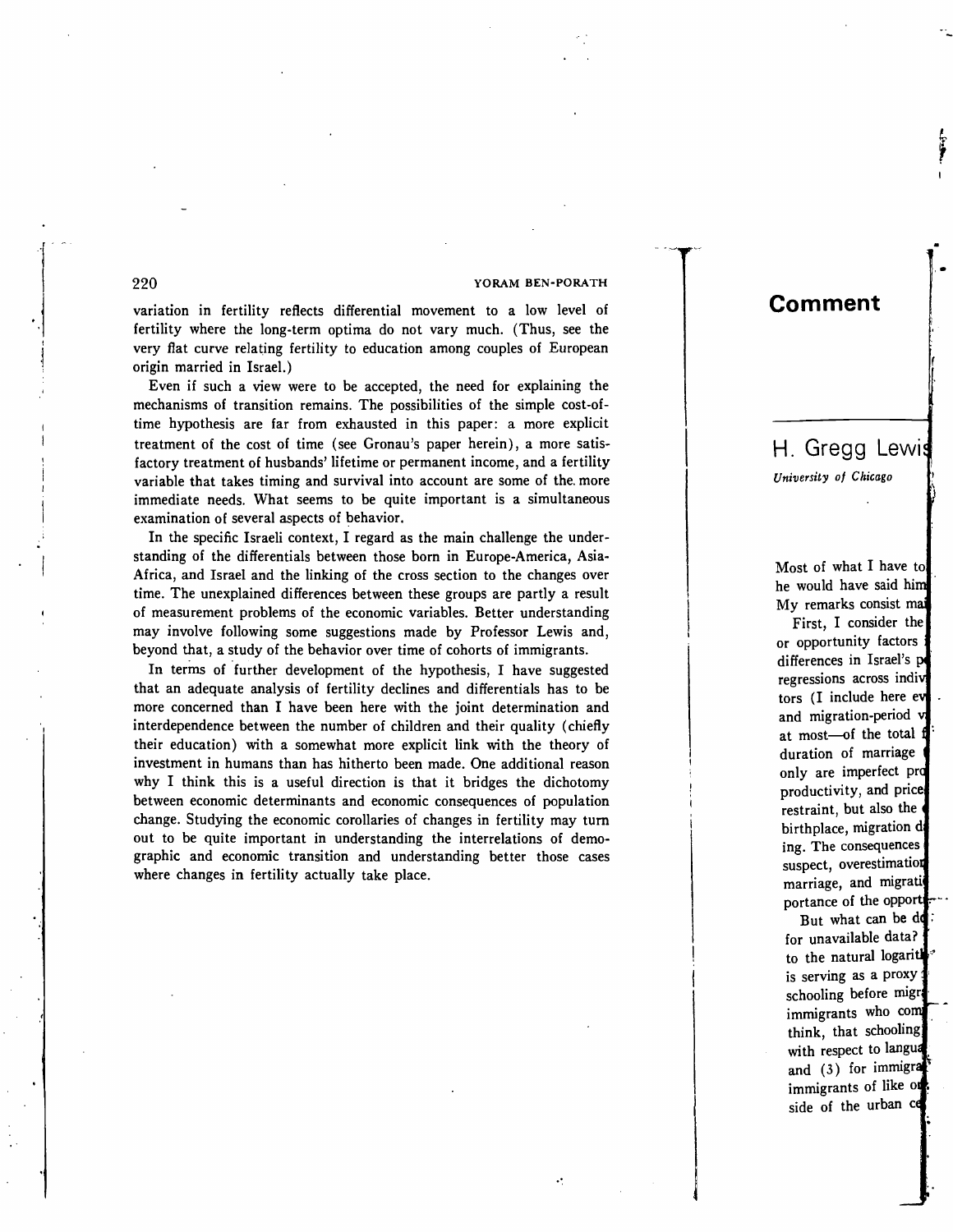# Comment

# H. Gregg Lewis University of Chicago

Most of what I have to say in comment on Professor Ben-Porath's paper he would have said himself had he lengthened his paper by a few pages. My remarks consist mainly of conjecture.

First, I consider the question of the "power" of the budget-restraint or opportunity factors in the "new home economics" to explain fertility differences in Israel's population. It is certainly true that, in his fertility regressions across individual Jewish households, the budget-restraint factors (I include here everything except the birthplace, place of marriage, and migration-period variables) do not explain much—about 20 percent at most—of the total fertility variance. Yet mother's schooling, age, and duration of marriage together with father's schooling and earnings not only are imperfect proxies for the underlying wage, income, householdproductivity, and price-of-contraception variables embedded in the budget restraint, but also the extent to which they are so differs, I conjecture, by birthplace, migration date, place of marriage, and even the parents' schooling. The consequences are biased estimates of regression coefficients and, I suspect, overestimation of the importance of the place-of-birth, place-ofmarriage, and migration-date variables, and underestimation of the importance of the opportunity factors in explaining fertility differences.

But what can be done about these problems, especially without asking for unavailable data? I have a hunch that the ratio of years of schooling to the natural logarithm of wages for which schooling in one of its roles is serving as a proxy is greater: (1) for immigrants who completed their schooling before migrating to Israel than for native-born Israelis and for immigrants who completed their schooling in Israel, partly because, I think, that schooling is somewhat country-specific, especially, of course, with respect to language; (2) for more recent than for earlier immigrants; and (3) for immigrants who live in "settlements" chiefly populated by  $'$ immigrants of like origin than for others, especially settlements well outside of the urban centers. These differences, furthermore, may vary by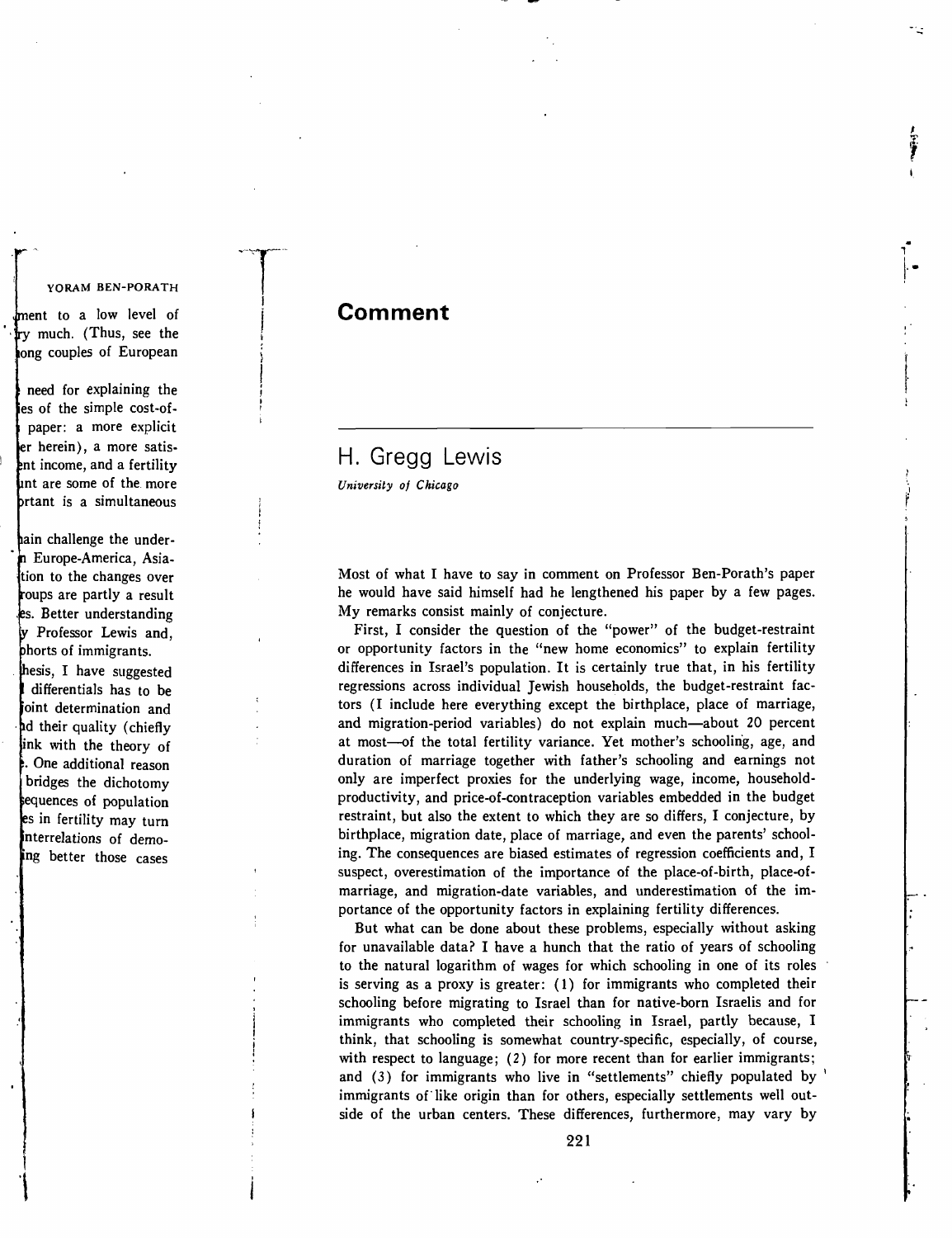$\cdot$ 

I COMMENT

place of origin, sex, age, and years of schooling. Checking these hunches, of course, does require wage data, though not necessarily the presently unavailable wage data by sex for individual households. In the absence of the relevant wage data, these conjectures contain only the suggestion that Ben-Porath include, in one way or another, among the independent variables in his household regressions the place of schooling and the place of settlement in Israel. Of course, even though wages are unavailable by household, if wage averages are available by years of schooling, sex, and place of residence in Israel (and perhaps other relevant characteristics), it would be useful to construct from these data an estimate of the wage by sex for each household and to include these variables in the householdfertility regressions.

Schooling quite possibly plays a significant second role in the budget restraint, namely, as a proxy for the "price of contraception"; and here, as in its wage role, its imperfections may be correlated with the amount of schooling and the other independent variables. But here, too, is there anything useful that can be done about it? I have only one suggestion. Let me assume that a person's knowledge of contraceptive technique is, say, a positively inclined linear function of both his schooling and the average schooling of the communities in which he has lived. Data on schooling by community, I assume from Ben-Porath's table 2, may be available for Israel's communities. Similarly, at least rough estimates of schooling might be available for the immigrants by country of origin. And, of course, date of immigration is known. Thus I think that it is possible to construct an estimate of the average schooling of the communities in which each parent in the household has lived, for use as independent variables.

I suspect that the errors in schooling in its third role as a proxy for household productivity may be less importantly related to the independent variables.

The power of the budget-restraint factors to explain fertility differences, of course, depends on what differences are to be explained. In particular, a little aggregation of households often helps, as Ben-Porath's regressions in table 2 tend to confirm. In the first of the regressions, which is across Jewish communities except the kibbutzim and which has only two independent variables, the median schooling of men and the median schooling of women, the coefficient of determination  $(R^2)$  is 53 percent. Furthermore, the contribution of the budget-restraint factors to explaining timeseries variations in aggregate fertility of Israel's Jewish population, I conjecture, will be considerably larger than it appears to be in the household cross-section regressions. I hope that when Ben-Porath has completed his work on the latter, he will apply the results to the time-series data.

The central finding in his paper is the sharp decline in fertility with additions in schooling at low levels of schooling of the mother, and the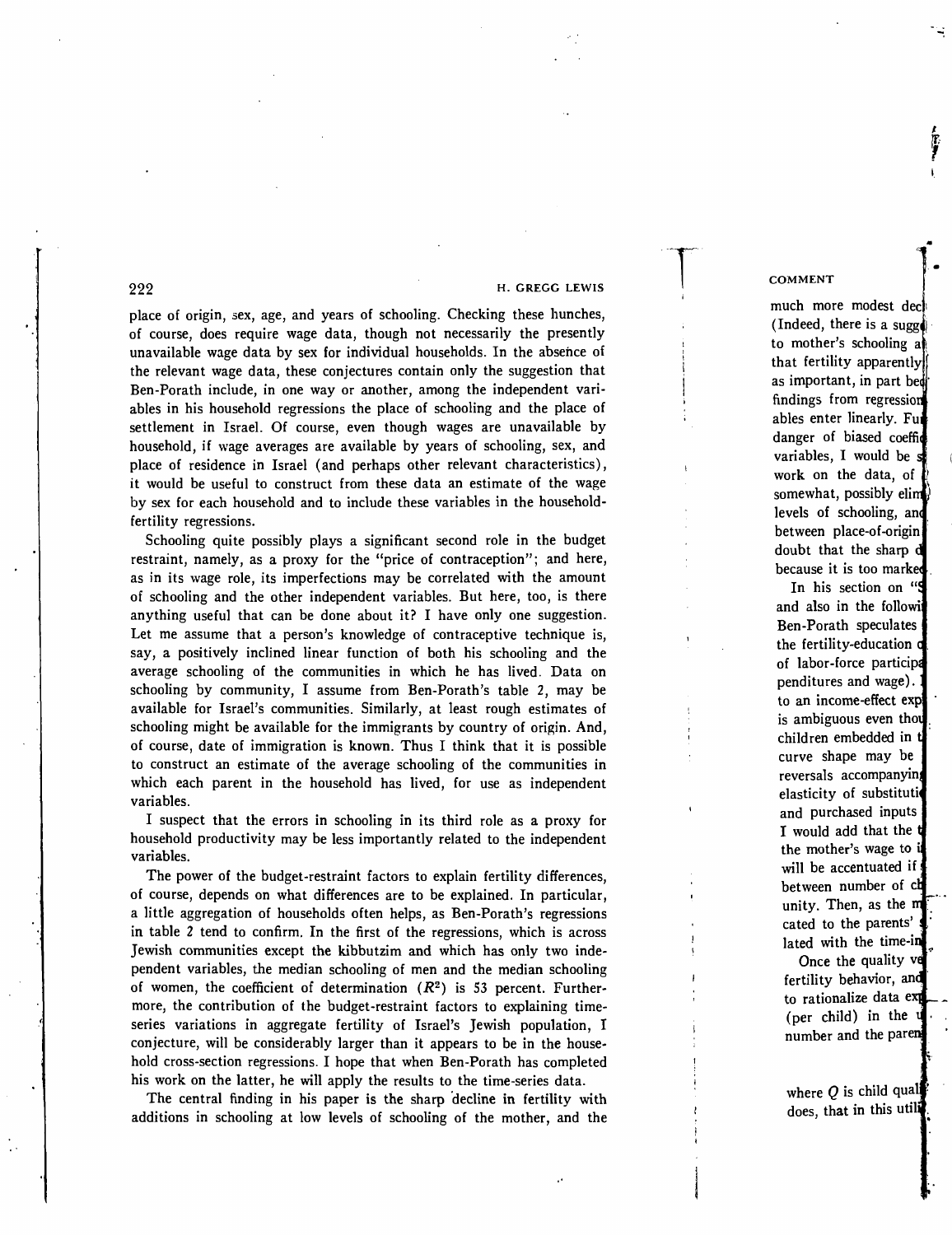# **223**

much more modest declines from additional schooling at higher levels. (Indeed, there is a suggestion that fertility may even be positively related to mother's schooling at high levels of schooling.) I regard this finding that fertility apparently is not linearly related to schooling of the mother as important, in part because it may help to reconcile apparently divergent findings from regressions in which wage, income, and/or schooling variables enter linearly. Furthermore, despite my earlier comments about the danger of biased coefficient estimates resulting essentially from left-out variables, I would be surprised if this result is seriously changed. More work on the data, of course, may flatten the fertility-education curve somewhat, possibly eliminate the suggestion of positive inclination at high levels of schooling, and, I would hope, reduce some of the differences between place-of-origin groups in their fertility-schooling curves. But I doubt that the sharp drop at low schooling levels will disappear, simply because it is too marked to be eliminated easily.

In his section on "Substitution in Production and Factor Intensity" and also in the following section on "Quality of Children and Parents," Ben-Porath speculates about what lies behind or explains the shape of the fertility-education or fertility-wage curve (and, related to it, the curve of labor-force participation and wage and that of domestic services expenditures and wage). He is disinclined, and so am I, to give much weight to an income-effect explanation. The sign of the relevant income elasticity is ambiguous even though the income elasticity of demand for number of children embedded in the utility function is positive. He suggests that the curve shape may be rationalized in part by factor- (time-) intensity reversals accompanying increases of the mother's potential wage if the elasticity of substitution in household production between mother's time and purchased inputs is higher in child raising than in other activities. I would add that the tendency of the elasticity of fertility with respect to the mother's wage to increase algebraically as the mother's wage increases will be accentuated if the elasticity of substitution in the utility function between number of children and parents' standard of living is less than unity. Then, as the mother's wage increases, the fraction of income allocated to the parents' standard of living  $(1 - \gamma)$  will be positively correlated with the time-intensity difference  $|\alpha_{fN} - \alpha_{fS}|$  in his equation (16).

Once the quality versus quantity distinction is made in the analysis of fertility behavior, and I think that it should be, our degrees of freedom to rationalize data expand rather substantially. I would put child quality (per child) in the utility function (as Willis does) along with child number and the parental "standard of living":

$$
U=U(N,Q,S),
$$

where Q is child quality, and I would be willing to assume, as Ben-Porath does, that in this utility function child quality has a high income elasticity

 $\cdot$